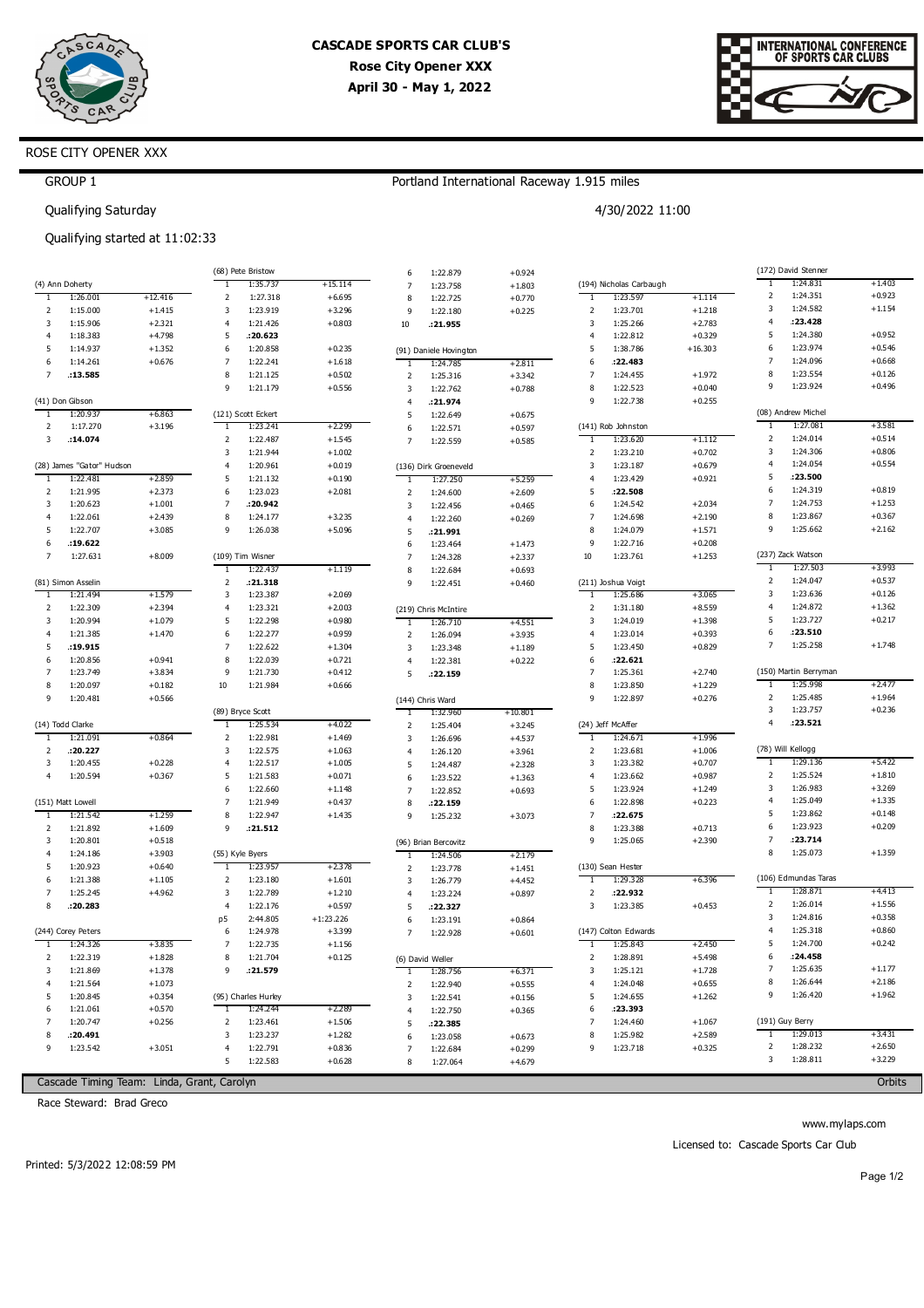



| <b>GROUP 1</b>                      |          | Portland International Raceway 1.915 miles |  |
|-------------------------------------|----------|--------------------------------------------|--|
| Qualifying Saturday                 |          | 4/30/2022 11:00                            |  |
| Qualifying started at 11:02:33      |          |                                            |  |
| 1:28.175<br>4                       | $+2.593$ |                                            |  |
| 1:26.954<br>5                       | $+1.372$ |                                            |  |
| 1:28.743<br>6                       | $+3.161$ |                                            |  |
| 7<br>1:27.084                       | $+1.502$ |                                            |  |
| 8<br>.25.582                        |          |                                            |  |
| 9<br>1:32.029                       | $+6.447$ |                                            |  |
| (86) Scott Thompson                 |          |                                            |  |
| 1:29.418<br>$\mathbf{I}$            | $+3.112$ |                                            |  |
| $\overline{\mathbf{c}}$<br>1:26.369 | $+0.063$ |                                            |  |
| 3<br>.26.306                        |          |                                            |  |
| (101) Jeff Bauman                   |          |                                            |  |
| 1:34.083<br>$\mathbf{1}$            | $+7.258$ |                                            |  |
| $\overline{2}$<br>1:31.194          | $+4.369$ |                                            |  |
| 3<br>1:29.848                       | $+3.023$ |                                            |  |
| $\overline{4}$<br>1:28.649          | $+1.824$ |                                            |  |
| 5<br>1:27.810                       | $+0.985$ |                                            |  |
| 1:28.579<br>6                       | $+1.754$ |                                            |  |
| $\overline{7}$<br>1:28.022          | $+1.197$ |                                            |  |
| .26.825<br>8                        |          |                                            |  |
| (181) Ryan Wiswesser                |          |                                            |  |
| 1:30.119<br>$\mathbf{I}$            | $+1.621$ |                                            |  |
| $\overline{\mathbf{c}}$<br>1:31.102 | $+2.604$ |                                            |  |
| 3<br>1:30.781                       | $+2.283$ |                                            |  |
| 1:29.454<br>4                       | $+0.956$ |                                            |  |
| 1:30.397<br>5                       | $+1.899$ |                                            |  |
| 6<br>.28.498                        |          |                                            |  |
| 7<br>1:29.848                       | $+1.350$ |                                            |  |
| 8<br>1:29.009                       | $+0.511$ |                                            |  |
| 9<br>1:34.165                       | $+5.667$ |                                            |  |
| (75) John McDermott                 |          |                                            |  |
| 1:30.912<br>$\mathbf{1}$            | $+1.997$ |                                            |  |
| $\overline{\mathbf{c}}$<br>1:30.463 | $+1.548$ |                                            |  |
| 3<br>1:31.798                       | $+2.883$ |                                            |  |
| 1:30.009<br>4                       | $+1.094$ |                                            |  |
| 5<br>.28.915                        |          |                                            |  |
| 6<br>1:30.546                       | $+1.631$ |                                            |  |

Cascade Timing Team: Linda, Grant, Carolyn

+6.321 +1.235

Race Steward: Brad Greco

7 8 1:35.236 1:30.150

Orbits

www.mylaps.com Licensed to: Cascade Sports Car Club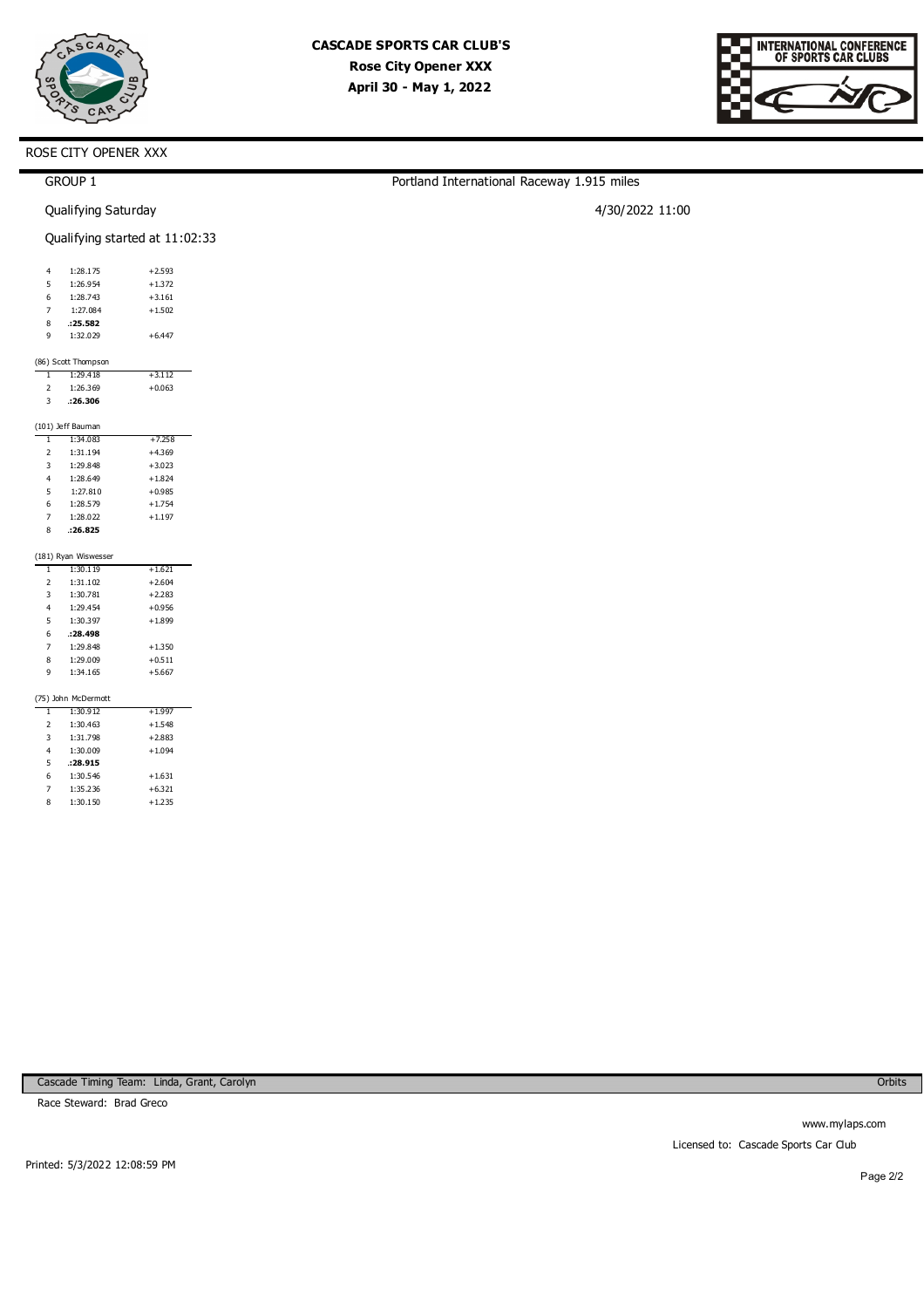



# ROSE CITY OPENER XXX

GROUP 1

## Portland International Raceway 1.915 miles

4/30/2022 14:30

Race Saturday

#### Race started at 14:37:46

| Τ<br>1:53.328<br>14<br>:28.953<br>(4) Ann Doherty<br>12<br>1:34.387<br>$+3.042$<br>$\mathbf 2$<br>1:46.218<br>$+13.148$<br>1:33.497<br>$+8.275$<br>(141) Rob Johnston<br>13<br>:31.345<br>1<br>3<br>1:48.122<br>$+15.052$<br>1:33.358<br>$+8.136$<br>1:45.834<br>$+16.437$<br>2<br>(151) Matt Lowell<br>T<br>$+11.832$<br>$\overline{4}$<br>1:44.902<br>1:39.459<br>$+14.237$<br>1:43.938<br>$\overline{\mathbf{c}}$<br>1:42.630<br>3<br>$+18.766$<br>$+13.233$<br>-1<br>(194) Nicholas Carbaugh<br>$+11.653$<br>5<br>1:44.723<br>$+12.344$<br>1:40.995<br>$+11.598$<br>$\overline{4}$<br>1:37.566<br>2<br>1:42.453<br>$+17.281$<br>3<br>1:46.427<br>T<br>$+16.940$<br>1:41.991<br>$+8.921$<br>6<br>5<br>1:43.306<br>$+18.084$<br>3<br>1:39.916<br>$+14.744$<br>4<br>1:39.797<br>$+10.400$<br>$\overline{2}$<br>1:40.371<br>$+10.884$<br>$\overline{7}$<br>1:42.699<br>$+9.629$<br>1:31.628<br>1:37.554<br>$+12.382$<br>5<br>1:39.612<br>$+10.215$<br>6<br>$+6.406$<br>$\overline{4}$<br>3<br>1:39.196<br>$+9.709$<br>8<br>$+5.171$<br>1:38.241<br>$+9.253$<br>7<br>1:31.309<br>$+6.087$<br>5<br>1:37.834<br>$+12.662$<br>6<br>1:38.650<br>$\overline{4}$<br>1:37.561<br>$+8.074$<br>$+8.548$<br>9<br>1:41.618<br>1:31.126<br>$\overline{7}$<br>1:37.050<br>$+7.653$<br>8<br>$+5.904$<br>6<br>1:37.316<br>$+12.144$<br>5<br>1:37.514<br>$+8.027$<br>10<br>1:41.434<br>$+8.364$<br>1:28.750<br>$\overline{7}$<br>$+10.927$<br>8<br>$+5.878$<br>9<br>$+3.528$<br>1:36.099<br>1:35.275<br>6<br>1:37.431<br>$+7.944$<br>$+1.792$<br>11<br>1:34.862<br>8<br>9<br>10<br>1:31.495<br>$+6.273$<br>1:36.815<br>$+11.643$<br>1:34.922<br>$+5.525$<br>$\overline{7}$<br>1:35.575<br>$+6.088$<br>12<br>$+1.804$<br>1:34.874<br>1:28.175<br>$+2.953$<br>9<br>$+7.738$<br>1:34.961<br>11<br>1:32.910<br>10<br>$+5.564$<br>8<br>1:37.599<br>$+8.112$<br>13<br>:33.070<br>1:28.205<br>$+2.983$<br>$+6.317$<br>$+0.909$<br>12<br>10<br>1:31.489<br>11<br>1:30.306<br>9<br>1:34.590<br>$+5.103$<br>12<br>13<br>1:28.120<br>$+2.898$<br>11<br>1:29.207<br>$+4.035$<br>:29.397<br>10<br>1:30.353<br>$+0.866$<br>(08) Andrew Michel<br>12<br>13<br>14<br>.25.222<br>1:28.465<br>$+3.293$<br>1:31.441<br>$+2.044$<br>11<br>1:30.317<br>$+0.830$<br>1:48.942<br>$+20.375$<br>13<br>$+1.111$<br>1<br>1:26.283<br>12<br>1:31.457<br>$+1.970$<br>$+14.032$<br>2<br>1:42.599<br>14<br>(309) Gamaliel Aguilar-Gamez<br>:25.172<br>(95) Charles Hurley<br>13<br>:29.487<br>3<br>1:42.450<br>$+13.883$<br>1:40.814<br>$+15.294$<br>1:48.054<br>$+23.743$<br>1<br>-1<br>$+14.471$<br>$\overline{4}$<br>1:43.038<br>$\overline{\mathbf{c}}$<br>$+19.385$<br>2<br>1:34.908<br>$+9.388$<br>(244) Corey Peters<br>1:43.696<br>(55) Kyle Byers<br>1:39.754<br>$+11.187$<br>5<br>3<br>3<br>1:33.693<br>$+8.173$<br>1:43.982<br>$+19.147$<br>1:45.156<br>$+20.845$<br>1<br>1:47.099<br>$+21.130$<br>1<br>$+11.246$<br>6<br>1:39.813<br>1:37.363<br>$+11.843$<br>$+16.474$<br>1:44.642<br>$+20.331$<br>$\overline{4}$<br>2<br>1:41.309<br>$\overline{4}$<br>$\overline{2}$<br>1:44.368<br>$+18.399$<br>7<br>1:40.289<br>$+11.722$<br>1:39.200<br>3<br>5<br>1:45.008<br>$+20.697$<br>5<br>$+13.680$<br>1:39.448<br>$+14.613$<br>3<br>1:43.278<br>$+17.309$<br>8<br>1:38.034<br>$+9.467$<br>1:32.353<br>$+6.833$<br>$+12.782$<br>6<br>1:42.663<br>$+18.352$<br>6<br>4<br>1:37.617<br>$\overline{4}$<br>$+16.567$<br>1:42.536<br>1:35.631<br>$+7.064$<br>9<br>7<br>1:31.420<br>$+5.900$<br>5<br>1:38.273<br>$+13.438$<br>$\overline{7}$<br>1:39.101<br>$+14.790$<br>5<br>1:40.600<br>$+14.631$<br>10<br>1:33.713<br>$+5.146$<br>8<br>1:33.450<br>$+7.930$<br>6<br>1:37.378<br>$+12.543$<br>8<br>1:33.751<br>$+9.440$<br>6<br>1:37.785<br>$+11.816$<br>1:34.909<br>$+6.342$<br>11<br>$\overline{7}$<br>9<br>1:29.194<br>$+3.674$<br>1:38.050<br>$+13.215$<br>9<br>1:31.829<br>$+7.518$<br>$\overline{7}$<br>1:35.695<br>$+9.726$<br>12<br>1:32.572<br>$+4.005$<br>1:29.872<br>$+4.352$<br>8<br>1:37.330<br>$+12.495$<br>10<br>$+7.110$<br>10<br>1:31.421<br>8<br>1:33.583<br>$+7.614$<br>13<br>:28.567<br>1:30.904<br>$+5.384$<br>9<br>$+6.831$<br>$11\,$<br>1:30.893<br>$+6.582$<br>11<br>1:31.666<br>9<br>1:33.374<br>$+7.405$<br>12<br>: 25.520<br>10<br>1:31.085<br>$+6.250$<br>12<br>1:26.216<br>$+1.905$<br>10<br>1:32.908<br>$+6.939$<br>(136) Dirk Groeneveld<br>1:28.543<br>13<br>: 24.311<br>13<br>$+3.023$<br>11<br>1:29.722<br>$+4.887$<br>$11\,$<br>1:28.230<br>$+2.261$<br>1:49.503<br>$+20.649$<br>1:29.666<br>12<br>1<br>14<br>$+4.146$<br>1:28.843<br>$+4.008$<br>12<br>1:26.274<br>$+0.305$<br>$\overline{2}$<br>1:44.755<br>$+15.901$<br>13<br>1:26.523<br>$+1.688$<br>(89) Bryce Scott<br>13<br>.25.969<br>1:43.323<br>$+14.469$<br>3<br>14<br>(14) Todd Clarke<br>:24.835<br>1:45.561<br>$+20.040$<br>1<br>$+15.257$<br>$\overline{4}$<br>1:44.111<br>$+17.830$<br>$\overline{2}$<br>1:44.201<br>$+18.680$<br>1:46.004<br>-1<br>(28) James "Gator" Hudson<br>5<br>1:41.766<br>$+12.912$<br>2<br>1:41.888<br>$+13.714$<br>(121) Scott Eckert<br>3<br>1:44.916<br>$+19.395$<br>1:38.566<br>$+2.145$<br>6<br>1:39.089<br>$+10.235$<br>$+13.701$<br>1:42.152<br>$\overline{4}$<br>1:46.082<br>$+20.561$<br>3<br>1:41.875<br>$+14.586$<br>$\overline{1}$<br>$\overline{2}$<br>1:39.542<br>$+3.121$<br>$+9.701$<br>7<br>1:38.555<br>1:43.733<br>$+15.559$<br>$+13.215$<br>5<br>$+16.029$<br>$\overline{4}$<br>2<br>1:40.781<br>1:41.550<br>3<br>1:40.611<br>$+4.190$<br>$+8.002$<br>8<br>1:36.856<br>1:42.095<br>3<br>6<br>1:39.319<br>5<br>$+13.921$<br>1:39.313<br>$+11.747$<br>$+13.798$<br>$+5.682$<br>$\overline{4}$<br>1:42.103<br>$+6.617$<br>9<br>1:35.471<br>1:44.197<br>$+16.023$<br>$+11.239$<br>1:39.066<br>$+13.545$<br>6<br>4<br>1:38.805<br>7<br>5<br>1:45.383<br>$+8.962$<br>10<br>1:33.946<br>$+5.092$<br>$\overline{7}$<br>1:39.898<br>5<br>$+10.959$<br>8<br>1:37.414<br>$+11.893$<br>$+11.724$<br>1:38.525<br>6<br>1:45.439<br>$+9.018$<br>$+5.548$<br>11<br>1:34.402<br>8<br>1:37.980<br>$+9.806$<br>$+10.123$<br>9<br>1:33.325<br>$+7.804$<br>6<br>1:37.689<br>$\overline{7}$<br>1:37.949<br>$+1.528$<br>1:33.343<br>$+4.489$<br>12<br>9<br>1:34.157<br>$+5.983$<br>7<br>1:36.086<br>$+8.520$<br>10<br>1:30.139<br>$+4.618$<br>8<br>1:40.086<br>$+3.665$<br>13<br>:28.854<br>1:32.134<br>$+3.960$<br>8<br>1:37.840<br>$+10.274$<br>1:33.483<br>$+7.962$<br>10<br>11<br>9<br>1:39.718<br>$+3.297$<br>$+2.211$<br>11<br>1:32.287<br>$+4.113$<br>9<br>1:32.806<br>$+5.240$<br>12<br>1:27.732<br>10<br>1:37.350<br>$+0.929$<br>(172) David Stenner<br>13<br>: 25.521<br>12<br>1:31.750<br>$+3.576$<br>10<br>$+3.884$<br>1:31.450<br>$11\,$<br>1:37.848<br>$+1.427$<br>1:52.823<br>$+24.370$<br>$+1.450$<br>1<br>13<br>1:29.624<br>11<br>1:29.559<br>$+1.993$<br>12<br>:36.421<br>1:44.495<br>$+16.042$<br>$\overline{2}$<br>: 28.174<br>14<br>12<br>1:29.369<br>$+1.803$<br>13<br>(130) Sean Hester<br>1:41.870<br>$+5.449$<br>3<br>1:45.708<br>$+17.255$<br>13<br>$+0.318$<br>1:48.232<br>1:27.884<br>$+18.410$<br>Τ<br>$\overline{4}$<br>1:43.906<br>$+15.453$<br>$\overline{\mathbf{c}}$<br>$+12.826$<br>14<br>:27.566<br>1:42.648<br>(81) Simon Asselin<br>(219) Chris McIntire<br>1:42.793<br>5<br>$+14.340$<br>3<br>1:43.227<br>$+13.405$<br>1:44.985<br>$+16.032$<br>1:52.393<br>$+21.316$<br>-1<br>1<br>1:40.635<br>$+12.182$<br>6<br>2<br>1:41.279<br>$+12.326$<br>(68) Pete Bristow<br>$\overline{4}$<br>1:43.644<br>$+13.822$<br>$\overline{2}$<br>1:47.363<br>$+16.286$<br>$+9.371$<br>$\overline{7}$<br>1:37.824<br>1:47.346<br>$+18.393$<br>1:46.523<br>$+15.178$<br>5<br>1:40.664<br>$+10.842$<br>3<br>1<br>3<br>1:46.062<br>$+14.985$<br>8<br>1:34.817<br>$+6.364$<br>$+11.823$<br>1:42.810<br>$+13.857$<br>2<br>1:43.168<br>6<br>1:39.480<br>$+9.658$<br>$\overline{4}$<br>1:45.338<br>$+14.261$<br>1:33.927<br>$+5.474$<br>9<br>1:41.152<br>$+10.835$<br>7<br>$+12.199$<br>3<br>1:42.180<br>1:40.397<br>$+10.575$<br>5<br>5<br>$+14.599$<br>1:45.676<br>$+3.210$<br>10<br>1:31.663<br>1:43.251<br>$+14.298$<br>8<br>1:36.727<br>$+6.905$<br>6<br>4<br>1:42.569<br>$+11.224$<br>6<br>1:40.645<br>$+9.568$<br>1:32.510<br>$+4.057$<br>$11\,$<br>1:40.162<br>$+10.599$<br>9<br>1:34.516<br>$+11.209$<br>5<br>1:41.944<br>$+4.694$<br>7<br>$\overline{7}$<br>$+8.545$<br>1:39.622<br>1:32.855<br>$+4.402$<br>12<br>1:38.760<br>$+9.807$<br>$+13.920$<br>1:32.342<br>$+2.520$<br>8<br>1:45.265<br>10<br>6<br>8<br>1:42.827<br>$+11.750$<br>.28.453<br>13<br>1:33.787<br>7<br>$+9.223$<br>1:33.011<br>9<br>$+4.834$<br>1:40.568<br>$11\,$<br>$+3.189$<br>9<br>$+9.027$<br>1:40.104<br>1:33.236<br>$+4.283$<br>$+8.361$<br>12<br>1:30.305<br>$+0.483$<br>10<br>8<br>1:39.706<br>10<br>1:33.758<br>$+2.681$<br>(237) Zack Watson<br>13<br>11<br>1:33.375<br>$+4.422$<br>9<br>1:35.448<br>$+4.103$<br>:29.822<br>$11\,$<br>:31.077<br>1:53.196<br>$+24.011$<br>$\overline{1}$<br>12<br>1:32.587<br>$+3.634$<br>$10\,$<br>1:35.248<br>$+3.903$<br>12<br>1:31.427<br>$+0.350$<br>Cascade Timing Team: Linda, Grant, Carolyn<br>Orbits |  | 13 | 1:29.026 | $+0.073$ | $11\,$ | 1:33.431 | $+2.086$ | 13 | 1:31.217 | $+0.140$ | (109) Tim Wisner |           |
|------------------------------------------------------------------------------------------------------------------------------------------------------------------------------------------------------------------------------------------------------------------------------------------------------------------------------------------------------------------------------------------------------------------------------------------------------------------------------------------------------------------------------------------------------------------------------------------------------------------------------------------------------------------------------------------------------------------------------------------------------------------------------------------------------------------------------------------------------------------------------------------------------------------------------------------------------------------------------------------------------------------------------------------------------------------------------------------------------------------------------------------------------------------------------------------------------------------------------------------------------------------------------------------------------------------------------------------------------------------------------------------------------------------------------------------------------------------------------------------------------------------------------------------------------------------------------------------------------------------------------------------------------------------------------------------------------------------------------------------------------------------------------------------------------------------------------------------------------------------------------------------------------------------------------------------------------------------------------------------------------------------------------------------------------------------------------------------------------------------------------------------------------------------------------------------------------------------------------------------------------------------------------------------------------------------------------------------------------------------------------------------------------------------------------------------------------------------------------------------------------------------------------------------------------------------------------------------------------------------------------------------------------------------------------------------------------------------------------------------------------------------------------------------------------------------------------------------------------------------------------------------------------------------------------------------------------------------------------------------------------------------------------------------------------------------------------------------------------------------------------------------------------------------------------------------------------------------------------------------------------------------------------------------------------------------------------------------------------------------------------------------------------------------------------------------------------------------------------------------------------------------------------------------------------------------------------------------------------------------------------------------------------------------------------------------------------------------------------------------------------------------------------------------------------------------------------------------------------------------------------------------------------------------------------------------------------------------------------------------------------------------------------------------------------------------------------------------------------------------------------------------------------------------------------------------------------------------------------------------------------------------------------------------------------------------------------------------------------------------------------------------------------------------------------------------------------------------------------------------------------------------------------------------------------------------------------------------------------------------------------------------------------------------------------------------------------------------------------------------------------------------------------------------------------------------------------------------------------------------------------------------------------------------------------------------------------------------------------------------------------------------------------------------------------------------------------------------------------------------------------------------------------------------------------------------------------------------------------------------------------------------------------------------------------------------------------------------------------------------------------------------------------------------------------------------------------------------------------------------------------------------------------------------------------------------------------------------------------------------------------------------------------------------------------------------------------------------------------------------------------------------------------------------------------------------------------------------------------------------------------------------------------------------------------------------------------------------------------------------------------------------------------------------------------------------------------------------------------------------------------------------------------------------------------------------------------------------------------------------------------------------------------------------------------------------------------------------------------------------------------------------------------------------------------------------------------------------------------------------------------------------------------------------------------------------------------------------------------------------------------------------------------------------------------------------------------------------------------------------------------------------------------------------------------------------------------------------------------------------------------------------------------------------------------------------------------------------------------------------------------------------------------------------------------------------------------------------------------------------------------------------------------------------------------------------------------------------------------------------------------------------------------------------------------------------------------------------------------------------------------------------------------------------------------------------------------------------------------------------------------------------------------------------------------------------------------------------------------------------------------------------------------------------------------------------------------------------------------------------------------------------------------------------------------------------------------------------------------------------------------------------------------------------------------------------------------------------------------------------------------------------------------------------------------------------------------------------------------------------------------------------------------------------------------------------------------------------------------------------------------------------------------------------------------------------------------------------------------------------------------------------------------------------------------------------------------------------------------------------------------------------------------------------------------------------------------------------------------------------------------------------------------------------------------------------------------------------------------------------------------------------------------------------------------------------------------------------------------------------------------------------------------------------------------------------------------------------------------------------------------------------------------------|--|----|----------|----------|--------|----------|----------|----|----------|----------|------------------|-----------|
|                                                                                                                                                                                                                                                                                                                                                                                                                                                                                                                                                                                                                                                                                                                                                                                                                                                                                                                                                                                                                                                                                                                                                                                                                                                                                                                                                                                                                                                                                                                                                                                                                                                                                                                                                                                                                                                                                                                                                                                                                                                                                                                                                                                                                                                                                                                                                                                                                                                                                                                                                                                                                                                                                                                                                                                                                                                                                                                                                                                                                                                                                                                                                                                                                                                                                                                                                                                                                                                                                                                                                                                                                                                                                                                                                                                                                                                                                                                                                                                                                                                                                                                                                                                                                                                                                                                                                                                                                                                                                                                                                                                                                                                                                                                                                                                                                                                                                                                                                                                                                                                                                                                                                                                                                                                                                                                                                                                                                                                                                                                                                                                                                                                                                                                                                                                                                                                                                                                                                                                                                                                                                                                                                                                                                                                                                                                                                                                                                                                                                                                                                                                                                                                                                                                                                                                                                                                                                                                                                                                                                                                                                                                                                                                                                                                                                                                                                                                                                                                                                                                                                                                                                                                                                                                                                                                                                                                                                                                                                                                                                                                                                                                                                                                                                                                                                                                                                                                                                                                                                                                                                                                                                                                                                                                                                                                                                                                                                                                                                                                                                                    |  |    |          |          |        |          |          |    |          |          |                  | $+20.258$ |
|                                                                                                                                                                                                                                                                                                                                                                                                                                                                                                                                                                                                                                                                                                                                                                                                                                                                                                                                                                                                                                                                                                                                                                                                                                                                                                                                                                                                                                                                                                                                                                                                                                                                                                                                                                                                                                                                                                                                                                                                                                                                                                                                                                                                                                                                                                                                                                                                                                                                                                                                                                                                                                                                                                                                                                                                                                                                                                                                                                                                                                                                                                                                                                                                                                                                                                                                                                                                                                                                                                                                                                                                                                                                                                                                                                                                                                                                                                                                                                                                                                                                                                                                                                                                                                                                                                                                                                                                                                                                                                                                                                                                                                                                                                                                                                                                                                                                                                                                                                                                                                                                                                                                                                                                                                                                                                                                                                                                                                                                                                                                                                                                                                                                                                                                                                                                                                                                                                                                                                                                                                                                                                                                                                                                                                                                                                                                                                                                                                                                                                                                                                                                                                                                                                                                                                                                                                                                                                                                                                                                                                                                                                                                                                                                                                                                                                                                                                                                                                                                                                                                                                                                                                                                                                                                                                                                                                                                                                                                                                                                                                                                                                                                                                                                                                                                                                                                                                                                                                                                                                                                                                                                                                                                                                                                                                                                                                                                                                                                                                                                                                    |  |    |          |          |        |          |          |    |          |          |                  |           |
|                                                                                                                                                                                                                                                                                                                                                                                                                                                                                                                                                                                                                                                                                                                                                                                                                                                                                                                                                                                                                                                                                                                                                                                                                                                                                                                                                                                                                                                                                                                                                                                                                                                                                                                                                                                                                                                                                                                                                                                                                                                                                                                                                                                                                                                                                                                                                                                                                                                                                                                                                                                                                                                                                                                                                                                                                                                                                                                                                                                                                                                                                                                                                                                                                                                                                                                                                                                                                                                                                                                                                                                                                                                                                                                                                                                                                                                                                                                                                                                                                                                                                                                                                                                                                                                                                                                                                                                                                                                                                                                                                                                                                                                                                                                                                                                                                                                                                                                                                                                                                                                                                                                                                                                                                                                                                                                                                                                                                                                                                                                                                                                                                                                                                                                                                                                                                                                                                                                                                                                                                                                                                                                                                                                                                                                                                                                                                                                                                                                                                                                                                                                                                                                                                                                                                                                                                                                                                                                                                                                                                                                                                                                                                                                                                                                                                                                                                                                                                                                                                                                                                                                                                                                                                                                                                                                                                                                                                                                                                                                                                                                                                                                                                                                                                                                                                                                                                                                                                                                                                                                                                                                                                                                                                                                                                                                                                                                                                                                                                                                                                                    |  |    |          |          |        |          |          |    |          |          |                  |           |
|                                                                                                                                                                                                                                                                                                                                                                                                                                                                                                                                                                                                                                                                                                                                                                                                                                                                                                                                                                                                                                                                                                                                                                                                                                                                                                                                                                                                                                                                                                                                                                                                                                                                                                                                                                                                                                                                                                                                                                                                                                                                                                                                                                                                                                                                                                                                                                                                                                                                                                                                                                                                                                                                                                                                                                                                                                                                                                                                                                                                                                                                                                                                                                                                                                                                                                                                                                                                                                                                                                                                                                                                                                                                                                                                                                                                                                                                                                                                                                                                                                                                                                                                                                                                                                                                                                                                                                                                                                                                                                                                                                                                                                                                                                                                                                                                                                                                                                                                                                                                                                                                                                                                                                                                                                                                                                                                                                                                                                                                                                                                                                                                                                                                                                                                                                                                                                                                                                                                                                                                                                                                                                                                                                                                                                                                                                                                                                                                                                                                                                                                                                                                                                                                                                                                                                                                                                                                                                                                                                                                                                                                                                                                                                                                                                                                                                                                                                                                                                                                                                                                                                                                                                                                                                                                                                                                                                                                                                                                                                                                                                                                                                                                                                                                                                                                                                                                                                                                                                                                                                                                                                                                                                                                                                                                                                                                                                                                                                                                                                                                                                    |  |    |          |          |        |          |          |    |          |          |                  |           |
|                                                                                                                                                                                                                                                                                                                                                                                                                                                                                                                                                                                                                                                                                                                                                                                                                                                                                                                                                                                                                                                                                                                                                                                                                                                                                                                                                                                                                                                                                                                                                                                                                                                                                                                                                                                                                                                                                                                                                                                                                                                                                                                                                                                                                                                                                                                                                                                                                                                                                                                                                                                                                                                                                                                                                                                                                                                                                                                                                                                                                                                                                                                                                                                                                                                                                                                                                                                                                                                                                                                                                                                                                                                                                                                                                                                                                                                                                                                                                                                                                                                                                                                                                                                                                                                                                                                                                                                                                                                                                                                                                                                                                                                                                                                                                                                                                                                                                                                                                                                                                                                                                                                                                                                                                                                                                                                                                                                                                                                                                                                                                                                                                                                                                                                                                                                                                                                                                                                                                                                                                                                                                                                                                                                                                                                                                                                                                                                                                                                                                                                                                                                                                                                                                                                                                                                                                                                                                                                                                                                                                                                                                                                                                                                                                                                                                                                                                                                                                                                                                                                                                                                                                                                                                                                                                                                                                                                                                                                                                                                                                                                                                                                                                                                                                                                                                                                                                                                                                                                                                                                                                                                                                                                                                                                                                                                                                                                                                                                                                                                                                                    |  |    |          |          |        |          |          |    |          |          |                  |           |
|                                                                                                                                                                                                                                                                                                                                                                                                                                                                                                                                                                                                                                                                                                                                                                                                                                                                                                                                                                                                                                                                                                                                                                                                                                                                                                                                                                                                                                                                                                                                                                                                                                                                                                                                                                                                                                                                                                                                                                                                                                                                                                                                                                                                                                                                                                                                                                                                                                                                                                                                                                                                                                                                                                                                                                                                                                                                                                                                                                                                                                                                                                                                                                                                                                                                                                                                                                                                                                                                                                                                                                                                                                                                                                                                                                                                                                                                                                                                                                                                                                                                                                                                                                                                                                                                                                                                                                                                                                                                                                                                                                                                                                                                                                                                                                                                                                                                                                                                                                                                                                                                                                                                                                                                                                                                                                                                                                                                                                                                                                                                                                                                                                                                                                                                                                                                                                                                                                                                                                                                                                                                                                                                                                                                                                                                                                                                                                                                                                                                                                                                                                                                                                                                                                                                                                                                                                                                                                                                                                                                                                                                                                                                                                                                                                                                                                                                                                                                                                                                                                                                                                                                                                                                                                                                                                                                                                                                                                                                                                                                                                                                                                                                                                                                                                                                                                                                                                                                                                                                                                                                                                                                                                                                                                                                                                                                                                                                                                                                                                                                                                    |  |    |          |          |        |          |          |    |          |          |                  |           |
|                                                                                                                                                                                                                                                                                                                                                                                                                                                                                                                                                                                                                                                                                                                                                                                                                                                                                                                                                                                                                                                                                                                                                                                                                                                                                                                                                                                                                                                                                                                                                                                                                                                                                                                                                                                                                                                                                                                                                                                                                                                                                                                                                                                                                                                                                                                                                                                                                                                                                                                                                                                                                                                                                                                                                                                                                                                                                                                                                                                                                                                                                                                                                                                                                                                                                                                                                                                                                                                                                                                                                                                                                                                                                                                                                                                                                                                                                                                                                                                                                                                                                                                                                                                                                                                                                                                                                                                                                                                                                                                                                                                                                                                                                                                                                                                                                                                                                                                                                                                                                                                                                                                                                                                                                                                                                                                                                                                                                                                                                                                                                                                                                                                                                                                                                                                                                                                                                                                                                                                                                                                                                                                                                                                                                                                                                                                                                                                                                                                                                                                                                                                                                                                                                                                                                                                                                                                                                                                                                                                                                                                                                                                                                                                                                                                                                                                                                                                                                                                                                                                                                                                                                                                                                                                                                                                                                                                                                                                                                                                                                                                                                                                                                                                                                                                                                                                                                                                                                                                                                                                                                                                                                                                                                                                                                                                                                                                                                                                                                                                                                                    |  |    |          |          |        |          |          |    |          |          |                  |           |
|                                                                                                                                                                                                                                                                                                                                                                                                                                                                                                                                                                                                                                                                                                                                                                                                                                                                                                                                                                                                                                                                                                                                                                                                                                                                                                                                                                                                                                                                                                                                                                                                                                                                                                                                                                                                                                                                                                                                                                                                                                                                                                                                                                                                                                                                                                                                                                                                                                                                                                                                                                                                                                                                                                                                                                                                                                                                                                                                                                                                                                                                                                                                                                                                                                                                                                                                                                                                                                                                                                                                                                                                                                                                                                                                                                                                                                                                                                                                                                                                                                                                                                                                                                                                                                                                                                                                                                                                                                                                                                                                                                                                                                                                                                                                                                                                                                                                                                                                                                                                                                                                                                                                                                                                                                                                                                                                                                                                                                                                                                                                                                                                                                                                                                                                                                                                                                                                                                                                                                                                                                                                                                                                                                                                                                                                                                                                                                                                                                                                                                                                                                                                                                                                                                                                                                                                                                                                                                                                                                                                                                                                                                                                                                                                                                                                                                                                                                                                                                                                                                                                                                                                                                                                                                                                                                                                                                                                                                                                                                                                                                                                                                                                                                                                                                                                                                                                                                                                                                                                                                                                                                                                                                                                                                                                                                                                                                                                                                                                                                                                                                    |  |    |          |          |        |          |          |    |          |          |                  |           |
|                                                                                                                                                                                                                                                                                                                                                                                                                                                                                                                                                                                                                                                                                                                                                                                                                                                                                                                                                                                                                                                                                                                                                                                                                                                                                                                                                                                                                                                                                                                                                                                                                                                                                                                                                                                                                                                                                                                                                                                                                                                                                                                                                                                                                                                                                                                                                                                                                                                                                                                                                                                                                                                                                                                                                                                                                                                                                                                                                                                                                                                                                                                                                                                                                                                                                                                                                                                                                                                                                                                                                                                                                                                                                                                                                                                                                                                                                                                                                                                                                                                                                                                                                                                                                                                                                                                                                                                                                                                                                                                                                                                                                                                                                                                                                                                                                                                                                                                                                                                                                                                                                                                                                                                                                                                                                                                                                                                                                                                                                                                                                                                                                                                                                                                                                                                                                                                                                                                                                                                                                                                                                                                                                                                                                                                                                                                                                                                                                                                                                                                                                                                                                                                                                                                                                                                                                                                                                                                                                                                                                                                                                                                                                                                                                                                                                                                                                                                                                                                                                                                                                                                                                                                                                                                                                                                                                                                                                                                                                                                                                                                                                                                                                                                                                                                                                                                                                                                                                                                                                                                                                                                                                                                                                                                                                                                                                                                                                                                                                                                                                                    |  |    |          |          |        |          |          |    |          |          |                  |           |
|                                                                                                                                                                                                                                                                                                                                                                                                                                                                                                                                                                                                                                                                                                                                                                                                                                                                                                                                                                                                                                                                                                                                                                                                                                                                                                                                                                                                                                                                                                                                                                                                                                                                                                                                                                                                                                                                                                                                                                                                                                                                                                                                                                                                                                                                                                                                                                                                                                                                                                                                                                                                                                                                                                                                                                                                                                                                                                                                                                                                                                                                                                                                                                                                                                                                                                                                                                                                                                                                                                                                                                                                                                                                                                                                                                                                                                                                                                                                                                                                                                                                                                                                                                                                                                                                                                                                                                                                                                                                                                                                                                                                                                                                                                                                                                                                                                                                                                                                                                                                                                                                                                                                                                                                                                                                                                                                                                                                                                                                                                                                                                                                                                                                                                                                                                                                                                                                                                                                                                                                                                                                                                                                                                                                                                                                                                                                                                                                                                                                                                                                                                                                                                                                                                                                                                                                                                                                                                                                                                                                                                                                                                                                                                                                                                                                                                                                                                                                                                                                                                                                                                                                                                                                                                                                                                                                                                                                                                                                                                                                                                                                                                                                                                                                                                                                                                                                                                                                                                                                                                                                                                                                                                                                                                                                                                                                                                                                                                                                                                                                                                    |  |    |          |          |        |          |          |    |          |          |                  |           |
|                                                                                                                                                                                                                                                                                                                                                                                                                                                                                                                                                                                                                                                                                                                                                                                                                                                                                                                                                                                                                                                                                                                                                                                                                                                                                                                                                                                                                                                                                                                                                                                                                                                                                                                                                                                                                                                                                                                                                                                                                                                                                                                                                                                                                                                                                                                                                                                                                                                                                                                                                                                                                                                                                                                                                                                                                                                                                                                                                                                                                                                                                                                                                                                                                                                                                                                                                                                                                                                                                                                                                                                                                                                                                                                                                                                                                                                                                                                                                                                                                                                                                                                                                                                                                                                                                                                                                                                                                                                                                                                                                                                                                                                                                                                                                                                                                                                                                                                                                                                                                                                                                                                                                                                                                                                                                                                                                                                                                                                                                                                                                                                                                                                                                                                                                                                                                                                                                                                                                                                                                                                                                                                                                                                                                                                                                                                                                                                                                                                                                                                                                                                                                                                                                                                                                                                                                                                                                                                                                                                                                                                                                                                                                                                                                                                                                                                                                                                                                                                                                                                                                                                                                                                                                                                                                                                                                                                                                                                                                                                                                                                                                                                                                                                                                                                                                                                                                                                                                                                                                                                                                                                                                                                                                                                                                                                                                                                                                                                                                                                                                                    |  |    |          |          |        |          |          |    |          |          |                  |           |
|                                                                                                                                                                                                                                                                                                                                                                                                                                                                                                                                                                                                                                                                                                                                                                                                                                                                                                                                                                                                                                                                                                                                                                                                                                                                                                                                                                                                                                                                                                                                                                                                                                                                                                                                                                                                                                                                                                                                                                                                                                                                                                                                                                                                                                                                                                                                                                                                                                                                                                                                                                                                                                                                                                                                                                                                                                                                                                                                                                                                                                                                                                                                                                                                                                                                                                                                                                                                                                                                                                                                                                                                                                                                                                                                                                                                                                                                                                                                                                                                                                                                                                                                                                                                                                                                                                                                                                                                                                                                                                                                                                                                                                                                                                                                                                                                                                                                                                                                                                                                                                                                                                                                                                                                                                                                                                                                                                                                                                                                                                                                                                                                                                                                                                                                                                                                                                                                                                                                                                                                                                                                                                                                                                                                                                                                                                                                                                                                                                                                                                                                                                                                                                                                                                                                                                                                                                                                                                                                                                                                                                                                                                                                                                                                                                                                                                                                                                                                                                                                                                                                                                                                                                                                                                                                                                                                                                                                                                                                                                                                                                                                                                                                                                                                                                                                                                                                                                                                                                                                                                                                                                                                                                                                                                                                                                                                                                                                                                                                                                                                                                    |  |    |          |          |        |          |          |    |          |          |                  |           |
|                                                                                                                                                                                                                                                                                                                                                                                                                                                                                                                                                                                                                                                                                                                                                                                                                                                                                                                                                                                                                                                                                                                                                                                                                                                                                                                                                                                                                                                                                                                                                                                                                                                                                                                                                                                                                                                                                                                                                                                                                                                                                                                                                                                                                                                                                                                                                                                                                                                                                                                                                                                                                                                                                                                                                                                                                                                                                                                                                                                                                                                                                                                                                                                                                                                                                                                                                                                                                                                                                                                                                                                                                                                                                                                                                                                                                                                                                                                                                                                                                                                                                                                                                                                                                                                                                                                                                                                                                                                                                                                                                                                                                                                                                                                                                                                                                                                                                                                                                                                                                                                                                                                                                                                                                                                                                                                                                                                                                                                                                                                                                                                                                                                                                                                                                                                                                                                                                                                                                                                                                                                                                                                                                                                                                                                                                                                                                                                                                                                                                                                                                                                                                                                                                                                                                                                                                                                                                                                                                                                                                                                                                                                                                                                                                                                                                                                                                                                                                                                                                                                                                                                                                                                                                                                                                                                                                                                                                                                                                                                                                                                                                                                                                                                                                                                                                                                                                                                                                                                                                                                                                                                                                                                                                                                                                                                                                                                                                                                                                                                                                                    |  |    |          |          |        |          |          |    |          |          |                  |           |
|                                                                                                                                                                                                                                                                                                                                                                                                                                                                                                                                                                                                                                                                                                                                                                                                                                                                                                                                                                                                                                                                                                                                                                                                                                                                                                                                                                                                                                                                                                                                                                                                                                                                                                                                                                                                                                                                                                                                                                                                                                                                                                                                                                                                                                                                                                                                                                                                                                                                                                                                                                                                                                                                                                                                                                                                                                                                                                                                                                                                                                                                                                                                                                                                                                                                                                                                                                                                                                                                                                                                                                                                                                                                                                                                                                                                                                                                                                                                                                                                                                                                                                                                                                                                                                                                                                                                                                                                                                                                                                                                                                                                                                                                                                                                                                                                                                                                                                                                                                                                                                                                                                                                                                                                                                                                                                                                                                                                                                                                                                                                                                                                                                                                                                                                                                                                                                                                                                                                                                                                                                                                                                                                                                                                                                                                                                                                                                                                                                                                                                                                                                                                                                                                                                                                                                                                                                                                                                                                                                                                                                                                                                                                                                                                                                                                                                                                                                                                                                                                                                                                                                                                                                                                                                                                                                                                                                                                                                                                                                                                                                                                                                                                                                                                                                                                                                                                                                                                                                                                                                                                                                                                                                                                                                                                                                                                                                                                                                                                                                                                                                    |  |    |          |          |        |          |          |    |          |          |                  |           |
|                                                                                                                                                                                                                                                                                                                                                                                                                                                                                                                                                                                                                                                                                                                                                                                                                                                                                                                                                                                                                                                                                                                                                                                                                                                                                                                                                                                                                                                                                                                                                                                                                                                                                                                                                                                                                                                                                                                                                                                                                                                                                                                                                                                                                                                                                                                                                                                                                                                                                                                                                                                                                                                                                                                                                                                                                                                                                                                                                                                                                                                                                                                                                                                                                                                                                                                                                                                                                                                                                                                                                                                                                                                                                                                                                                                                                                                                                                                                                                                                                                                                                                                                                                                                                                                                                                                                                                                                                                                                                                                                                                                                                                                                                                                                                                                                                                                                                                                                                                                                                                                                                                                                                                                                                                                                                                                                                                                                                                                                                                                                                                                                                                                                                                                                                                                                                                                                                                                                                                                                                                                                                                                                                                                                                                                                                                                                                                                                                                                                                                                                                                                                                                                                                                                                                                                                                                                                                                                                                                                                                                                                                                                                                                                                                                                                                                                                                                                                                                                                                                                                                                                                                                                                                                                                                                                                                                                                                                                                                                                                                                                                                                                                                                                                                                                                                                                                                                                                                                                                                                                                                                                                                                                                                                                                                                                                                                                                                                                                                                                                                                    |  |    |          |          |        |          |          |    |          |          |                  |           |
|                                                                                                                                                                                                                                                                                                                                                                                                                                                                                                                                                                                                                                                                                                                                                                                                                                                                                                                                                                                                                                                                                                                                                                                                                                                                                                                                                                                                                                                                                                                                                                                                                                                                                                                                                                                                                                                                                                                                                                                                                                                                                                                                                                                                                                                                                                                                                                                                                                                                                                                                                                                                                                                                                                                                                                                                                                                                                                                                                                                                                                                                                                                                                                                                                                                                                                                                                                                                                                                                                                                                                                                                                                                                                                                                                                                                                                                                                                                                                                                                                                                                                                                                                                                                                                                                                                                                                                                                                                                                                                                                                                                                                                                                                                                                                                                                                                                                                                                                                                                                                                                                                                                                                                                                                                                                                                                                                                                                                                                                                                                                                                                                                                                                                                                                                                                                                                                                                                                                                                                                                                                                                                                                                                                                                                                                                                                                                                                                                                                                                                                                                                                                                                                                                                                                                                                                                                                                                                                                                                                                                                                                                                                                                                                                                                                                                                                                                                                                                                                                                                                                                                                                                                                                                                                                                                                                                                                                                                                                                                                                                                                                                                                                                                                                                                                                                                                                                                                                                                                                                                                                                                                                                                                                                                                                                                                                                                                                                                                                                                                                                                    |  |    |          |          |        |          |          |    |          |          |                  |           |
|                                                                                                                                                                                                                                                                                                                                                                                                                                                                                                                                                                                                                                                                                                                                                                                                                                                                                                                                                                                                                                                                                                                                                                                                                                                                                                                                                                                                                                                                                                                                                                                                                                                                                                                                                                                                                                                                                                                                                                                                                                                                                                                                                                                                                                                                                                                                                                                                                                                                                                                                                                                                                                                                                                                                                                                                                                                                                                                                                                                                                                                                                                                                                                                                                                                                                                                                                                                                                                                                                                                                                                                                                                                                                                                                                                                                                                                                                                                                                                                                                                                                                                                                                                                                                                                                                                                                                                                                                                                                                                                                                                                                                                                                                                                                                                                                                                                                                                                                                                                                                                                                                                                                                                                                                                                                                                                                                                                                                                                                                                                                                                                                                                                                                                                                                                                                                                                                                                                                                                                                                                                                                                                                                                                                                                                                                                                                                                                                                                                                                                                                                                                                                                                                                                                                                                                                                                                                                                                                                                                                                                                                                                                                                                                                                                                                                                                                                                                                                                                                                                                                                                                                                                                                                                                                                                                                                                                                                                                                                                                                                                                                                                                                                                                                                                                                                                                                                                                                                                                                                                                                                                                                                                                                                                                                                                                                                                                                                                                                                                                                                                    |  |    |          |          |        |          |          |    |          |          |                  |           |
|                                                                                                                                                                                                                                                                                                                                                                                                                                                                                                                                                                                                                                                                                                                                                                                                                                                                                                                                                                                                                                                                                                                                                                                                                                                                                                                                                                                                                                                                                                                                                                                                                                                                                                                                                                                                                                                                                                                                                                                                                                                                                                                                                                                                                                                                                                                                                                                                                                                                                                                                                                                                                                                                                                                                                                                                                                                                                                                                                                                                                                                                                                                                                                                                                                                                                                                                                                                                                                                                                                                                                                                                                                                                                                                                                                                                                                                                                                                                                                                                                                                                                                                                                                                                                                                                                                                                                                                                                                                                                                                                                                                                                                                                                                                                                                                                                                                                                                                                                                                                                                                                                                                                                                                                                                                                                                                                                                                                                                                                                                                                                                                                                                                                                                                                                                                                                                                                                                                                                                                                                                                                                                                                                                                                                                                                                                                                                                                                                                                                                                                                                                                                                                                                                                                                                                                                                                                                                                                                                                                                                                                                                                                                                                                                                                                                                                                                                                                                                                                                                                                                                                                                                                                                                                                                                                                                                                                                                                                                                                                                                                                                                                                                                                                                                                                                                                                                                                                                                                                                                                                                                                                                                                                                                                                                                                                                                                                                                                                                                                                                                                    |  |    |          |          |        |          |          |    |          |          |                  |           |
|                                                                                                                                                                                                                                                                                                                                                                                                                                                                                                                                                                                                                                                                                                                                                                                                                                                                                                                                                                                                                                                                                                                                                                                                                                                                                                                                                                                                                                                                                                                                                                                                                                                                                                                                                                                                                                                                                                                                                                                                                                                                                                                                                                                                                                                                                                                                                                                                                                                                                                                                                                                                                                                                                                                                                                                                                                                                                                                                                                                                                                                                                                                                                                                                                                                                                                                                                                                                                                                                                                                                                                                                                                                                                                                                                                                                                                                                                                                                                                                                                                                                                                                                                                                                                                                                                                                                                                                                                                                                                                                                                                                                                                                                                                                                                                                                                                                                                                                                                                                                                                                                                                                                                                                                                                                                                                                                                                                                                                                                                                                                                                                                                                                                                                                                                                                                                                                                                                                                                                                                                                                                                                                                                                                                                                                                                                                                                                                                                                                                                                                                                                                                                                                                                                                                                                                                                                                                                                                                                                                                                                                                                                                                                                                                                                                                                                                                                                                                                                                                                                                                                                                                                                                                                                                                                                                                                                                                                                                                                                                                                                                                                                                                                                                                                                                                                                                                                                                                                                                                                                                                                                                                                                                                                                                                                                                                                                                                                                                                                                                                                                    |  |    |          |          |        |          |          |    |          |          |                  |           |
|                                                                                                                                                                                                                                                                                                                                                                                                                                                                                                                                                                                                                                                                                                                                                                                                                                                                                                                                                                                                                                                                                                                                                                                                                                                                                                                                                                                                                                                                                                                                                                                                                                                                                                                                                                                                                                                                                                                                                                                                                                                                                                                                                                                                                                                                                                                                                                                                                                                                                                                                                                                                                                                                                                                                                                                                                                                                                                                                                                                                                                                                                                                                                                                                                                                                                                                                                                                                                                                                                                                                                                                                                                                                                                                                                                                                                                                                                                                                                                                                                                                                                                                                                                                                                                                                                                                                                                                                                                                                                                                                                                                                                                                                                                                                                                                                                                                                                                                                                                                                                                                                                                                                                                                                                                                                                                                                                                                                                                                                                                                                                                                                                                                                                                                                                                                                                                                                                                                                                                                                                                                                                                                                                                                                                                                                                                                                                                                                                                                                                                                                                                                                                                                                                                                                                                                                                                                                                                                                                                                                                                                                                                                                                                                                                                                                                                                                                                                                                                                                                                                                                                                                                                                                                                                                                                                                                                                                                                                                                                                                                                                                                                                                                                                                                                                                                                                                                                                                                                                                                                                                                                                                                                                                                                                                                                                                                                                                                                                                                                                                                                    |  |    |          |          |        |          |          |    |          |          |                  |           |
|                                                                                                                                                                                                                                                                                                                                                                                                                                                                                                                                                                                                                                                                                                                                                                                                                                                                                                                                                                                                                                                                                                                                                                                                                                                                                                                                                                                                                                                                                                                                                                                                                                                                                                                                                                                                                                                                                                                                                                                                                                                                                                                                                                                                                                                                                                                                                                                                                                                                                                                                                                                                                                                                                                                                                                                                                                                                                                                                                                                                                                                                                                                                                                                                                                                                                                                                                                                                                                                                                                                                                                                                                                                                                                                                                                                                                                                                                                                                                                                                                                                                                                                                                                                                                                                                                                                                                                                                                                                                                                                                                                                                                                                                                                                                                                                                                                                                                                                                                                                                                                                                                                                                                                                                                                                                                                                                                                                                                                                                                                                                                                                                                                                                                                                                                                                                                                                                                                                                                                                                                                                                                                                                                                                                                                                                                                                                                                                                                                                                                                                                                                                                                                                                                                                                                                                                                                                                                                                                                                                                                                                                                                                                                                                                                                                                                                                                                                                                                                                                                                                                                                                                                                                                                                                                                                                                                                                                                                                                                                                                                                                                                                                                                                                                                                                                                                                                                                                                                                                                                                                                                                                                                                                                                                                                                                                                                                                                                                                                                                                                                                    |  |    |          |          |        |          |          |    |          |          |                  |           |
|                                                                                                                                                                                                                                                                                                                                                                                                                                                                                                                                                                                                                                                                                                                                                                                                                                                                                                                                                                                                                                                                                                                                                                                                                                                                                                                                                                                                                                                                                                                                                                                                                                                                                                                                                                                                                                                                                                                                                                                                                                                                                                                                                                                                                                                                                                                                                                                                                                                                                                                                                                                                                                                                                                                                                                                                                                                                                                                                                                                                                                                                                                                                                                                                                                                                                                                                                                                                                                                                                                                                                                                                                                                                                                                                                                                                                                                                                                                                                                                                                                                                                                                                                                                                                                                                                                                                                                                                                                                                                                                                                                                                                                                                                                                                                                                                                                                                                                                                                                                                                                                                                                                                                                                                                                                                                                                                                                                                                                                                                                                                                                                                                                                                                                                                                                                                                                                                                                                                                                                                                                                                                                                                                                                                                                                                                                                                                                                                                                                                                                                                                                                                                                                                                                                                                                                                                                                                                                                                                                                                                                                                                                                                                                                                                                                                                                                                                                                                                                                                                                                                                                                                                                                                                                                                                                                                                                                                                                                                                                                                                                                                                                                                                                                                                                                                                                                                                                                                                                                                                                                                                                                                                                                                                                                                                                                                                                                                                                                                                                                                                                    |  |    |          |          |        |          |          |    |          |          |                  |           |
|                                                                                                                                                                                                                                                                                                                                                                                                                                                                                                                                                                                                                                                                                                                                                                                                                                                                                                                                                                                                                                                                                                                                                                                                                                                                                                                                                                                                                                                                                                                                                                                                                                                                                                                                                                                                                                                                                                                                                                                                                                                                                                                                                                                                                                                                                                                                                                                                                                                                                                                                                                                                                                                                                                                                                                                                                                                                                                                                                                                                                                                                                                                                                                                                                                                                                                                                                                                                                                                                                                                                                                                                                                                                                                                                                                                                                                                                                                                                                                                                                                                                                                                                                                                                                                                                                                                                                                                                                                                                                                                                                                                                                                                                                                                                                                                                                                                                                                                                                                                                                                                                                                                                                                                                                                                                                                                                                                                                                                                                                                                                                                                                                                                                                                                                                                                                                                                                                                                                                                                                                                                                                                                                                                                                                                                                                                                                                                                                                                                                                                                                                                                                                                                                                                                                                                                                                                                                                                                                                                                                                                                                                                                                                                                                                                                                                                                                                                                                                                                                                                                                                                                                                                                                                                                                                                                                                                                                                                                                                                                                                                                                                                                                                                                                                                                                                                                                                                                                                                                                                                                                                                                                                                                                                                                                                                                                                                                                                                                                                                                                                                    |  |    |          |          |        |          |          |    |          |          |                  |           |
|                                                                                                                                                                                                                                                                                                                                                                                                                                                                                                                                                                                                                                                                                                                                                                                                                                                                                                                                                                                                                                                                                                                                                                                                                                                                                                                                                                                                                                                                                                                                                                                                                                                                                                                                                                                                                                                                                                                                                                                                                                                                                                                                                                                                                                                                                                                                                                                                                                                                                                                                                                                                                                                                                                                                                                                                                                                                                                                                                                                                                                                                                                                                                                                                                                                                                                                                                                                                                                                                                                                                                                                                                                                                                                                                                                                                                                                                                                                                                                                                                                                                                                                                                                                                                                                                                                                                                                                                                                                                                                                                                                                                                                                                                                                                                                                                                                                                                                                                                                                                                                                                                                                                                                                                                                                                                                                                                                                                                                                                                                                                                                                                                                                                                                                                                                                                                                                                                                                                                                                                                                                                                                                                                                                                                                                                                                                                                                                                                                                                                                                                                                                                                                                                                                                                                                                                                                                                                                                                                                                                                                                                                                                                                                                                                                                                                                                                                                                                                                                                                                                                                                                                                                                                                                                                                                                                                                                                                                                                                                                                                                                                                                                                                                                                                                                                                                                                                                                                                                                                                                                                                                                                                                                                                                                                                                                                                                                                                                                                                                                                                                    |  |    |          |          |        |          |          |    |          |          |                  |           |
|                                                                                                                                                                                                                                                                                                                                                                                                                                                                                                                                                                                                                                                                                                                                                                                                                                                                                                                                                                                                                                                                                                                                                                                                                                                                                                                                                                                                                                                                                                                                                                                                                                                                                                                                                                                                                                                                                                                                                                                                                                                                                                                                                                                                                                                                                                                                                                                                                                                                                                                                                                                                                                                                                                                                                                                                                                                                                                                                                                                                                                                                                                                                                                                                                                                                                                                                                                                                                                                                                                                                                                                                                                                                                                                                                                                                                                                                                                                                                                                                                                                                                                                                                                                                                                                                                                                                                                                                                                                                                                                                                                                                                                                                                                                                                                                                                                                                                                                                                                                                                                                                                                                                                                                                                                                                                                                                                                                                                                                                                                                                                                                                                                                                                                                                                                                                                                                                                                                                                                                                                                                                                                                                                                                                                                                                                                                                                                                                                                                                                                                                                                                                                                                                                                                                                                                                                                                                                                                                                                                                                                                                                                                                                                                                                                                                                                                                                                                                                                                                                                                                                                                                                                                                                                                                                                                                                                                                                                                                                                                                                                                                                                                                                                                                                                                                                                                                                                                                                                                                                                                                                                                                                                                                                                                                                                                                                                                                                                                                                                                                                                    |  |    |          |          |        |          |          |    |          |          |                  |           |
|                                                                                                                                                                                                                                                                                                                                                                                                                                                                                                                                                                                                                                                                                                                                                                                                                                                                                                                                                                                                                                                                                                                                                                                                                                                                                                                                                                                                                                                                                                                                                                                                                                                                                                                                                                                                                                                                                                                                                                                                                                                                                                                                                                                                                                                                                                                                                                                                                                                                                                                                                                                                                                                                                                                                                                                                                                                                                                                                                                                                                                                                                                                                                                                                                                                                                                                                                                                                                                                                                                                                                                                                                                                                                                                                                                                                                                                                                                                                                                                                                                                                                                                                                                                                                                                                                                                                                                                                                                                                                                                                                                                                                                                                                                                                                                                                                                                                                                                                                                                                                                                                                                                                                                                                                                                                                                                                                                                                                                                                                                                                                                                                                                                                                                                                                                                                                                                                                                                                                                                                                                                                                                                                                                                                                                                                                                                                                                                                                                                                                                                                                                                                                                                                                                                                                                                                                                                                                                                                                                                                                                                                                                                                                                                                                                                                                                                                                                                                                                                                                                                                                                                                                                                                                                                                                                                                                                                                                                                                                                                                                                                                                                                                                                                                                                                                                                                                                                                                                                                                                                                                                                                                                                                                                                                                                                                                                                                                                                                                                                                                                                    |  |    |          |          |        |          |          |    |          |          |                  |           |
|                                                                                                                                                                                                                                                                                                                                                                                                                                                                                                                                                                                                                                                                                                                                                                                                                                                                                                                                                                                                                                                                                                                                                                                                                                                                                                                                                                                                                                                                                                                                                                                                                                                                                                                                                                                                                                                                                                                                                                                                                                                                                                                                                                                                                                                                                                                                                                                                                                                                                                                                                                                                                                                                                                                                                                                                                                                                                                                                                                                                                                                                                                                                                                                                                                                                                                                                                                                                                                                                                                                                                                                                                                                                                                                                                                                                                                                                                                                                                                                                                                                                                                                                                                                                                                                                                                                                                                                                                                                                                                                                                                                                                                                                                                                                                                                                                                                                                                                                                                                                                                                                                                                                                                                                                                                                                                                                                                                                                                                                                                                                                                                                                                                                                                                                                                                                                                                                                                                                                                                                                                                                                                                                                                                                                                                                                                                                                                                                                                                                                                                                                                                                                                                                                                                                                                                                                                                                                                                                                                                                                                                                                                                                                                                                                                                                                                                                                                                                                                                                                                                                                                                                                                                                                                                                                                                                                                                                                                                                                                                                                                                                                                                                                                                                                                                                                                                                                                                                                                                                                                                                                                                                                                                                                                                                                                                                                                                                                                                                                                                                                                    |  |    |          |          |        |          |          |    |          |          |                  |           |
|                                                                                                                                                                                                                                                                                                                                                                                                                                                                                                                                                                                                                                                                                                                                                                                                                                                                                                                                                                                                                                                                                                                                                                                                                                                                                                                                                                                                                                                                                                                                                                                                                                                                                                                                                                                                                                                                                                                                                                                                                                                                                                                                                                                                                                                                                                                                                                                                                                                                                                                                                                                                                                                                                                                                                                                                                                                                                                                                                                                                                                                                                                                                                                                                                                                                                                                                                                                                                                                                                                                                                                                                                                                                                                                                                                                                                                                                                                                                                                                                                                                                                                                                                                                                                                                                                                                                                                                                                                                                                                                                                                                                                                                                                                                                                                                                                                                                                                                                                                                                                                                                                                                                                                                                                                                                                                                                                                                                                                                                                                                                                                                                                                                                                                                                                                                                                                                                                                                                                                                                                                                                                                                                                                                                                                                                                                                                                                                                                                                                                                                                                                                                                                                                                                                                                                                                                                                                                                                                                                                                                                                                                                                                                                                                                                                                                                                                                                                                                                                                                                                                                                                                                                                                                                                                                                                                                                                                                                                                                                                                                                                                                                                                                                                                                                                                                                                                                                                                                                                                                                                                                                                                                                                                                                                                                                                                                                                                                                                                                                                                                                    |  |    |          |          |        |          |          |    |          |          |                  |           |
|                                                                                                                                                                                                                                                                                                                                                                                                                                                                                                                                                                                                                                                                                                                                                                                                                                                                                                                                                                                                                                                                                                                                                                                                                                                                                                                                                                                                                                                                                                                                                                                                                                                                                                                                                                                                                                                                                                                                                                                                                                                                                                                                                                                                                                                                                                                                                                                                                                                                                                                                                                                                                                                                                                                                                                                                                                                                                                                                                                                                                                                                                                                                                                                                                                                                                                                                                                                                                                                                                                                                                                                                                                                                                                                                                                                                                                                                                                                                                                                                                                                                                                                                                                                                                                                                                                                                                                                                                                                                                                                                                                                                                                                                                                                                                                                                                                                                                                                                                                                                                                                                                                                                                                                                                                                                                                                                                                                                                                                                                                                                                                                                                                                                                                                                                                                                                                                                                                                                                                                                                                                                                                                                                                                                                                                                                                                                                                                                                                                                                                                                                                                                                                                                                                                                                                                                                                                                                                                                                                                                                                                                                                                                                                                                                                                                                                                                                                                                                                                                                                                                                                                                                                                                                                                                                                                                                                                                                                                                                                                                                                                                                                                                                                                                                                                                                                                                                                                                                                                                                                                                                                                                                                                                                                                                                                                                                                                                                                                                                                                                                                    |  |    |          |          |        |          |          |    |          |          |                  |           |
|                                                                                                                                                                                                                                                                                                                                                                                                                                                                                                                                                                                                                                                                                                                                                                                                                                                                                                                                                                                                                                                                                                                                                                                                                                                                                                                                                                                                                                                                                                                                                                                                                                                                                                                                                                                                                                                                                                                                                                                                                                                                                                                                                                                                                                                                                                                                                                                                                                                                                                                                                                                                                                                                                                                                                                                                                                                                                                                                                                                                                                                                                                                                                                                                                                                                                                                                                                                                                                                                                                                                                                                                                                                                                                                                                                                                                                                                                                                                                                                                                                                                                                                                                                                                                                                                                                                                                                                                                                                                                                                                                                                                                                                                                                                                                                                                                                                                                                                                                                                                                                                                                                                                                                                                                                                                                                                                                                                                                                                                                                                                                                                                                                                                                                                                                                                                                                                                                                                                                                                                                                                                                                                                                                                                                                                                                                                                                                                                                                                                                                                                                                                                                                                                                                                                                                                                                                                                                                                                                                                                                                                                                                                                                                                                                                                                                                                                                                                                                                                                                                                                                                                                                                                                                                                                                                                                                                                                                                                                                                                                                                                                                                                                                                                                                                                                                                                                                                                                                                                                                                                                                                                                                                                                                                                                                                                                                                                                                                                                                                                                                                    |  |    |          |          |        |          |          |    |          |          |                  |           |
|                                                                                                                                                                                                                                                                                                                                                                                                                                                                                                                                                                                                                                                                                                                                                                                                                                                                                                                                                                                                                                                                                                                                                                                                                                                                                                                                                                                                                                                                                                                                                                                                                                                                                                                                                                                                                                                                                                                                                                                                                                                                                                                                                                                                                                                                                                                                                                                                                                                                                                                                                                                                                                                                                                                                                                                                                                                                                                                                                                                                                                                                                                                                                                                                                                                                                                                                                                                                                                                                                                                                                                                                                                                                                                                                                                                                                                                                                                                                                                                                                                                                                                                                                                                                                                                                                                                                                                                                                                                                                                                                                                                                                                                                                                                                                                                                                                                                                                                                                                                                                                                                                                                                                                                                                                                                                                                                                                                                                                                                                                                                                                                                                                                                                                                                                                                                                                                                                                                                                                                                                                                                                                                                                                                                                                                                                                                                                                                                                                                                                                                                                                                                                                                                                                                                                                                                                                                                                                                                                                                                                                                                                                                                                                                                                                                                                                                                                                                                                                                                                                                                                                                                                                                                                                                                                                                                                                                                                                                                                                                                                                                                                                                                                                                                                                                                                                                                                                                                                                                                                                                                                                                                                                                                                                                                                                                                                                                                                                                                                                                                                                    |  |    |          |          |        |          |          |    |          |          |                  |           |
|                                                                                                                                                                                                                                                                                                                                                                                                                                                                                                                                                                                                                                                                                                                                                                                                                                                                                                                                                                                                                                                                                                                                                                                                                                                                                                                                                                                                                                                                                                                                                                                                                                                                                                                                                                                                                                                                                                                                                                                                                                                                                                                                                                                                                                                                                                                                                                                                                                                                                                                                                                                                                                                                                                                                                                                                                                                                                                                                                                                                                                                                                                                                                                                                                                                                                                                                                                                                                                                                                                                                                                                                                                                                                                                                                                                                                                                                                                                                                                                                                                                                                                                                                                                                                                                                                                                                                                                                                                                                                                                                                                                                                                                                                                                                                                                                                                                                                                                                                                                                                                                                                                                                                                                                                                                                                                                                                                                                                                                                                                                                                                                                                                                                                                                                                                                                                                                                                                                                                                                                                                                                                                                                                                                                                                                                                                                                                                                                                                                                                                                                                                                                                                                                                                                                                                                                                                                                                                                                                                                                                                                                                                                                                                                                                                                                                                                                                                                                                                                                                                                                                                                                                                                                                                                                                                                                                                                                                                                                                                                                                                                                                                                                                                                                                                                                                                                                                                                                                                                                                                                                                                                                                                                                                                                                                                                                                                                                                                                                                                                                                                    |  |    |          |          |        |          |          |    |          |          |                  |           |
|                                                                                                                                                                                                                                                                                                                                                                                                                                                                                                                                                                                                                                                                                                                                                                                                                                                                                                                                                                                                                                                                                                                                                                                                                                                                                                                                                                                                                                                                                                                                                                                                                                                                                                                                                                                                                                                                                                                                                                                                                                                                                                                                                                                                                                                                                                                                                                                                                                                                                                                                                                                                                                                                                                                                                                                                                                                                                                                                                                                                                                                                                                                                                                                                                                                                                                                                                                                                                                                                                                                                                                                                                                                                                                                                                                                                                                                                                                                                                                                                                                                                                                                                                                                                                                                                                                                                                                                                                                                                                                                                                                                                                                                                                                                                                                                                                                                                                                                                                                                                                                                                                                                                                                                                                                                                                                                                                                                                                                                                                                                                                                                                                                                                                                                                                                                                                                                                                                                                                                                                                                                                                                                                                                                                                                                                                                                                                                                                                                                                                                                                                                                                                                                                                                                                                                                                                                                                                                                                                                                                                                                                                                                                                                                                                                                                                                                                                                                                                                                                                                                                                                                                                                                                                                                                                                                                                                                                                                                                                                                                                                                                                                                                                                                                                                                                                                                                                                                                                                                                                                                                                                                                                                                                                                                                                                                                                                                                                                                                                                                                                                    |  |    |          |          |        |          |          |    |          |          |                  |           |
|                                                                                                                                                                                                                                                                                                                                                                                                                                                                                                                                                                                                                                                                                                                                                                                                                                                                                                                                                                                                                                                                                                                                                                                                                                                                                                                                                                                                                                                                                                                                                                                                                                                                                                                                                                                                                                                                                                                                                                                                                                                                                                                                                                                                                                                                                                                                                                                                                                                                                                                                                                                                                                                                                                                                                                                                                                                                                                                                                                                                                                                                                                                                                                                                                                                                                                                                                                                                                                                                                                                                                                                                                                                                                                                                                                                                                                                                                                                                                                                                                                                                                                                                                                                                                                                                                                                                                                                                                                                                                                                                                                                                                                                                                                                                                                                                                                                                                                                                                                                                                                                                                                                                                                                                                                                                                                                                                                                                                                                                                                                                                                                                                                                                                                                                                                                                                                                                                                                                                                                                                                                                                                                                                                                                                                                                                                                                                                                                                                                                                                                                                                                                                                                                                                                                                                                                                                                                                                                                                                                                                                                                                                                                                                                                                                                                                                                                                                                                                                                                                                                                                                                                                                                                                                                                                                                                                                                                                                                                                                                                                                                                                                                                                                                                                                                                                                                                                                                                                                                                                                                                                                                                                                                                                                                                                                                                                                                                                                                                                                                                                                    |  |    |          |          |        |          |          |    |          |          |                  |           |
|                                                                                                                                                                                                                                                                                                                                                                                                                                                                                                                                                                                                                                                                                                                                                                                                                                                                                                                                                                                                                                                                                                                                                                                                                                                                                                                                                                                                                                                                                                                                                                                                                                                                                                                                                                                                                                                                                                                                                                                                                                                                                                                                                                                                                                                                                                                                                                                                                                                                                                                                                                                                                                                                                                                                                                                                                                                                                                                                                                                                                                                                                                                                                                                                                                                                                                                                                                                                                                                                                                                                                                                                                                                                                                                                                                                                                                                                                                                                                                                                                                                                                                                                                                                                                                                                                                                                                                                                                                                                                                                                                                                                                                                                                                                                                                                                                                                                                                                                                                                                                                                                                                                                                                                                                                                                                                                                                                                                                                                                                                                                                                                                                                                                                                                                                                                                                                                                                                                                                                                                                                                                                                                                                                                                                                                                                                                                                                                                                                                                                                                                                                                                                                                                                                                                                                                                                                                                                                                                                                                                                                                                                                                                                                                                                                                                                                                                                                                                                                                                                                                                                                                                                                                                                                                                                                                                                                                                                                                                                                                                                                                                                                                                                                                                                                                                                                                                                                                                                                                                                                                                                                                                                                                                                                                                                                                                                                                                                                                                                                                                                                    |  |    |          |          |        |          |          |    |          |          |                  |           |
|                                                                                                                                                                                                                                                                                                                                                                                                                                                                                                                                                                                                                                                                                                                                                                                                                                                                                                                                                                                                                                                                                                                                                                                                                                                                                                                                                                                                                                                                                                                                                                                                                                                                                                                                                                                                                                                                                                                                                                                                                                                                                                                                                                                                                                                                                                                                                                                                                                                                                                                                                                                                                                                                                                                                                                                                                                                                                                                                                                                                                                                                                                                                                                                                                                                                                                                                                                                                                                                                                                                                                                                                                                                                                                                                                                                                                                                                                                                                                                                                                                                                                                                                                                                                                                                                                                                                                                                                                                                                                                                                                                                                                                                                                                                                                                                                                                                                                                                                                                                                                                                                                                                                                                                                                                                                                                                                                                                                                                                                                                                                                                                                                                                                                                                                                                                                                                                                                                                                                                                                                                                                                                                                                                                                                                                                                                                                                                                                                                                                                                                                                                                                                                                                                                                                                                                                                                                                                                                                                                                                                                                                                                                                                                                                                                                                                                                                                                                                                                                                                                                                                                                                                                                                                                                                                                                                                                                                                                                                                                                                                                                                                                                                                                                                                                                                                                                                                                                                                                                                                                                                                                                                                                                                                                                                                                                                                                                                                                                                                                                                                                    |  |    |          |          |        |          |          |    |          |          |                  |           |
|                                                                                                                                                                                                                                                                                                                                                                                                                                                                                                                                                                                                                                                                                                                                                                                                                                                                                                                                                                                                                                                                                                                                                                                                                                                                                                                                                                                                                                                                                                                                                                                                                                                                                                                                                                                                                                                                                                                                                                                                                                                                                                                                                                                                                                                                                                                                                                                                                                                                                                                                                                                                                                                                                                                                                                                                                                                                                                                                                                                                                                                                                                                                                                                                                                                                                                                                                                                                                                                                                                                                                                                                                                                                                                                                                                                                                                                                                                                                                                                                                                                                                                                                                                                                                                                                                                                                                                                                                                                                                                                                                                                                                                                                                                                                                                                                                                                                                                                                                                                                                                                                                                                                                                                                                                                                                                                                                                                                                                                                                                                                                                                                                                                                                                                                                                                                                                                                                                                                                                                                                                                                                                                                                                                                                                                                                                                                                                                                                                                                                                                                                                                                                                                                                                                                                                                                                                                                                                                                                                                                                                                                                                                                                                                                                                                                                                                                                                                                                                                                                                                                                                                                                                                                                                                                                                                                                                                                                                                                                                                                                                                                                                                                                                                                                                                                                                                                                                                                                                                                                                                                                                                                                                                                                                                                                                                                                                                                                                                                                                                                                                    |  |    |          |          |        |          |          |    |          |          |                  |           |
|                                                                                                                                                                                                                                                                                                                                                                                                                                                                                                                                                                                                                                                                                                                                                                                                                                                                                                                                                                                                                                                                                                                                                                                                                                                                                                                                                                                                                                                                                                                                                                                                                                                                                                                                                                                                                                                                                                                                                                                                                                                                                                                                                                                                                                                                                                                                                                                                                                                                                                                                                                                                                                                                                                                                                                                                                                                                                                                                                                                                                                                                                                                                                                                                                                                                                                                                                                                                                                                                                                                                                                                                                                                                                                                                                                                                                                                                                                                                                                                                                                                                                                                                                                                                                                                                                                                                                                                                                                                                                                                                                                                                                                                                                                                                                                                                                                                                                                                                                                                                                                                                                                                                                                                                                                                                                                                                                                                                                                                                                                                                                                                                                                                                                                                                                                                                                                                                                                                                                                                                                                                                                                                                                                                                                                                                                                                                                                                                                                                                                                                                                                                                                                                                                                                                                                                                                                                                                                                                                                                                                                                                                                                                                                                                                                                                                                                                                                                                                                                                                                                                                                                                                                                                                                                                                                                                                                                                                                                                                                                                                                                                                                                                                                                                                                                                                                                                                                                                                                                                                                                                                                                                                                                                                                                                                                                                                                                                                                                                                                                                                                    |  |    |          |          |        |          |          |    |          |          |                  |           |
|                                                                                                                                                                                                                                                                                                                                                                                                                                                                                                                                                                                                                                                                                                                                                                                                                                                                                                                                                                                                                                                                                                                                                                                                                                                                                                                                                                                                                                                                                                                                                                                                                                                                                                                                                                                                                                                                                                                                                                                                                                                                                                                                                                                                                                                                                                                                                                                                                                                                                                                                                                                                                                                                                                                                                                                                                                                                                                                                                                                                                                                                                                                                                                                                                                                                                                                                                                                                                                                                                                                                                                                                                                                                                                                                                                                                                                                                                                                                                                                                                                                                                                                                                                                                                                                                                                                                                                                                                                                                                                                                                                                                                                                                                                                                                                                                                                                                                                                                                                                                                                                                                                                                                                                                                                                                                                                                                                                                                                                                                                                                                                                                                                                                                                                                                                                                                                                                                                                                                                                                                                                                                                                                                                                                                                                                                                                                                                                                                                                                                                                                                                                                                                                                                                                                                                                                                                                                                                                                                                                                                                                                                                                                                                                                                                                                                                                                                                                                                                                                                                                                                                                                                                                                                                                                                                                                                                                                                                                                                                                                                                                                                                                                                                                                                                                                                                                                                                                                                                                                                                                                                                                                                                                                                                                                                                                                                                                                                                                                                                                                                                    |  |    |          |          |        |          |          |    |          |          |                  |           |
|                                                                                                                                                                                                                                                                                                                                                                                                                                                                                                                                                                                                                                                                                                                                                                                                                                                                                                                                                                                                                                                                                                                                                                                                                                                                                                                                                                                                                                                                                                                                                                                                                                                                                                                                                                                                                                                                                                                                                                                                                                                                                                                                                                                                                                                                                                                                                                                                                                                                                                                                                                                                                                                                                                                                                                                                                                                                                                                                                                                                                                                                                                                                                                                                                                                                                                                                                                                                                                                                                                                                                                                                                                                                                                                                                                                                                                                                                                                                                                                                                                                                                                                                                                                                                                                                                                                                                                                                                                                                                                                                                                                                                                                                                                                                                                                                                                                                                                                                                                                                                                                                                                                                                                                                                                                                                                                                                                                                                                                                                                                                                                                                                                                                                                                                                                                                                                                                                                                                                                                                                                                                                                                                                                                                                                                                                                                                                                                                                                                                                                                                                                                                                                                                                                                                                                                                                                                                                                                                                                                                                                                                                                                                                                                                                                                                                                                                                                                                                                                                                                                                                                                                                                                                                                                                                                                                                                                                                                                                                                                                                                                                                                                                                                                                                                                                                                                                                                                                                                                                                                                                                                                                                                                                                                                                                                                                                                                                                                                                                                                                                                    |  |    |          |          |        |          |          |    |          |          |                  |           |
|                                                                                                                                                                                                                                                                                                                                                                                                                                                                                                                                                                                                                                                                                                                                                                                                                                                                                                                                                                                                                                                                                                                                                                                                                                                                                                                                                                                                                                                                                                                                                                                                                                                                                                                                                                                                                                                                                                                                                                                                                                                                                                                                                                                                                                                                                                                                                                                                                                                                                                                                                                                                                                                                                                                                                                                                                                                                                                                                                                                                                                                                                                                                                                                                                                                                                                                                                                                                                                                                                                                                                                                                                                                                                                                                                                                                                                                                                                                                                                                                                                                                                                                                                                                                                                                                                                                                                                                                                                                                                                                                                                                                                                                                                                                                                                                                                                                                                                                                                                                                                                                                                                                                                                                                                                                                                                                                                                                                                                                                                                                                                                                                                                                                                                                                                                                                                                                                                                                                                                                                                                                                                                                                                                                                                                                                                                                                                                                                                                                                                                                                                                                                                                                                                                                                                                                                                                                                                                                                                                                                                                                                                                                                                                                                                                                                                                                                                                                                                                                                                                                                                                                                                                                                                                                                                                                                                                                                                                                                                                                                                                                                                                                                                                                                                                                                                                                                                                                                                                                                                                                                                                                                                                                                                                                                                                                                                                                                                                                                                                                                                                    |  |    |          |          |        |          |          |    |          |          |                  |           |
|                                                                                                                                                                                                                                                                                                                                                                                                                                                                                                                                                                                                                                                                                                                                                                                                                                                                                                                                                                                                                                                                                                                                                                                                                                                                                                                                                                                                                                                                                                                                                                                                                                                                                                                                                                                                                                                                                                                                                                                                                                                                                                                                                                                                                                                                                                                                                                                                                                                                                                                                                                                                                                                                                                                                                                                                                                                                                                                                                                                                                                                                                                                                                                                                                                                                                                                                                                                                                                                                                                                                                                                                                                                                                                                                                                                                                                                                                                                                                                                                                                                                                                                                                                                                                                                                                                                                                                                                                                                                                                                                                                                                                                                                                                                                                                                                                                                                                                                                                                                                                                                                                                                                                                                                                                                                                                                                                                                                                                                                                                                                                                                                                                                                                                                                                                                                                                                                                                                                                                                                                                                                                                                                                                                                                                                                                                                                                                                                                                                                                                                                                                                                                                                                                                                                                                                                                                                                                                                                                                                                                                                                                                                                                                                                                                                                                                                                                                                                                                                                                                                                                                                                                                                                                                                                                                                                                                                                                                                                                                                                                                                                                                                                                                                                                                                                                                                                                                                                                                                                                                                                                                                                                                                                                                                                                                                                                                                                                                                                                                                                                                    |  |    |          |          |        |          |          |    |          |          |                  |           |
|                                                                                                                                                                                                                                                                                                                                                                                                                                                                                                                                                                                                                                                                                                                                                                                                                                                                                                                                                                                                                                                                                                                                                                                                                                                                                                                                                                                                                                                                                                                                                                                                                                                                                                                                                                                                                                                                                                                                                                                                                                                                                                                                                                                                                                                                                                                                                                                                                                                                                                                                                                                                                                                                                                                                                                                                                                                                                                                                                                                                                                                                                                                                                                                                                                                                                                                                                                                                                                                                                                                                                                                                                                                                                                                                                                                                                                                                                                                                                                                                                                                                                                                                                                                                                                                                                                                                                                                                                                                                                                                                                                                                                                                                                                                                                                                                                                                                                                                                                                                                                                                                                                                                                                                                                                                                                                                                                                                                                                                                                                                                                                                                                                                                                                                                                                                                                                                                                                                                                                                                                                                                                                                                                                                                                                                                                                                                                                                                                                                                                                                                                                                                                                                                                                                                                                                                                                                                                                                                                                                                                                                                                                                                                                                                                                                                                                                                                                                                                                                                                                                                                                                                                                                                                                                                                                                                                                                                                                                                                                                                                                                                                                                                                                                                                                                                                                                                                                                                                                                                                                                                                                                                                                                                                                                                                                                                                                                                                                                                                                                                                                    |  |    |          |          |        |          |          |    |          |          |                  |           |
|                                                                                                                                                                                                                                                                                                                                                                                                                                                                                                                                                                                                                                                                                                                                                                                                                                                                                                                                                                                                                                                                                                                                                                                                                                                                                                                                                                                                                                                                                                                                                                                                                                                                                                                                                                                                                                                                                                                                                                                                                                                                                                                                                                                                                                                                                                                                                                                                                                                                                                                                                                                                                                                                                                                                                                                                                                                                                                                                                                                                                                                                                                                                                                                                                                                                                                                                                                                                                                                                                                                                                                                                                                                                                                                                                                                                                                                                                                                                                                                                                                                                                                                                                                                                                                                                                                                                                                                                                                                                                                                                                                                                                                                                                                                                                                                                                                                                                                                                                                                                                                                                                                                                                                                                                                                                                                                                                                                                                                                                                                                                                                                                                                                                                                                                                                                                                                                                                                                                                                                                                                                                                                                                                                                                                                                                                                                                                                                                                                                                                                                                                                                                                                                                                                                                                                                                                                                                                                                                                                                                                                                                                                                                                                                                                                                                                                                                                                                                                                                                                                                                                                                                                                                                                                                                                                                                                                                                                                                                                                                                                                                                                                                                                                                                                                                                                                                                                                                                                                                                                                                                                                                                                                                                                                                                                                                                                                                                                                                                                                                                                                    |  |    |          |          |        |          |          |    |          |          |                  |           |
|                                                                                                                                                                                                                                                                                                                                                                                                                                                                                                                                                                                                                                                                                                                                                                                                                                                                                                                                                                                                                                                                                                                                                                                                                                                                                                                                                                                                                                                                                                                                                                                                                                                                                                                                                                                                                                                                                                                                                                                                                                                                                                                                                                                                                                                                                                                                                                                                                                                                                                                                                                                                                                                                                                                                                                                                                                                                                                                                                                                                                                                                                                                                                                                                                                                                                                                                                                                                                                                                                                                                                                                                                                                                                                                                                                                                                                                                                                                                                                                                                                                                                                                                                                                                                                                                                                                                                                                                                                                                                                                                                                                                                                                                                                                                                                                                                                                                                                                                                                                                                                                                                                                                                                                                                                                                                                                                                                                                                                                                                                                                                                                                                                                                                                                                                                                                                                                                                                                                                                                                                                                                                                                                                                                                                                                                                                                                                                                                                                                                                                                                                                                                                                                                                                                                                                                                                                                                                                                                                                                                                                                                                                                                                                                                                                                                                                                                                                                                                                                                                                                                                                                                                                                                                                                                                                                                                                                                                                                                                                                                                                                                                                                                                                                                                                                                                                                                                                                                                                                                                                                                                                                                                                                                                                                                                                                                                                                                                                                                                                                                                                    |  |    |          |          |        |          |          |    |          |          |                  |           |
|                                                                                                                                                                                                                                                                                                                                                                                                                                                                                                                                                                                                                                                                                                                                                                                                                                                                                                                                                                                                                                                                                                                                                                                                                                                                                                                                                                                                                                                                                                                                                                                                                                                                                                                                                                                                                                                                                                                                                                                                                                                                                                                                                                                                                                                                                                                                                                                                                                                                                                                                                                                                                                                                                                                                                                                                                                                                                                                                                                                                                                                                                                                                                                                                                                                                                                                                                                                                                                                                                                                                                                                                                                                                                                                                                                                                                                                                                                                                                                                                                                                                                                                                                                                                                                                                                                                                                                                                                                                                                                                                                                                                                                                                                                                                                                                                                                                                                                                                                                                                                                                                                                                                                                                                                                                                                                                                                                                                                                                                                                                                                                                                                                                                                                                                                                                                                                                                                                                                                                                                                                                                                                                                                                                                                                                                                                                                                                                                                                                                                                                                                                                                                                                                                                                                                                                                                                                                                                                                                                                                                                                                                                                                                                                                                                                                                                                                                                                                                                                                                                                                                                                                                                                                                                                                                                                                                                                                                                                                                                                                                                                                                                                                                                                                                                                                                                                                                                                                                                                                                                                                                                                                                                                                                                                                                                                                                                                                                                                                                                                                                                    |  |    |          |          |        |          |          |    |          |          |                  |           |
|                                                                                                                                                                                                                                                                                                                                                                                                                                                                                                                                                                                                                                                                                                                                                                                                                                                                                                                                                                                                                                                                                                                                                                                                                                                                                                                                                                                                                                                                                                                                                                                                                                                                                                                                                                                                                                                                                                                                                                                                                                                                                                                                                                                                                                                                                                                                                                                                                                                                                                                                                                                                                                                                                                                                                                                                                                                                                                                                                                                                                                                                                                                                                                                                                                                                                                                                                                                                                                                                                                                                                                                                                                                                                                                                                                                                                                                                                                                                                                                                                                                                                                                                                                                                                                                                                                                                                                                                                                                                                                                                                                                                                                                                                                                                                                                                                                                                                                                                                                                                                                                                                                                                                                                                                                                                                                                                                                                                                                                                                                                                                                                                                                                                                                                                                                                                                                                                                                                                                                                                                                                                                                                                                                                                                                                                                                                                                                                                                                                                                                                                                                                                                                                                                                                                                                                                                                                                                                                                                                                                                                                                                                                                                                                                                                                                                                                                                                                                                                                                                                                                                                                                                                                                                                                                                                                                                                                                                                                                                                                                                                                                                                                                                                                                                                                                                                                                                                                                                                                                                                                                                                                                                                                                                                                                                                                                                                                                                                                                                                                                                                    |  |    |          |          |        |          |          |    |          |          |                  |           |
|                                                                                                                                                                                                                                                                                                                                                                                                                                                                                                                                                                                                                                                                                                                                                                                                                                                                                                                                                                                                                                                                                                                                                                                                                                                                                                                                                                                                                                                                                                                                                                                                                                                                                                                                                                                                                                                                                                                                                                                                                                                                                                                                                                                                                                                                                                                                                                                                                                                                                                                                                                                                                                                                                                                                                                                                                                                                                                                                                                                                                                                                                                                                                                                                                                                                                                                                                                                                                                                                                                                                                                                                                                                                                                                                                                                                                                                                                                                                                                                                                                                                                                                                                                                                                                                                                                                                                                                                                                                                                                                                                                                                                                                                                                                                                                                                                                                                                                                                                                                                                                                                                                                                                                                                                                                                                                                                                                                                                                                                                                                                                                                                                                                                                                                                                                                                                                                                                                                                                                                                                                                                                                                                                                                                                                                                                                                                                                                                                                                                                                                                                                                                                                                                                                                                                                                                                                                                                                                                                                                                                                                                                                                                                                                                                                                                                                                                                                                                                                                                                                                                                                                                                                                                                                                                                                                                                                                                                                                                                                                                                                                                                                                                                                                                                                                                                                                                                                                                                                                                                                                                                                                                                                                                                                                                                                                                                                                                                                                                                                                                                                    |  |    |          |          |        |          |          |    |          |          |                  |           |
|                                                                                                                                                                                                                                                                                                                                                                                                                                                                                                                                                                                                                                                                                                                                                                                                                                                                                                                                                                                                                                                                                                                                                                                                                                                                                                                                                                                                                                                                                                                                                                                                                                                                                                                                                                                                                                                                                                                                                                                                                                                                                                                                                                                                                                                                                                                                                                                                                                                                                                                                                                                                                                                                                                                                                                                                                                                                                                                                                                                                                                                                                                                                                                                                                                                                                                                                                                                                                                                                                                                                                                                                                                                                                                                                                                                                                                                                                                                                                                                                                                                                                                                                                                                                                                                                                                                                                                                                                                                                                                                                                                                                                                                                                                                                                                                                                                                                                                                                                                                                                                                                                                                                                                                                                                                                                                                                                                                                                                                                                                                                                                                                                                                                                                                                                                                                                                                                                                                                                                                                                                                                                                                                                                                                                                                                                                                                                                                                                                                                                                                                                                                                                                                                                                                                                                                                                                                                                                                                                                                                                                                                                                                                                                                                                                                                                                                                                                                                                                                                                                                                                                                                                                                                                                                                                                                                                                                                                                                                                                                                                                                                                                                                                                                                                                                                                                                                                                                                                                                                                                                                                                                                                                                                                                                                                                                                                                                                                                                                                                                                                                    |  |    |          |          |        |          |          |    |          |          |                  |           |
|                                                                                                                                                                                                                                                                                                                                                                                                                                                                                                                                                                                                                                                                                                                                                                                                                                                                                                                                                                                                                                                                                                                                                                                                                                                                                                                                                                                                                                                                                                                                                                                                                                                                                                                                                                                                                                                                                                                                                                                                                                                                                                                                                                                                                                                                                                                                                                                                                                                                                                                                                                                                                                                                                                                                                                                                                                                                                                                                                                                                                                                                                                                                                                                                                                                                                                                                                                                                                                                                                                                                                                                                                                                                                                                                                                                                                                                                                                                                                                                                                                                                                                                                                                                                                                                                                                                                                                                                                                                                                                                                                                                                                                                                                                                                                                                                                                                                                                                                                                                                                                                                                                                                                                                                                                                                                                                                                                                                                                                                                                                                                                                                                                                                                                                                                                                                                                                                                                                                                                                                                                                                                                                                                                                                                                                                                                                                                                                                                                                                                                                                                                                                                                                                                                                                                                                                                                                                                                                                                                                                                                                                                                                                                                                                                                                                                                                                                                                                                                                                                                                                                                                                                                                                                                                                                                                                                                                                                                                                                                                                                                                                                                                                                                                                                                                                                                                                                                                                                                                                                                                                                                                                                                                                                                                                                                                                                                                                                                                                                                                                                                    |  |    |          |          |        |          |          |    |          |          |                  |           |
|                                                                                                                                                                                                                                                                                                                                                                                                                                                                                                                                                                                                                                                                                                                                                                                                                                                                                                                                                                                                                                                                                                                                                                                                                                                                                                                                                                                                                                                                                                                                                                                                                                                                                                                                                                                                                                                                                                                                                                                                                                                                                                                                                                                                                                                                                                                                                                                                                                                                                                                                                                                                                                                                                                                                                                                                                                                                                                                                                                                                                                                                                                                                                                                                                                                                                                                                                                                                                                                                                                                                                                                                                                                                                                                                                                                                                                                                                                                                                                                                                                                                                                                                                                                                                                                                                                                                                                                                                                                                                                                                                                                                                                                                                                                                                                                                                                                                                                                                                                                                                                                                                                                                                                                                                                                                                                                                                                                                                                                                                                                                                                                                                                                                                                                                                                                                                                                                                                                                                                                                                                                                                                                                                                                                                                                                                                                                                                                                                                                                                                                                                                                                                                                                                                                                                                                                                                                                                                                                                                                                                                                                                                                                                                                                                                                                                                                                                                                                                                                                                                                                                                                                                                                                                                                                                                                                                                                                                                                                                                                                                                                                                                                                                                                                                                                                                                                                                                                                                                                                                                                                                                                                                                                                                                                                                                                                                                                                                                                                                                                                                                    |  |    |          |          |        |          |          |    |          |          |                  |           |
|                                                                                                                                                                                                                                                                                                                                                                                                                                                                                                                                                                                                                                                                                                                                                                                                                                                                                                                                                                                                                                                                                                                                                                                                                                                                                                                                                                                                                                                                                                                                                                                                                                                                                                                                                                                                                                                                                                                                                                                                                                                                                                                                                                                                                                                                                                                                                                                                                                                                                                                                                                                                                                                                                                                                                                                                                                                                                                                                                                                                                                                                                                                                                                                                                                                                                                                                                                                                                                                                                                                                                                                                                                                                                                                                                                                                                                                                                                                                                                                                                                                                                                                                                                                                                                                                                                                                                                                                                                                                                                                                                                                                                                                                                                                                                                                                                                                                                                                                                                                                                                                                                                                                                                                                                                                                                                                                                                                                                                                                                                                                                                                                                                                                                                                                                                                                                                                                                                                                                                                                                                                                                                                                                                                                                                                                                                                                                                                                                                                                                                                                                                                                                                                                                                                                                                                                                                                                                                                                                                                                                                                                                                                                                                                                                                                                                                                                                                                                                                                                                                                                                                                                                                                                                                                                                                                                                                                                                                                                                                                                                                                                                                                                                                                                                                                                                                                                                                                                                                                                                                                                                                                                                                                                                                                                                                                                                                                                                                                                                                                                                                    |  |    |          |          |        |          |          |    |          |          |                  |           |
|                                                                                                                                                                                                                                                                                                                                                                                                                                                                                                                                                                                                                                                                                                                                                                                                                                                                                                                                                                                                                                                                                                                                                                                                                                                                                                                                                                                                                                                                                                                                                                                                                                                                                                                                                                                                                                                                                                                                                                                                                                                                                                                                                                                                                                                                                                                                                                                                                                                                                                                                                                                                                                                                                                                                                                                                                                                                                                                                                                                                                                                                                                                                                                                                                                                                                                                                                                                                                                                                                                                                                                                                                                                                                                                                                                                                                                                                                                                                                                                                                                                                                                                                                                                                                                                                                                                                                                                                                                                                                                                                                                                                                                                                                                                                                                                                                                                                                                                                                                                                                                                                                                                                                                                                                                                                                                                                                                                                                                                                                                                                                                                                                                                                                                                                                                                                                                                                                                                                                                                                                                                                                                                                                                                                                                                                                                                                                                                                                                                                                                                                                                                                                                                                                                                                                                                                                                                                                                                                                                                                                                                                                                                                                                                                                                                                                                                                                                                                                                                                                                                                                                                                                                                                                                                                                                                                                                                                                                                                                                                                                                                                                                                                                                                                                                                                                                                                                                                                                                                                                                                                                                                                                                                                                                                                                                                                                                                                                                                                                                                                                                    |  |    |          |          |        |          |          |    |          |          |                  |           |
|                                                                                                                                                                                                                                                                                                                                                                                                                                                                                                                                                                                                                                                                                                                                                                                                                                                                                                                                                                                                                                                                                                                                                                                                                                                                                                                                                                                                                                                                                                                                                                                                                                                                                                                                                                                                                                                                                                                                                                                                                                                                                                                                                                                                                                                                                                                                                                                                                                                                                                                                                                                                                                                                                                                                                                                                                                                                                                                                                                                                                                                                                                                                                                                                                                                                                                                                                                                                                                                                                                                                                                                                                                                                                                                                                                                                                                                                                                                                                                                                                                                                                                                                                                                                                                                                                                                                                                                                                                                                                                                                                                                                                                                                                                                                                                                                                                                                                                                                                                                                                                                                                                                                                                                                                                                                                                                                                                                                                                                                                                                                                                                                                                                                                                                                                                                                                                                                                                                                                                                                                                                                                                                                                                                                                                                                                                                                                                                                                                                                                                                                                                                                                                                                                                                                                                                                                                                                                                                                                                                                                                                                                                                                                                                                                                                                                                                                                                                                                                                                                                                                                                                                                                                                                                                                                                                                                                                                                                                                                                                                                                                                                                                                                                                                                                                                                                                                                                                                                                                                                                                                                                                                                                                                                                                                                                                                                                                                                                                                                                                                                                    |  |    |          |          |        |          |          |    |          |          |                  |           |
|                                                                                                                                                                                                                                                                                                                                                                                                                                                                                                                                                                                                                                                                                                                                                                                                                                                                                                                                                                                                                                                                                                                                                                                                                                                                                                                                                                                                                                                                                                                                                                                                                                                                                                                                                                                                                                                                                                                                                                                                                                                                                                                                                                                                                                                                                                                                                                                                                                                                                                                                                                                                                                                                                                                                                                                                                                                                                                                                                                                                                                                                                                                                                                                                                                                                                                                                                                                                                                                                                                                                                                                                                                                                                                                                                                                                                                                                                                                                                                                                                                                                                                                                                                                                                                                                                                                                                                                                                                                                                                                                                                                                                                                                                                                                                                                                                                                                                                                                                                                                                                                                                                                                                                                                                                                                                                                                                                                                                                                                                                                                                                                                                                                                                                                                                                                                                                                                                                                                                                                                                                                                                                                                                                                                                                                                                                                                                                                                                                                                                                                                                                                                                                                                                                                                                                                                                                                                                                                                                                                                                                                                                                                                                                                                                                                                                                                                                                                                                                                                                                                                                                                                                                                                                                                                                                                                                                                                                                                                                                                                                                                                                                                                                                                                                                                                                                                                                                                                                                                                                                                                                                                                                                                                                                                                                                                                                                                                                                                                                                                                                                    |  |    |          |          |        |          |          |    |          |          |                  |           |
|                                                                                                                                                                                                                                                                                                                                                                                                                                                                                                                                                                                                                                                                                                                                                                                                                                                                                                                                                                                                                                                                                                                                                                                                                                                                                                                                                                                                                                                                                                                                                                                                                                                                                                                                                                                                                                                                                                                                                                                                                                                                                                                                                                                                                                                                                                                                                                                                                                                                                                                                                                                                                                                                                                                                                                                                                                                                                                                                                                                                                                                                                                                                                                                                                                                                                                                                                                                                                                                                                                                                                                                                                                                                                                                                                                                                                                                                                                                                                                                                                                                                                                                                                                                                                                                                                                                                                                                                                                                                                                                                                                                                                                                                                                                                                                                                                                                                                                                                                                                                                                                                                                                                                                                                                                                                                                                                                                                                                                                                                                                                                                                                                                                                                                                                                                                                                                                                                                                                                                                                                                                                                                                                                                                                                                                                                                                                                                                                                                                                                                                                                                                                                                                                                                                                                                                                                                                                                                                                                                                                                                                                                                                                                                                                                                                                                                                                                                                                                                                                                                                                                                                                                                                                                                                                                                                                                                                                                                                                                                                                                                                                                                                                                                                                                                                                                                                                                                                                                                                                                                                                                                                                                                                                                                                                                                                                                                                                                                                                                                                                                                    |  |    |          |          |        |          |          |    |          |          |                  |           |
|                                                                                                                                                                                                                                                                                                                                                                                                                                                                                                                                                                                                                                                                                                                                                                                                                                                                                                                                                                                                                                                                                                                                                                                                                                                                                                                                                                                                                                                                                                                                                                                                                                                                                                                                                                                                                                                                                                                                                                                                                                                                                                                                                                                                                                                                                                                                                                                                                                                                                                                                                                                                                                                                                                                                                                                                                                                                                                                                                                                                                                                                                                                                                                                                                                                                                                                                                                                                                                                                                                                                                                                                                                                                                                                                                                                                                                                                                                                                                                                                                                                                                                                                                                                                                                                                                                                                                                                                                                                                                                                                                                                                                                                                                                                                                                                                                                                                                                                                                                                                                                                                                                                                                                                                                                                                                                                                                                                                                                                                                                                                                                                                                                                                                                                                                                                                                                                                                                                                                                                                                                                                                                                                                                                                                                                                                                                                                                                                                                                                                                                                                                                                                                                                                                                                                                                                                                                                                                                                                                                                                                                                                                                                                                                                                                                                                                                                                                                                                                                                                                                                                                                                                                                                                                                                                                                                                                                                                                                                                                                                                                                                                                                                                                                                                                                                                                                                                                                                                                                                                                                                                                                                                                                                                                                                                                                                                                                                                                                                                                                                                                    |  |    |          |          |        |          |          |    |          |          |                  |           |
|                                                                                                                                                                                                                                                                                                                                                                                                                                                                                                                                                                                                                                                                                                                                                                                                                                                                                                                                                                                                                                                                                                                                                                                                                                                                                                                                                                                                                                                                                                                                                                                                                                                                                                                                                                                                                                                                                                                                                                                                                                                                                                                                                                                                                                                                                                                                                                                                                                                                                                                                                                                                                                                                                                                                                                                                                                                                                                                                                                                                                                                                                                                                                                                                                                                                                                                                                                                                                                                                                                                                                                                                                                                                                                                                                                                                                                                                                                                                                                                                                                                                                                                                                                                                                                                                                                                                                                                                                                                                                                                                                                                                                                                                                                                                                                                                                                                                                                                                                                                                                                                                                                                                                                                                                                                                                                                                                                                                                                                                                                                                                                                                                                                                                                                                                                                                                                                                                                                                                                                                                                                                                                                                                                                                                                                                                                                                                                                                                                                                                                                                                                                                                                                                                                                                                                                                                                                                                                                                                                                                                                                                                                                                                                                                                                                                                                                                                                                                                                                                                                                                                                                                                                                                                                                                                                                                                                                                                                                                                                                                                                                                                                                                                                                                                                                                                                                                                                                                                                                                                                                                                                                                                                                                                                                                                                                                                                                                                                                                                                                                                                    |  |    |          |          |        |          |          |    |          |          |                  |           |
|                                                                                                                                                                                                                                                                                                                                                                                                                                                                                                                                                                                                                                                                                                                                                                                                                                                                                                                                                                                                                                                                                                                                                                                                                                                                                                                                                                                                                                                                                                                                                                                                                                                                                                                                                                                                                                                                                                                                                                                                                                                                                                                                                                                                                                                                                                                                                                                                                                                                                                                                                                                                                                                                                                                                                                                                                                                                                                                                                                                                                                                                                                                                                                                                                                                                                                                                                                                                                                                                                                                                                                                                                                                                                                                                                                                                                                                                                                                                                                                                                                                                                                                                                                                                                                                                                                                                                                                                                                                                                                                                                                                                                                                                                                                                                                                                                                                                                                                                                                                                                                                                                                                                                                                                                                                                                                                                                                                                                                                                                                                                                                                                                                                                                                                                                                                                                                                                                                                                                                                                                                                                                                                                                                                                                                                                                                                                                                                                                                                                                                                                                                                                                                                                                                                                                                                                                                                                                                                                                                                                                                                                                                                                                                                                                                                                                                                                                                                                                                                                                                                                                                                                                                                                                                                                                                                                                                                                                                                                                                                                                                                                                                                                                                                                                                                                                                                                                                                                                                                                                                                                                                                                                                                                                                                                                                                                                                                                                                                                                                                                                                    |  |    |          |          |        |          |          |    |          |          |                  |           |
|                                                                                                                                                                                                                                                                                                                                                                                                                                                                                                                                                                                                                                                                                                                                                                                                                                                                                                                                                                                                                                                                                                                                                                                                                                                                                                                                                                                                                                                                                                                                                                                                                                                                                                                                                                                                                                                                                                                                                                                                                                                                                                                                                                                                                                                                                                                                                                                                                                                                                                                                                                                                                                                                                                                                                                                                                                                                                                                                                                                                                                                                                                                                                                                                                                                                                                                                                                                                                                                                                                                                                                                                                                                                                                                                                                                                                                                                                                                                                                                                                                                                                                                                                                                                                                                                                                                                                                                                                                                                                                                                                                                                                                                                                                                                                                                                                                                                                                                                                                                                                                                                                                                                                                                                                                                                                                                                                                                                                                                                                                                                                                                                                                                                                                                                                                                                                                                                                                                                                                                                                                                                                                                                                                                                                                                                                                                                                                                                                                                                                                                                                                                                                                                                                                                                                                                                                                                                                                                                                                                                                                                                                                                                                                                                                                                                                                                                                                                                                                                                                                                                                                                                                                                                                                                                                                                                                                                                                                                                                                                                                                                                                                                                                                                                                                                                                                                                                                                                                                                                                                                                                                                                                                                                                                                                                                                                                                                                                                                                                                                                                                    |  |    |          |          |        |          |          |    |          |          |                  |           |
|                                                                                                                                                                                                                                                                                                                                                                                                                                                                                                                                                                                                                                                                                                                                                                                                                                                                                                                                                                                                                                                                                                                                                                                                                                                                                                                                                                                                                                                                                                                                                                                                                                                                                                                                                                                                                                                                                                                                                                                                                                                                                                                                                                                                                                                                                                                                                                                                                                                                                                                                                                                                                                                                                                                                                                                                                                                                                                                                                                                                                                                                                                                                                                                                                                                                                                                                                                                                                                                                                                                                                                                                                                                                                                                                                                                                                                                                                                                                                                                                                                                                                                                                                                                                                                                                                                                                                                                                                                                                                                                                                                                                                                                                                                                                                                                                                                                                                                                                                                                                                                                                                                                                                                                                                                                                                                                                                                                                                                                                                                                                                                                                                                                                                                                                                                                                                                                                                                                                                                                                                                                                                                                                                                                                                                                                                                                                                                                                                                                                                                                                                                                                                                                                                                                                                                                                                                                                                                                                                                                                                                                                                                                                                                                                                                                                                                                                                                                                                                                                                                                                                                                                                                                                                                                                                                                                                                                                                                                                                                                                                                                                                                                                                                                                                                                                                                                                                                                                                                                                                                                                                                                                                                                                                                                                                                                                                                                                                                                                                                                                                                    |  |    |          |          |        |          |          |    |          |          |                  |           |

Cascade Timing Team: Linda, Grant, Carolyn

Race Steward: Brad Greco

www.mylaps.com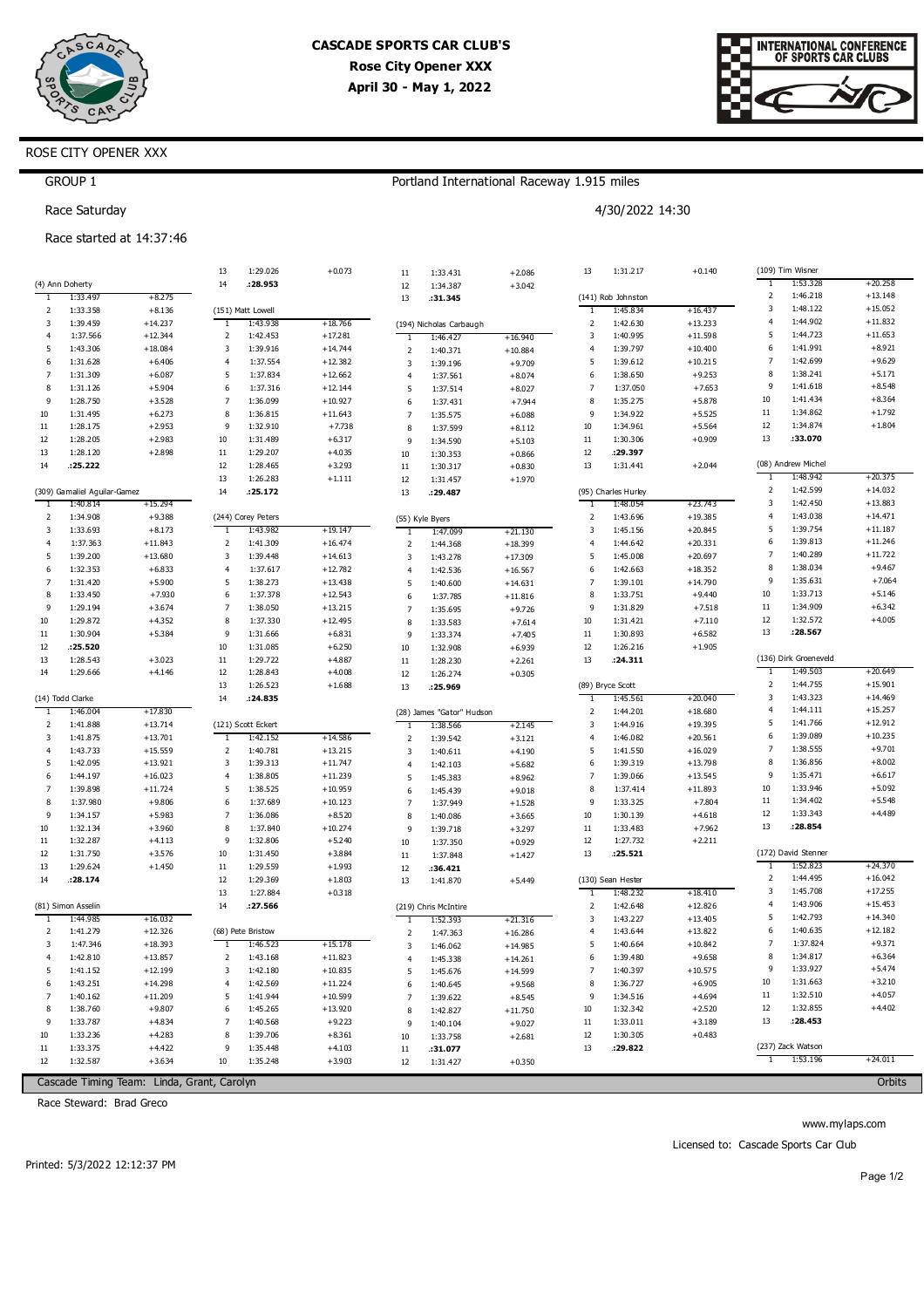



## ROSE CITY OPENER XXX

|                | <b>GROUP 1</b>           |                        |                |                      |                        |                |                               | Portland International Raceway 1.915 miles |                |                        |           |
|----------------|--------------------------|------------------------|----------------|----------------------|------------------------|----------------|-------------------------------|--------------------------------------------|----------------|------------------------|-----------|
|                | Race Saturday            |                        |                |                      |                        |                |                               |                                            |                | 4/30/2022 14:30        |           |
|                | Race started at 14:37:46 |                        |                |                      |                        |                |                               |                                            |                |                        |           |
| 2              | 1:46.611                 | $+17.426$              | 4              | 1:47.079             | $+14.934$              | 8              | 1:44.349                      | $+10.111$                                  | 3              | 1:45.484               | $+13.460$ |
| 3              | 1:43.969                 | $+14.784$              | 5              | 1:45.483             | $+13.338$              | 9              | 1:45.607                      | $+11.369$                                  | $\overline{4}$ | 1:52.173               | $+20.149$ |
| $\overline{4}$ | 1:45.486                 | $+16.301$              | 6              | 1:44.167             | $+12.022$              | 10             | 1:40.924                      | $+6.686$                                   | 5              | 1:45.390               | $+13.366$ |
| 5              | 1:41.152                 | $+11.967$              | $\overline{7}$ | 1:44.431             | $+12.286$              | $11\,$         | 1:38.370                      | $+4.132$                                   | 6              | 1:43.504               | $+11.480$ |
| 6              | 1:40.689                 | $+11.504$              | 8              | 1:38.918             | $+6.773$               | 12             | :34.238                       |                                            | 7              | 1:39.373               | $+7.349$  |
| 7              | 1:37.161                 | $+7.976$               | 9              | 1:37.364             | $+5.219$               |                |                               |                                            | 8              | 1:35.981               | $+3.957$  |
| 8              | 1:34.981                 | $+5.796$               | 10             | 1:38.500             | $+6.355$               |                | (101) Jeff Bauman             |                                            | 9              | 1:34.931               | $+2.907$  |
| 9              | 1:32.313                 | $+3.128$               | $11\,$         | 1:37.736             | $+5.591$               | 1              | 1:58.357                      | $+23.872$                                  | $10\,$         | :32.024                |           |
| 10             | 1:32.128                 | $+2.943$               | 12             | :32.145              |                        | 2              | 1:53.668                      | $+19.183$                                  |                |                        |           |
| $11\,$         | 1:32.094                 | $+2.909$               | 13             | 1:34.849             | $+2.704$               | 3              | 1:51.904                      | $+17.419$                                  |                | (91) Daniele Hovington |           |
| 12             | 1:34.434                 | $+5.249$               |                |                      |                        | $\overline{4}$ | 1:52.764                      | $+18.279$                                  | $\mathbf{1}$   | 2:01.644               | $+17.380$ |
| 13             | .29.185                  |                        |                | (144) Chris Ward     |                        | 5              | 1:54.160                      | $+19.675$                                  | $\mathbf 2$    | 1:47.188               | $+2.924$  |
|                |                          |                        | 1              | 1:49.383             | $+14.261$              | 6              | 1:48.508                      | $+14.023$                                  | 3              | 1:45.007               | $+0.743$  |
| T              | (150) Martin Berryman    |                        | 2              | 1:50.380             | $+15.258$              | $\overline{7}$ | 3:31.621                      | $+1:57.136$                                | $\overline{4}$ | 1:47.982               | $+3.718$  |
|                | 2:02.762                 | $+33.561$              | 3<br>4         | 1:48.311             | $+13.189$              | 8              | 1:42.266                      | $+7.781$                                   | 5<br>6         | :44.264                |           |
| 2<br>3         | 1:44.087<br>1:45.067     | $+14.886$<br>$+15.866$ | 5              | 2:18.536<br>1:49.019 | $+43.414$<br>$+13.897$ | 9              | 1:42.851                      | $+8.366$                                   |                | 1:57.449               | $+13.185$ |
| $\overline{4}$ | 1:46.786                 | $+17.585$              | 6              | 1:48.794             | $+13.672$              | $10\,$         | 1:38.956                      | $+4.471$                                   |                | (96) Brian Bercovitz   |           |
| 5              | 1:41.669                 | $+12.468$              | $\overline{7}$ | 1:45.699             | $+10.577$              | $11\,$         | :34.485                       |                                            | 1              | 1:50.940               | $+8.498$  |
| 6              | 1:38.739                 | $+9.538$               | 8              | 1:43.164             | $+8.042$               |                |                               |                                            | $\mathbf 2$    | 1:44.617               | $+2.175$  |
| $\overline{7}$ | 1:39.210                 | $+10.009$              | 9              | 1:40.697             | $+5.575$               | T              | (78) Will Kellogg<br>1:57.179 | $+17.016$                                  | 3              | 1:45.805               | $+3.363$  |
| 8              | 1:36.497                 | $+7.296$               | 10             | 1:40.535             | $+5.413$               | $\mathbf 2$    | 1:53.512                      | $+13.349$                                  | 4              | :42.442                |           |
| 9              | 1:34.218                 | $+5.017$               | $11\,$         | 1:36.421             | $+1.299$               | 3              | 1:51.341                      | $+11.178$                                  |                |                        |           |
| 10             | 1:31.867                 | $+2.666$               | 12             | 1:37.238             | $+2.116$               | $\overline{4}$ | 1:50.863                      | $+10.700$                                  |                | (147) Colton Edwards   |           |
| 11             | 1:30.419                 | $+1.218$               | 13             | :35.122              |                        | 5              | 1:49.896                      | $+9.733$                                   | 1              | 1:53.856               | $+0.119$  |
| 12             | :29.201                  |                        |                |                      |                        | 6              | 1:49.423                      | $+9.260$                                   | 2              | :53.737                |           |
| 13             | 1:29.734                 | $+0.533$               |                | (191) Guy Berry      |                        | 7              | 1:47.453                      | $+7.290$                                   |                |                        |           |
|                |                          |                        | T              | 1:55.536             | $+17.479$              | 8              | 1:48.221                      | $+8.058$                                   |                |                        |           |
|                | (6) David Weller         |                        | 2              | 1:49.518             | $+11.461$              | 9              | 1:44.168                      | $+4.005$                                   |                |                        |           |
| 1              | 1:50.755                 | $+17.257$              | 3              | 1:47.198             | $+9.141$               | 10             | 1:42.752                      | $+2.589$                                   |                |                        |           |
| 2              | 1:46.633                 | $+13.135$              | 4              | 1:48.022             | $+9.965$               | $11\,$         | 1:42.206                      | $+2.043$                                   |                |                        |           |
| 3              | 1:45.555                 | $+12.057$              | 5              | 1:59.559             | $+21.502$              | 12             | :40.163                       |                                            |                |                        |           |
| $\overline{4}$ | 1:46.421                 | $+12.923$              | 6              | 1:45.458             | $+7.401$               |                |                               |                                            |                |                        |           |
| 5              | 1:44.972                 | $+11.474$              | 7              | 1:43.496             | $+5.439$               |                | (181) Ryan Wiswesser          |                                            |                |                        |           |
| 6              | 1:43.319                 | $+9.821$               | 8              | 1:40.701             | $+2.644$               | T              | 2:01.024                      | $+19.696$                                  |                |                        |           |
| $\overline{7}$ | 1:41.853                 | $+8.355$               | 9              | 1:38.719             | $+0.662$               | 2              | 1:52.789                      | $+11.461$                                  |                |                        |           |
| 8              | 1:39.731                 | $+6.233$               | 10             | 1:38.796             | $+0.739$               | 3              | 1:53.439                      | $+12.111$                                  |                |                        |           |
| 9              | 1:39.775                 | $+6.277$               | $11\,$         | :38.057              |                        | $\overline{4}$ | 1:50.405                      | $+9.077$                                   |                |                        |           |
| 10             | 1:36.622                 | $+3.124$               | 12             | 1:38.877             | $+0.820$               | 5              | 1:52.656                      | $+11.328$                                  |                |                        |           |
| $11\,$         | 1:37.537                 | $+4.039$               |                |                      |                        | 6              | 1:46.126                      | $+4.798$                                   |                |                        |           |
| 12             | 1:34.860                 | $+1.362$               |                | (75) John McDermott  |                        | 7              | 1:45.735                      | $+4.407$                                   |                |                        |           |
| 13             | :33.498                  |                        | 1              | 1:53.712             | $+17.391$              | 8              | 1:44.357                      | $+3.029$                                   |                |                        |           |
|                |                          |                        | $\mathsf 2$    | 1:50.573             | $+14.252$              | 9              | 1:45.302                      | $+3.974$                                   |                |                        |           |
|                | (24) Jeff McAffer        |                        | 3              | 1:51.013             | $+14.692$              | 10             | :41.328                       |                                            |                |                        |           |
| -1             | 1:54.001                 | $+21.185$              | $\overline{4}$ | 1:50.113             | $+13.792$              | $11\,$         | 1:42.255                      | $+0.927$                                   |                |                        |           |
| 2              | 1:46.755                 | $+13.939$              | 5              | 1:51.214             | $+14.893$              |                |                               |                                            |                |                        |           |
| 3              | 1:43.659                 | $+10.843$              | 6              | 1:46.896             | $+10.575$              |                | (213) Fil Alleva              |                                            |                |                        |           |
| 4              | 2:08.807                 | $+35.991$              | $\overline{7}$ | 1:47.237             | $+10.916$              | $\mathbf{1}$   | 1:55.300                      | $+13.295$                                  |                |                        |           |
| 5              | 1:43.314                 | $+10.498$              | 8              | 1:41.766             | $+5.445$               | 2              | 2:01.308                      | $+19.303$                                  |                |                        |           |
| 6              | 1:42.058                 | $+9.242$               | 9              | 1:44.272             | $+7.951$               | 3              | 1:58.430                      | $+16.425$                                  |                |                        |           |
| 7              | 1:40.194                 | $+7.378$               | 10             | 1:42.542<br>1:38.040 | $+6.221$               | 4              | 1:55.299                      | $+13.294$                                  |                |                        |           |
| 8<br>9         | 1:37.027                 | $+4.211$               | $11\,$<br>12   |                      | $+1.719$               | 5              | 1:57.740                      | $+15.735$                                  |                |                        |           |
| 10             | 1:35.190                 | $+2.374$               |                | :36.321              |                        | 6              | 1:56.536                      | $+14.531$                                  |                |                        |           |
|                | 1:36.038                 | $+3.222$               |                |                      |                        | 7              | 1:47.830                      | $+5.825$                                   |                |                        |           |
| 11             | 1:35.432                 | $+2.616$               |                | (106) Edmundas Taras |                        | 8              | 1:46.658                      | $+4.653$                                   |                |                        |           |
| 12<br>13       | :32.816<br>1:33.628      | $+0.812$               | $\mathbf{1}$   | 1:55.790             | $+21.552$              | 9              | 1:47.889                      | $+5.884$                                   |                |                        |           |
|                |                          |                        | 2<br>3         | 1:52.001<br>1:51.953 | $+17.763$<br>$+17.715$ | 10             | 1:46.530                      | $+4.525$                                   |                |                        |           |
|                | (15) Duncan Pearce       |                        | 4              | 1:52.278             | $+18.040$              | 11             | :42.005                       |                                            |                |                        |           |
| 1              | 1:50.920                 | $+18.775$              | 5              | 1:52.961             | $+18.723$              |                | (211) Joshua Voigt            |                                            |                |                        |           |
| 2              | 1:48.589                 | $+16.444$              | 6              | 1:48.731             | $+14.493$              | $\mathbf{1}$   | 1:59.788                      | $+27.764$                                  |                |                        |           |
| 3              | 1:45.946                 | $+13.801$              | 7              | 1:45.652             | $+11.414$              | 2              | 1:46.491                      | $+14.467$                                  |                |                        |           |
|                |                          |                        |                |                      |                        |                |                               |                                            |                |                        |           |

Cascade Timing Team: Linda, Grant, Carolyn

Race Steward: Brad Greco

Orbits

www.mylaps.com Licensed to: Cascade Sports Car Club

Printed: 5/3/2022 12:12:37 PM

Page 2/2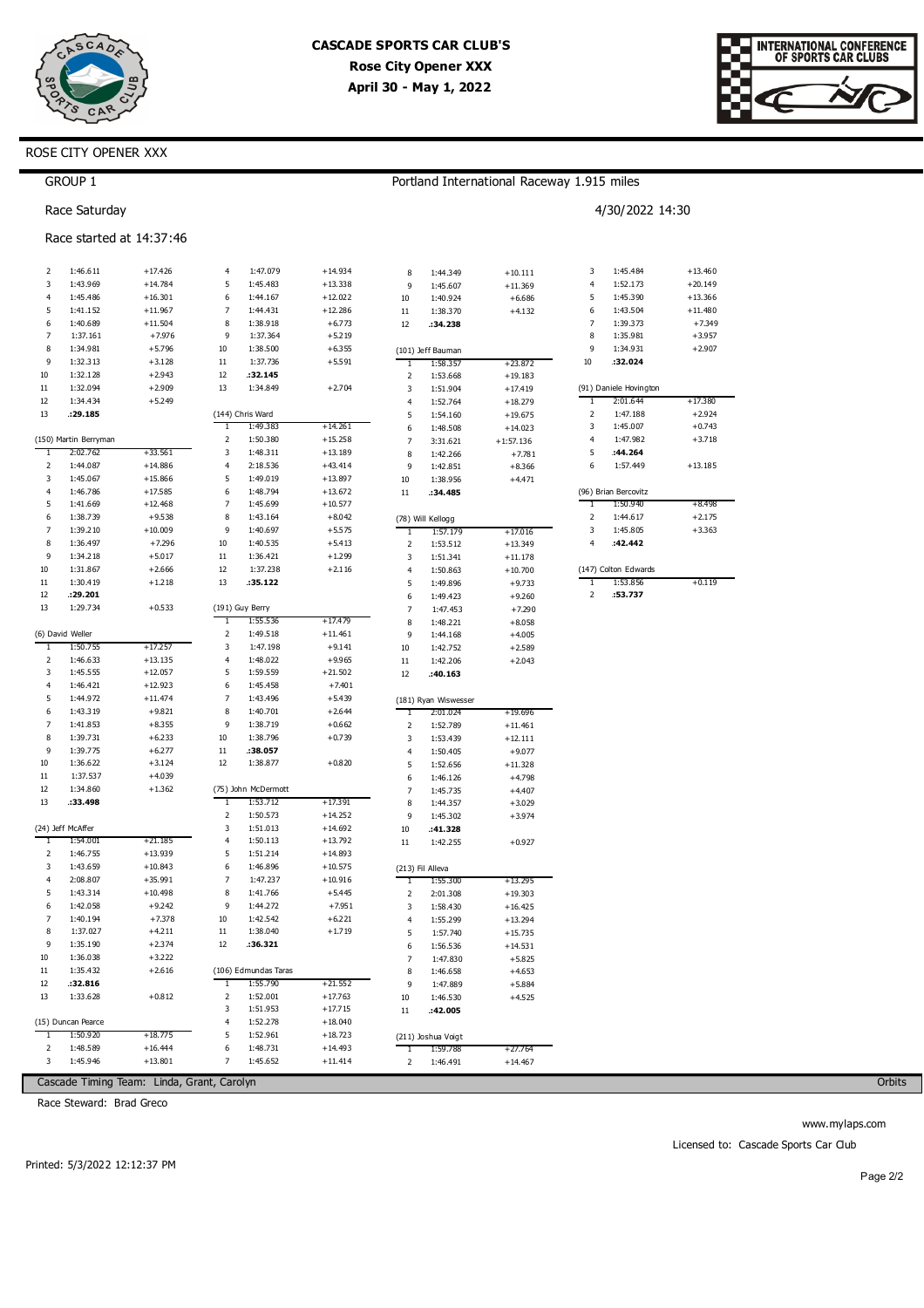



|                | <b>GROUP 2</b>                 |                                            |                               |                        |                      |                         |                      | Portland International Raceway 1.915 miles |                |                      |                       |
|----------------|--------------------------------|--------------------------------------------|-------------------------------|------------------------|----------------------|-------------------------|----------------------|--------------------------------------------|----------------|----------------------|-----------------------|
|                | Qualifying Saturday            |                                            |                               |                        |                      |                         |                      |                                            |                | 4/30/2022 11:17      |                       |
|                |                                | Qualifying started at 11:21:55             |                               |                        |                      |                         |                      |                                            |                |                      |                       |
|                |                                |                                            | 6                             | 1:25.480               | $+0.549$             | $\overline{2}$          | 1:34.616             | $+8.390$                                   | 2              | :29.726              |                       |
|                | (23) Eric Jones                |                                            | 7                             | 1:26.511               | $+1.580$             | 3                       | 1:29.796             | $+3.570$                                   | 3              | 1:33.284             | $+3.558$              |
| $\mathbf{1}$   | 1:27.270                       | $+3.887$                                   | 8                             | 1:27.939               | $+3.008$             | $\overline{\mathbf{4}}$ | 1:28.160             | $+1.934$                                   | 4              | 1:31.633             | $+1.907$              |
| 2              | 1:26.495                       | $+3.112$                                   | 9                             | 1:25.573               | $+0.642$             | 5                       | 1:28.400             | $+2.174$                                   | 5              | 1:32.155             | $+2.429$              |
| 3<br>4         | 1:25.338<br>1:25.645           | $+1.955$<br>$+2.262$                       | $10\,$                        | : 24.931               |                      | 6                       | 1:28.342             | $+2.116$                                   | 6<br>7         | 1:29.906<br>1:30.721 | $+0.180$<br>$+0.995$  |
| 5              | 1:26.430                       | $+3.047$                                   |                               | (77) Dan Twomey        |                      | $\overline{7}$<br>8     | 1:26.707<br>:26.226  | $+0.481$                                   | 8              | 1:29.876             | $+0.150$              |
| 6              | 1:24.083                       | $+0.700$                                   | 1                             | 1:28.794               | $+3.277$             | 9                       | 1:28.600             | $+2.374$                                   | 9              | 1:32.312             | $+2.586$              |
| 7              | 1:23.753                       | $+0.370$                                   | 2                             | 1:26.634               | $+1.117$             |                         |                      |                                            |                |                      |                       |
| 8              | :23.383                        |                                            | 3                             | 1:28.283               | $+2.766$             |                         | (174) Jon Parker     |                                            |                | (33) Steve Rodgers   |                       |
| 9              | 1:23.518                       | $+0.135$                                   | 4                             | 1:26.991               | $+1.474$             | $\mathbf{I}$            | 1:27.107             | $+0.781$                                   | 1              | 1:31.265             | $+1.062$              |
|                |                                |                                            | 5                             | 1:25.924               | $+0.407$             | $\overline{2}$          | 1:31.062             | $+4.736$                                   | 2              | 1:31.494             | $+1.291$              |
|                | (32) Chris Heinrich            |                                            | 6                             | 1:26.279               | $+0.762$             | 3                       | 1:28.934             | $+2.608$                                   | 3              | 1:33.117             | $+2.914$              |
| T<br>2         | 1:25.481<br>1:27.130           | $+1.478$<br>$+3.127$                       | 7<br>8                        | 1:25.823<br>:25.517    | $+0.306$             | $\overline{\mathbf{4}}$ | 1:27.887             | $+1.561$                                   | 4<br>5         | 1:31.195<br>1:31.464 | $+0.992$<br>$+1.261$  |
| 3              | 1:24.515                       | $+0.512$                                   | 9                             | 1:25.656               | $+0.139$             | 5<br>6                  | 1:31.685<br>1:26.639 | $+5.359$<br>$+0.313$                       | 6              | 1:31.145             | $+0.942$              |
| 4              | 1:24.708                       | $+0.705$                                   |                               |                        |                      | $\overline{7}$          | :26.326              |                                            | 7              | 1:30.655             | $+0.452$              |
| 5              | 1:33.559                       | $+9.556$                                   |                               | (68) Adam Smalley      |                      | 8                       | 1:26.711             | $+0.385$                                   | 8              | :30.203              |                       |
| 6              | 1:26.136                       | $+2.133$                                   | 1                             | 1:26.306               | $+0.654$             | 9                       | 1:26.897             | $+0.571$                                   | 9              | 1:31.073             | $+0.870$              |
| 7              | 1:24.669                       | $+0.666$                                   | 2                             | 1:27.058               | $+1.406$             |                         |                      |                                            |                |                      |                       |
| 8              | :24.003                        |                                            | 3                             | 1:29.203               | $+3.551$             |                         | (135) Mike Tripp     |                                            |                | (222) Dave Roland    |                       |
| 9              | 1:24.036                       | $+0.033$                                   | 4                             | 1:26.884               | $+1.232$             | p1                      | 2:27.029             | $+1:00.431$                                | $\mathbf{1}$   | 1:34.987             | $+2.285$              |
|                |                                |                                            | 5                             | :25.652                |                      | $\overline{2}$          | 1:34.000             | $+7.402$                                   | 2              | :32.702              |                       |
| 1              | (92) Thomas Micich<br>1:25.272 | $+1.211$                                   | 6<br>$\overline{\phantom{a}}$ | 1:25.769<br>1:25.771   | $+0.117$<br>$+0.119$ | 3<br>$\overline{4}$     | 1:28.671             | $+2.073$                                   | 3<br>4         | 1:34.795<br>1:34.949 | $+2.093$<br>$+2.247$  |
| 2              | 1:25.318                       | $+1.257$                                   | 8                             | 1:29.631               | $+3.979$             | 5                       | 1:31.104<br>1:27.764 | $+4.506$<br>$+1.166$                       | 5              | 1:34.497             | $+1.795$              |
| 3              | 1:26.071                       | $+2.010$                                   | 9                             | 1:40.396               | $+14.744$            | 6                       | 1:27.378             | $+0.780$                                   | 6              | 1:33.527             | $+0.825$              |
| 4              | 1:25.226                       | $+1.165$                                   |                               |                        |                      | $\overline{7}$          | : 26.598             |                                            | 7              | 1:36.103             | $+3.401$              |
| 5              | 1:24.335                       | $+0.274$                                   |                               | (08) Majid 'MJ' Hajari |                      | 8                       | 1:29.658             | $+3.060$                                   | 8              | 1:36.040             | $+3.338$              |
| 6              | .24.061                        |                                            | 1                             | 1:27.370               | $+1.521$             |                         |                      |                                            |                |                      |                       |
| p7             | 2:40.946                       | $+1:16.885$                                | $\mathsf 2$                   | 1:29.241               | $+3.392$             |                         | (62) Dave Sutherland |                                            |                | (96) Mark Ling       |                       |
| 8              | 1:28.072                       | $+4.011$                                   | 3                             | 1:27.112               | $+1.263$             | $\mathbf{1}$            | 1:28.930             | $+2.162$                                   | 1              | 1:36.571             | $+3.797$              |
| 9              | 1:24.415                       | $+0.354$                                   | 4                             | 1:26.588               | $+0.739$             | $\overline{2}$          | 1:31.161             | $+4.393$                                   | 2              | 1:35.188             | $+2.414$              |
|                | (17) Kyle Keenan               |                                            | 5<br>6                        | 1:25.887<br>: 25.849   | $+0.038$             | 3                       | 1:30.358             | $+3.590$                                   | 3<br>4         | 1:36.647<br>1:34.001 | $+3.873$<br>$+1.227$  |
| T              | 1:25.164                       | $+0.643$                                   | $\overline{\phantom{a}}$      | 1:26.063               | $+0.214$             | $\overline{4}$<br>5     | 1:28.322<br>:26.768  | $+1.554$                                   | 5              | :32.774              |                       |
| 2              | 1:25.695                       | $+1.174$                                   | 8                             | 1:28.179               | $+2.330$             | 6                       | 1:28.432             | $+1.664$                                   | 6              | 1:37.115             | $+4.341$              |
| 3              | 4:11.346                       | $+2:46.825$                                |                               |                        |                      | $\overline{7}$          | 1:27.116             | $+0.348$                                   | 7              | 1:37.068             | $+4.294$              |
| $\overline{4}$ | 1:26.552                       | $+2.031$                                   |                               | (22) Jeremy Kinzer     |                      | 8                       | 1:27.108             | $+0.340$                                   | 8              | 1:36.811             | $+4.037$              |
| 5              | 1:26.017                       | $+1.496$                                   | 1                             | 1:28.369               | $+2.364$             | 9                       | 1:27.289             | $+0.521$                                   |                |                      |                       |
| 6              | 1:24.976                       | $+0.455$                                   | 2                             | 1:27.529               | $+1.524$             |                         |                      |                                            | (7) Keith Ball |                      |                       |
| $\overline{7}$ | 1:25.533                       | $+1.012$                                   | 3                             | 1:27.663               | $+1.658$             |                         | (19) Brian Anderson  |                                            | 1              | 1:54.190             | $+20.966$             |
| 8              | .24.521                        |                                            | 4<br>5                        | 1:26.608<br>1:27.738   | $+0.603$<br>$+1.733$ | $\mathbf{1}$            | 1:30.683             | $+3.879$                                   | 2<br>3         | 1:47.080<br>1:39.753 | $+13.856$<br>$+6.529$ |
|                | (73) James Wetter              |                                            | 6                             | 1:26.510               | $+0.505$             | $\mathbf 2$<br>3        | 1:28.309<br>1:29.328 | $+1.505$<br>$+2.524$                       | 4              | 1:33.624             | $+0.400$              |
| T              | 1:25.142                       | $+0.345$                                   | 7                             | .26.005                |                      | $\overline{\mathbf{4}}$ | 1:27.370             | $+0.566$                                   | 5              | 1:33.848             | $+0.624$              |
| $\overline{2}$ | 1:27.156                       | $+2.359$                                   | 8                             | 1:27.489               | $+1.484$             | 5                       | 1:29.879             | $+3.075$                                   | 6              | :33.224              |                       |
| 3              | 1:26.816                       | $+2.019$                                   | 9                             | 1:26.785               | $+0.780$             | 6                       | 1:27.381             | $+0.577$                                   | 7              | 1:33.311             | $+0.087$              |
| 4              | 1:25.906                       | $+1.109$                                   |                               |                        |                      | $\overline{7}$          | :26.804              |                                            | 8              | 1:35.274             | $+2.050$              |
| 5              | 1:25.211                       | $+0.414$                                   |                               | (46) John Connelly     |                      |                         |                      |                                            |                |                      |                       |
| 6              | : 24.797                       |                                            | 1                             | 1:28.371               | $+2.351$             |                         | (99) James Coshow    |                                            |                | (02) Todd Etchieson  |                       |
| 7              | 1:25.609                       | $+0.812$                                   | 2                             | 1:27.104               | $+1.084$             | 1                       | 1:29.488             | $+2.657$                                   | 1              | 1:36.245             | $+2.784$              |
| 8              | 1:27.939                       | $+3.142$                                   | 3                             | 1:27.708               | $+1.688$             | $\overline{2}$          | 1:30.842             | $+4.011$                                   | 2              | 1:35.265             | $+1.804$              |
| 9<br>10        | 1:25.047<br>1:25.135           | $+0.250$<br>$+0.338$                       | 4<br>5                        | 1:26.601<br>1:27.754   | $+0.581$<br>$+1.734$ | 3                       | 1:29.042             | $+2.211$                                   | 3<br>4         | 1:36.580<br>1:34.273 | $+3.119$<br>$+0.812$  |
|                |                                |                                            | 6                             | 1:26.435               | $+0.415$             | p4<br>5                 | 1:57.419<br>1:39.866 | $+30.588$<br>$+13.035$                     | 5              | :33.461              |                       |
|                | (26) Tim Ferrick               |                                            | 7                             | :26.020                |                      | 6                       | 1:27.339             | $+0.508$                                   | 6              | 1:36.488             | $+3.027$              |
| 1              | 1:25.809                       | +0.878                                     | 8                             | 1:26.565               | $+0.545$             | $\overline{7}$          | :26.831              |                                            | 7              | 1:39.776             | $+6.315$              |
| 2              | 1:25.730                       | $+0.799$                                   | 9                             | 1:26.833               | $+0.813$             | 8                       | 1:27.155             | $+0.324$                                   | 8              | 1:34.753             | $+1.292$              |
| 3              | 1:26.399                       | $+1.468$                                   |                               |                        |                      |                         |                      |                                            |                |                      |                       |
| 4              | 1:26.458                       | $+1.527$                                   |                               | (181) Bret Bienerth    |                      |                         | (01) Bill Berner     |                                            |                |                      |                       |
| 5              | 1:25.665                       | $+0.734$                                   | 1                             | 1:37.981               | $+11.755$            | 1                       | 1:31.634             | $+1.908$                                   |                |                      |                       |
|                |                                | Cascade Timing Team: Linda, Grant, Carolyn |                               |                        |                      |                         |                      |                                            |                |                      |                       |

Race Steward: Brad Greco

Orbits

www.mylaps.com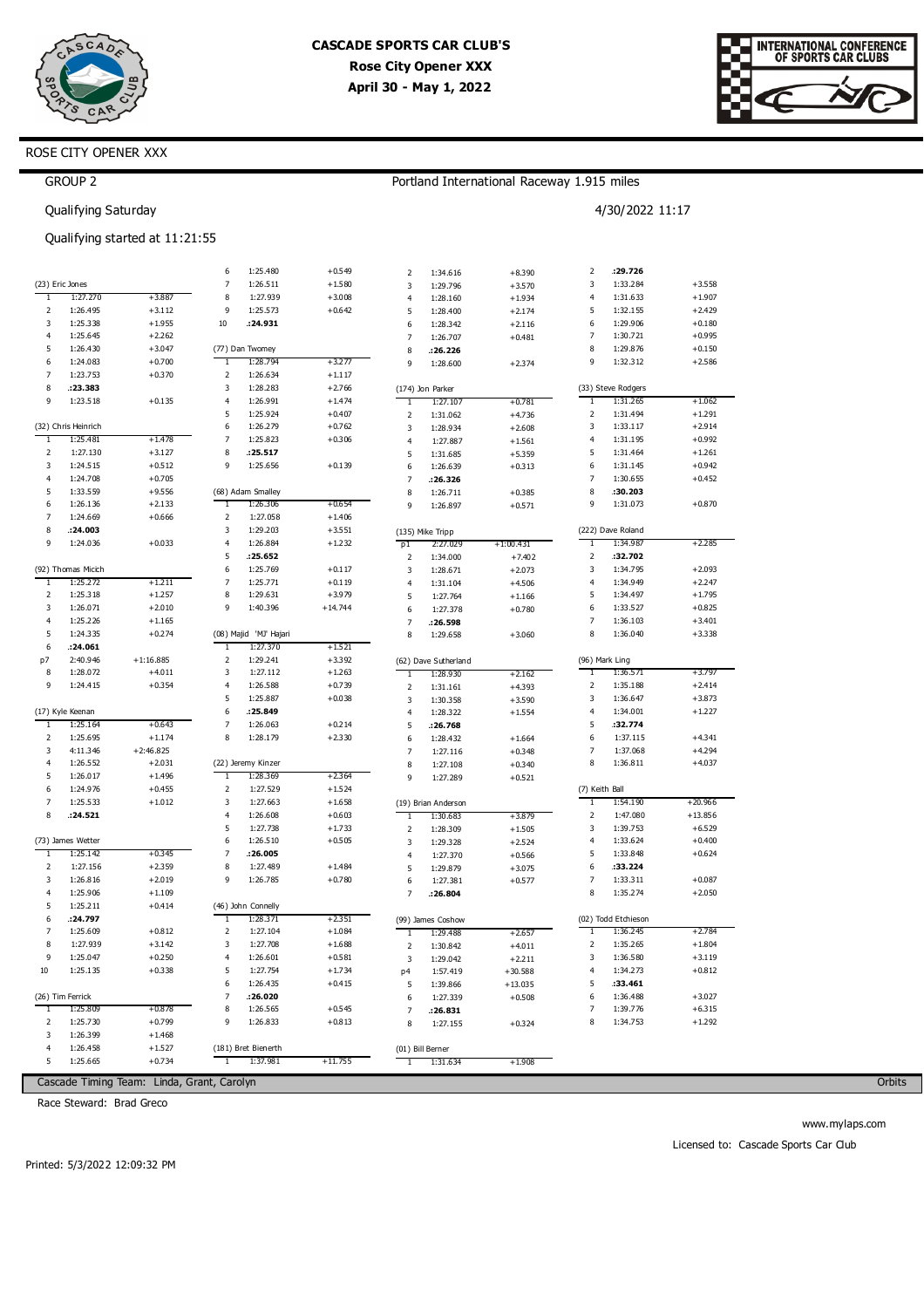



|                     | <b>GROUP 2</b>       |                                            |                         |                      |                      |                         |                        | Portland International Raceway 1.915 miles |                         |                     |             |                |                                       |             |
|---------------------|----------------------|--------------------------------------------|-------------------------|----------------------|----------------------|-------------------------|------------------------|--------------------------------------------|-------------------------|---------------------|-------------|----------------|---------------------------------------|-------------|
|                     | Race Saturday        |                                            | 4/30/2022 15:00         |                      |                      |                         |                        |                                            |                         |                     |             |                |                                       |             |
|                     |                      | Race started at 15:08:44                   |                         |                      |                      |                         |                        |                                            |                         |                     |             |                |                                       |             |
|                     |                      |                                            | 1                       | 1:31.893             | $+6.828$             | 3                       | 1:30.682               | $+3.763$                                   | 5                       | 2:29.551            | $+1:01.026$ | $\overline{7}$ | 1:33.723                              | $+2.042$    |
|                     | (92) Thomas Micich   |                                            | $\mathsf 2$             | 1:25.841             | $+0.776$             | 4                       | 2:43.957               | $+1:17.038$                                | 6                       | 1:31.175            | $+2.650$    | 8              | 1:33.372                              | $+1.691$    |
| T                   | 1:31.046             | $+6.311$                                   | 3                       | 1:32.787             | $+7.722$             | 5                       | 2:30.442               | $+1:03.523$                                | 7                       | 1:30.466            | $+1.941$    | 9              | 1:33.063                              | $+1.382$    |
| $\overline{2}$      | 1:25.093             | $+0.358$                                   | $\overline{4}$          | 2:42.111             | $+1:17.046$          | 6                       | 1:28.991               | $+2.072$                                   | 8                       | 1:29.779            | $+1.254$    | 10             | :31.681                               |             |
| 3                   | 1:33.099             | $+8.364$                                   | 5                       | 2:34.383             | $+1:09.318$          | $\overline{7}$          | :26.919                |                                            | 9                       | 1:28.956            | $+0.431$    | 11             | 1:32.703                              | $+1.022$    |
| $\overline{4}$      | 2:40.692             | $+1:15.957$                                | 6                       | 1:26.817             | $+1.752$             | 8                       | 1:27.227               | $+0.308$                                   | 10                      | : 28.525            |             | 12             | 1:35.384                              | $+3.703$    |
| 5                   | 2:36.452             | $+1:11.717$                                | $\overline{7}$          | : 25.065             |                      | 9                       | 1:31.600               | $+4.681$                                   | $11\,$                  | 1:29.426            | $+0.901$    | 13             | 1:35.893                              | $+4.212$    |
| 6<br>$\overline{7}$ | 1:25.037             | $+0.302$                                   | 8                       | 1:25.599             | $+0.534$             | $10\,$                  | 1:27.075               | $+0.156$                                   | 12                      | 1:29.870            | $+1.345$    |                | (222) Dave Roland                     |             |
| 8                   | 1:25.259<br>:24.735  | $+0.524$                                   | 9<br>10                 | 1:26.314<br>1:26.256 | $+1.249$<br>$+1.191$ | $11\,$                  | 1:27.388               | $+0.469$                                   | 13                      | 1:30.948            | $+2.423$    | 1              | 1:40.320                              | $+6.200$    |
| 9                   | 1:25.572             | $+0.837$                                   | $11\,$                  | 1:25.527             | $+0.462$             | 12<br>13                | 1:29.048<br>1:30.416   | $+2.129$<br>$+3.497$                       |                         | (181) Bret Bienerth |             | $\overline{2}$ | 1:35.765                              | $+1.645$    |
| 10                  | 1:25.427             | $+0.692$                                   | 12                      | 1:26.436             | $+1.371$             |                         |                        |                                            | 1                       | 1:34.671            | $+6.296$    | 3              | 1:41.075                              | $+6.955$    |
| 11                  | 1:25.395             | $+0.660$                                   | 13                      | 1:28.277             | $+3.212$             |                         | (174) Jon Parker       |                                            | $\overline{2}$          | 1:31.210            | $+2.835$    | $\overline{4}$ | 2:24.785                              | $+50.665$   |
| 12                  | 1:25.603             | $+0.868$                                   |                         |                      |                      | $\mathbf{1}$            | 1:35.271               | $+8.258$                                   | p3                      | 1:59.995            | $+31.620$   | 5              | 2:27.675                              | $+53.555$   |
| 13                  | 1:28.635             | $+3.900$                                   |                         | (32) Chris Heinrich  |                      | 2                       | 1:28.391               | $+1.378$                                   | 4                       | 2:23.916            | $+55.541$   | 6              | 1:35.897                              | $+1.777$    |
|                     |                      |                                            | T                       | 1:32.646             | $+5.237$             | 3                       | 1:30.731               | $+3.718$                                   | 5                       | 2:24.983            | $+56.608$   | $\overline{7}$ | 1:36.487                              | $+2.367$    |
|                     | (23) Eric Jones      |                                            | $\overline{2}$          | 1:28.597             | $+1.188$             | $\overline{4}$          | 2:44.329               | $+1:17.316$                                | 6                       | 1:30.585            | $+2.210$    | 8              | 1:36.228                              | $+2.108$    |
| -1                  | 1:30.793             | $+6.069$                                   | 3                       | 1:32.073             | $+4.664$             | 5                       | 2:28.534               | $+1:01.521$                                | 7                       | 1:28.604            | $+0.229$    | 9              | 1:36.100                              | $+1.980$    |
| $\overline{2}$      | 1:25.009             | $+0.285$                                   | $\overline{4}$          | 2:42.322             | $+1:14.913$          | 6                       | 1:30.471               | $+3.458$                                   | 8                       | 1:29.836            | $+1.461$    | 10             | 1:34.855                              | $+0.735$    |
| 3                   | 1:33.407             | $+8.683$                                   | 5                       | 2:32.411             | $+1:05.002$          | $\overline{7}$          | 1:27.732               | $+0.719$                                   | 9                       | 1:29.131            | $+0.756$    | 11             | :34.120                               |             |
| $\overline{4}$      | 2:40.324             | $+1:15.600$                                | 6                       | 1:29.919             | $+2.510$             | 8                       | 1:27.677               | $+0.664$                                   | 10                      | :28.375             |             | 12             | 1:34.418                              | $+0.298$    |
| 5                   | 2:37.228             | $+1:12.504$                                | $\overline{7}$          | 1:27.910             | $+0.501$             | 9                       | 1:28.986               | $+1.973$                                   | $11\,$                  | 1:30.115            | $+1.740$    | 13             | 1:35.328                              | $+1.208$    |
| 6                   | 1:25.726             | $+1.002$                                   | 8                       | 1:27.798             | $+0.389$             | $10\,$                  | 1:27.247               | $+0.234$                                   | 12                      | 1:33.729            | $+5.354$    |                | (96) Mark Ling                        |             |
| $\overline{7}$<br>8 | 1:24.844<br>.24.724  | $+0.120$                                   | 9<br>10                 | 1:27.669<br>:27.409  | $+0.260$             | $11\,$                  | :27.013                |                                            | 13                      | 1:38.942            | $+10.567$   | 1              | 1:40.438                              | $+5.875$    |
| 9                   | 1:25.418             | $+0.694$                                   | $11\,$                  | 1:27.680             | $+0.271$             | 12<br>13                | 1:29.053<br>1:30.451   | $+2.040$<br>$+3.438$                       |                         | (135) Mike Tripp    |             | $\overline{2}$ | 1:36.548                              | $+1.985$    |
| 10                  | 1:25.024             | $+0.300$                                   | 12                      | 1:27.559             | $+0.150$             |                         |                        |                                            | 1                       | 1:38.153            | $+7.107$    | 3              | 1:40.541                              | $+5.978$    |
| 11                  | 1:25.396             | $+0.672$                                   | 13                      | 1:30.232             | $+2.823$             |                         | (19) Brian Anderson    |                                            | $\overline{\mathbf{c}}$ | 1:32.692            | $+1.646$    | $\overline{4}$ | 2:24.616                              | $+50.053$   |
| 12                  | 1:26.481             | $+1.757$                                   |                         |                      |                      | $\mathbf{1}$            | 1:34.934               | $+8.039$                                   | 3                       | 1:36.775            | $+5.729$    | 5              | 2:28.152                              | $+53.589$   |
| 13                  | 1:28.462             | $+3.738$                                   |                         | (77) Dan Twomey      |                      | 2                       | 1:30.205               | $+3.310$                                   | 4                       | 2:34.535            | $+1:03.489$ | 6              | 1:35.993                              | $+1.430$    |
|                     |                      |                                            | -1                      | 1:31.978             | $+5.160$             | 3                       | 1:31.843               | $+4.948$                                   | 5                       | 2:27.595            | $+56.549$   | $\overline{7}$ | 1:35.864                              | $+1.301$    |
|                     | (17) Kyle Keenan     |                                            | $\overline{2}$          | 1:27.598             | $+0.780$             | $\overline{4}$          | 2:41.357               | $+1:14.462$                                | 6                       | 1:31.375            | $+0.329$    | 8              | 1:36.671                              | $+2.108$    |
| 1                   | 1:32.025             | $+7.223$                                   | $\overline{\mathbf{3}}$ | 1:31.420             | $+4.602$             | 5                       | 2:27.841               | $+1:00.946$                                | $\overline{7}$          | :31.046             |             | 9              | 1:36.332                              | $+1.769$    |
| $\overline{2}$      | : 24.802             |                                            | $\overline{4}$          | 2:42.128             | $+1:15.310$          | 6                       | 1:29.579               | $+2.684$                                   | 8                       | 1:32.701            | $+1.655$    | 10             | :34.563                               |             |
| 3                   | 1:33.128             | $+8.326$                                   | 5                       | 2:34.353             | $+1:07.535$          | $\overline{7}$          | 1:27.708               | $+0.813$                                   | 9                       | 1:31.541            | $+0.495$    | 11             | 1:36.649                              | $+2.086$    |
| $\overline{4}$      | 2:40.823             | $+1:16.021$                                | 6                       | 1:29.869             | $+3.051$             | 8                       | 1:28.792               | $+1.897$                                   | 10                      | 1:32.391            | $+1.345$    | 12             | 1:34.717                              | $+0.154$    |
| 5                   | 2:35.711             | $+1:10.909$                                | $\overline{7}$          | 1:28.254             | $+1.436$             | 9                       | 1:28.899               | $+2.004$                                   | 11                      | 1:31.605            | $+0.559$    | 13             | 1:34.648                              | $+0.085$    |
| 6                   | 1:25.474             | $+0.672$                                   | 8                       | 1:27.560             | $+0.742$             | $10\,$                  | 1:27.590               | $+0.695$                                   | 12                      | 1:33.861            | $+2.815$    |                |                                       |             |
| $\overline{7}$      | 1:25.889             | $+1.087$                                   | 9                       | 1:27.488             | $+0.670$             | $11\,$                  | :26.895                |                                            | 13                      | 1:34.678            | $+3.632$    | -1             | (02) Todd Etchieson<br>1:40.944       | $+6.747$    |
| 8<br>9              | 1:25.018<br>1:25.797 | $+0.216$<br>$+0.995$                       | 10<br>11                | .26.818<br>1:26.886  | $+0.068$             | 12                      | 1:28.631               | $+1.736$                                   |                         | (33) Steve Rodgers  |             | $\overline{2}$ | 1:36.429                              | $+2.232$    |
| 10                  | 1:25.902             | $+1.100$                                   | 12                      | 1:28.068             | $+1.250$             | 13                      | 1:31.179               | $+4.284$                                   | 1                       | 1:35.960            | $+4.702$    | 3              | 1:42.008                              | $+7.811$    |
| 11                  | 1:25.996             | $+1.194$                                   | 13                      | 1:31.947             | $+5.129$             |                         | (99) James Coshow      |                                            | $\overline{2}$          | :31.258             |             | $\overline{4}$ | 2:25.259                              | $+51.062$   |
| 12                  | 1:26.841             | $+2.039$                                   |                         |                      |                      | -1                      | 1:35.579               | $+8.865$                                   | 3                       | 1:37.553            | $+6.295$    | 5              | 2:27.584                              | $+53.387$   |
| 13                  | 1:28.895             | $+4.093$                                   |                         | (22) Jeremy Kinzer   |                      | 2                       | 1:30.197               | $+3.483$                                   | $\overline{4}$          | 2:35.629            | $+1:04.371$ | 6              | 1:35.100                              | $+0.903$    |
|                     |                      |                                            | 1                       | 1:32.351             | $+5.194$             | 3                       | 1:32.064               | $+5.350$                                   | 5                       | 2:27.164            | $+55.906$   | 7              | 1:34.740                              | $+0.543$    |
|                     | (73) James Wetter    |                                            | $\overline{2}$          | 1:27.960             | $+0.803$             | $\overline{4}$          | 2:41.999               | $+1:15.285$                                | 6                       | 1:33.104            | $+1.846$    | 8              | 1:36.175                              | $+1.978$    |
| 1                   | 1:31.851             | $+6.761$                                   | 3                       | 1:32.103             | $+4.946$             | 5                       | 2:27.506               | $+1:00.792$                                | 7                       | 1:31.533            | $+0.275$    | 9              | 1:37.265                              | $+3.068$    |
| $\overline{2}$      | :25.090              |                                            | $\overline{4}$          | 2:43.463             | $+1:16.306$          | 6                       | 1:30.502               | $+3.788$                                   | 8                       | 1:33.010            | $+1.752$    | 10             | :34.197                               |             |
| 3                   | 1:33.182             | $+8.092$                                   | 5                       | 2:31.270             | $+1:04.113$          | 7                       | 1:30.215               | $+3.501$                                   | 9                       | 1:32.540            | $+1.282$    | 11             | 1:36.205                              | $+2.008$    |
| $\overline{4}$      | 2:41.629             | $+1:16.539$                                | 6                       | 1:29.332             | $+2.175$             | 8                       | 1:27.004               | $+0.290$                                   | 10                      | 1:32.517            | $+1.259$    | 12             | 1:36.836                              | $+2.639$    |
| 5                   | 2:35.159             | $+1:10.069$                                | $\overline{7}$          | :27.157              |                      | 9                       | 1:28.181               | $+1.467$                                   | $11\,$                  | 1:32.142            | $+0.884$    | 13             | 1:34.895                              | $+0.698$    |
| 6                   | 1:26.653             | $+1.563$                                   | 8                       | 1:27.491             | $+0.334$             | $10\,$                  | .26.714                |                                            | 12                      | 1:34.981            | $+3.723$    |                |                                       |             |
| $\overline{7}$<br>8 | 1:25.297             | $+0.207$                                   | 9                       | 1:28.240             | $+1.083$             | $11\,$                  | 1:27.288               | $+0.574$                                   | 13                      | 1:38.125            | $+6.867$    | -1             | (119) Shane Vorderstrasse<br>1:40.320 | :59:14.455  |
| 9                   | 1:25.320<br>1:26.271 | $+0.230$<br>$+1.181$                       | 10<br>$11\,$            | 1:27.557<br>1:28.998 | $+0.400$<br>$+1.841$ | $12\,$                  | 1:28.718               | $+2.004$                                   |                         | (7) Keith Ball      |             | 2              | 1:36.804                              | 3:59:17.971 |
| 10                  | 1:25.545             | $+0.455$                                   | 12                      | 1:28.083             | $+0.926$             | 13                      | 1:31.207               | $+4.493$                                   | $\mathbf{1}$            | 1:41.342            | $+9.661$    | 3              | 1:42.008                              | 3:59:12.767 |
| 11                  | 1:25.570             | $+0.480$                                   | 13                      | 1:30.662             | $+3.505$             |                         | (08) Majid 'MJ' Hajari |                                            | 2                       | 1:36.440            | $+4.759$    |                |                                       |             |
| 12                  | 1:26.253             | $+1.163$                                   |                         |                      |                      | $\mathbf{1}$            | 1:34.135               | $+5.610$                                   | 3                       | 1:41.536            | $+9.855$    |                | (46) John Connelly                    |             |
| 13                  | 1:28.548             | $+3.458$                                   |                         | (62) Dave Sutherland |                      | 2                       | 1:29.195               | $+0.670$                                   | 4                       | 2:26.215            | $+54.534$   | <sup>1</sup>   | :34.626                               |             |
|                     |                      |                                            | 1                       | 1:34.045             | $+7.126$             | 3                       | 1:30.771               | $+2.246$                                   | 5                       | 2:26.791            | $+55.110$   |                |                                       |             |
|                     | (26) Tim Ferrick     |                                            | 2                       | 1:27.573             | $+0.654$             | $\overline{\mathbf{4}}$ | 2:43.988               | $+1:15.463$                                | 6                       | 1:34.819            | $+3.138$    |                | (68) Adam Smalley                     |             |
|                     |                      |                                            |                         |                      |                      |                         |                        |                                            |                         |                     |             |                |                                       |             |
|                     |                      | Cascade Timing Team: Linda, Grant, Carolyn |                         |                      |                      |                         |                        |                                            |                         |                     |             |                |                                       | Orbi        |

Race Steward: Brad Greco

**Orbits** 

www.mylaps.com Licensed to: Cascade Sports Car Club

Printed: 5/3/2022 12:13:07 PM

Page 1/2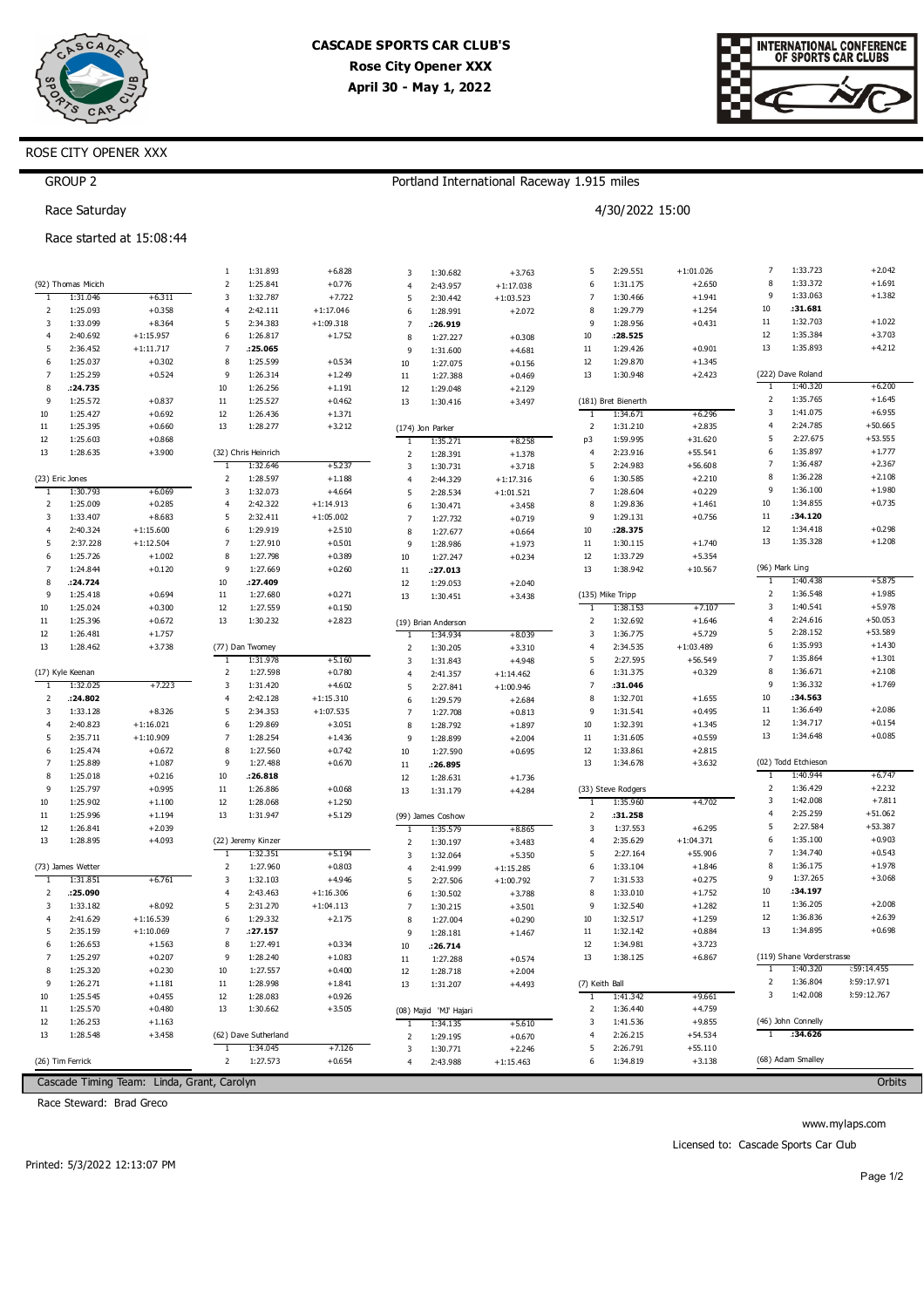



GROUP 2

Race Saturday

Race started at 15:08:44

1 **1:36.484** 

Portland International Raceway 1.915 miles

4/30/2022 15:00

Cascade Timing Team: Linda, Grant, Carolyn

Race Steward: Brad Greco

Orbits

www.mylaps.com Licensed to: Cascade Sports Car Club

Printed: 5/3/2022 12:13:07 PM

Page 2/2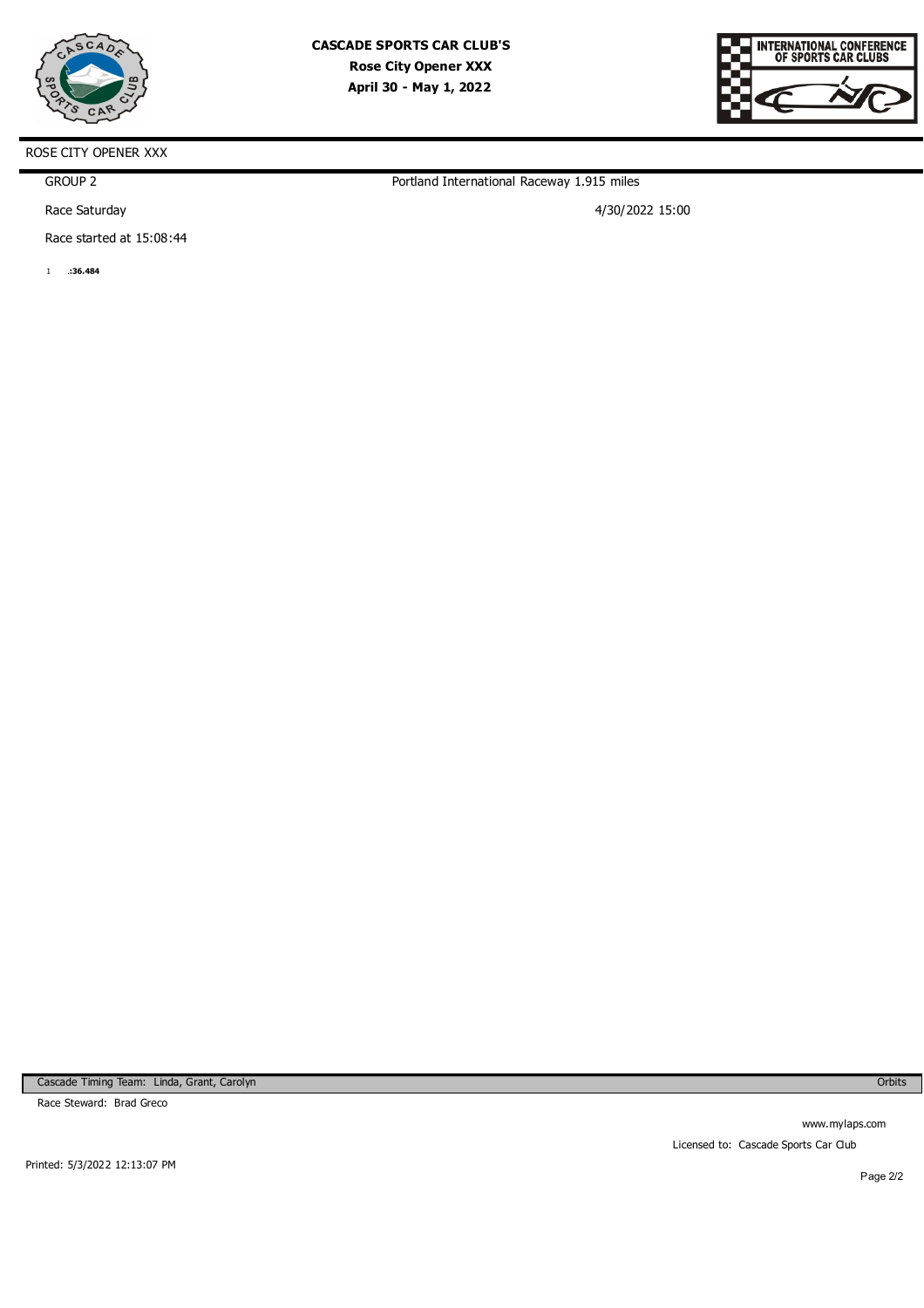



# ROSE CITY OPENER XXX

|                     | GROUP 4                      |                                            |                 |                      |                      |                          |                      | Portland International Raceway 1.915 miles |                     |                      |                           |
|---------------------|------------------------------|--------------------------------------------|-----------------|----------------------|----------------------|--------------------------|----------------------|--------------------------------------------|---------------------|----------------------|---------------------------|
|                     | Qualifying Saturday          |                                            |                 |                      |                      |                          |                      |                                            |                     | 4/30/2022 09:57      |                           |
|                     |                              | Qualifying started at 9:58:10              |                 |                      |                      |                          |                      |                                            |                     |                      |                           |
|                     |                              |                                            | $1\,$           | 1:40.887             | $+25.461$            | 4                        | 1:19.945             | $+0.113$                                   | 1                   | 1:37.553             | $+14.545$                 |
|                     | (41) Don Gibson              |                                            | $\mathbf 2$     | 1:24.841             | $+9.415$             | 5                        | 1:20.815             | $+0.983$                                   | 2                   | 1:27.655             | $+4.647$                  |
| $\mathbf{1}$        | 1:36.741                     | $+24.201$                                  | 3               | 1:29.250             | $+13.824$            | 6                        | :19.832              |                                            | 3                   | 1:25.038             | $+2.030$                  |
| 2                   | 1:18.595                     | $+6.055$                                   | 4               | 1:22.011             | $+6.585$             |                          |                      |                                            | $\overline{4}$      | 1:23.901             | $+0.893$                  |
| 3                   | 1:18.541                     | $+6.001$                                   | 5               | 1:20.274             | $+4.848$             |                          | (99) Matt Dawson     |                                            | 5                   | 1:23.842             | $+0.834$                  |
| 4                   | 1:15.090                     | $+2.550$                                   | 6               | 1:19.381             | $+3.955$             | 1                        | 1:34.706             | $+14.807$                                  | 6<br>$\overline{7}$ | 1:26.420             | $+3.412$                  |
| 5                   | 1:15.455                     | $+2.915$                                   | $\overline{7}$  | 1:19.299             | $+3.873$             | $\mathsf 2$              | 1:21.487             | $+1.588$                                   |                     | 1:24.984             | $+1.976$                  |
| 6<br>$\overline{7}$ | 1:14.494<br>:12.540          | $+1.954$                                   | 8<br>9          | 1:20.285             | $+4.859$<br>$+2.759$ | 3                        | 1:22.845             | $+2.946$                                   | 8<br>9              | 1:24.549<br>:23.008  | $+1.541$                  |
|                     |                              |                                            | $10\,$          | 1:18.185<br>1:19.431 | $+4.005$             | 4                        | 1:21.369             | $+1.470$                                   | 10                  | 1:23.886             | $+0.878$                  |
|                     | (20) Adam Tumblin            |                                            | 11              | .15.426              |                      | 5<br>6                   | 1:20.337<br>1:20.105 | $+0.438$<br>$+0.206$                       |                     |                      |                           |
| 1                   | 1:36.836                     | $+23.894$                                  |                 |                      |                      | 7                        | :19.899              |                                            |                     | (166) Jack Curtis    |                           |
| 2                   | 1:17.755                     | $+4.813$                                   | (5) Chris Hart  |                      |                      | 8                        | 1:19.909             | $+0.010$                                   | $\mathbf{1}$        | 1:45.344             | $+21.424$                 |
| 3                   | 1:16.898                     | $+3.956$                                   | $\mathbf{1}$    | 1:18.735             | $+0.679$             |                          |                      |                                            | 2                   | 1:30.405             | $+6.485$                  |
| $\overline{4}$      | 1:14.419                     | $+1.477$                                   | 2               | 1:18.647             | $+0.591$             |                          | (22) Ron Craig       |                                            | 3                   | 1:34.987             | $+11.067$                 |
| 5                   | 1:14.216                     | $+1.274$                                   | 3               | 1:21.680             | $+3.624$             | T                        | 1:28.225             | $+6.536$                                   | 4                   | 1:26.928             | $+3.008$                  |
| 6                   | 1:13.893                     | $+0.951$                                   | 4               | 1:18.142             | $+0.086$             | $\overline{\mathbf{c}}$  | 1:22.315             | $+0.626$                                   | 5                   | 1:28.997             | $+5.077$                  |
| $\overline{7}$      | .12.942                      |                                            | 5               | 1:20.304             | $+2.248$             | 3                        | : 21.689             |                                            | 6                   | 1:24.697             | $+0.777$                  |
| 8                   | 1:13.762                     | $+0.820$                                   | 6               | 1:18.754             | $+0.698$             | 4                        | 1:21.911             | $+0.222$                                   | 7                   | :23.920              |                           |
|                     |                              |                                            | 7               | .18.056              |                      | 5                        | 1:21.811             | $+0.122$                                   | 8                   | 1:25.227             | $+1.307$                  |
|                     | (10) Kevin Marshall          |                                            |                 |                      |                      | 6                        | 1:23.237             | $+1.548$                                   | 9                   | 1:25.428             | $+1.508$                  |
| $\mathbf{1}$        | 1:35.333                     | $+22.364$                                  |                 | (03) Kevin Smith     |                      | $\overline{7}$           | 1:22.674             | $+0.985$                                   | 10                  | 1:24.310             | $+0.390$                  |
| $\mathbf 2$         | 1:18.067                     | $+5.098$                                   | 1               | 1:47.993             | $+29.316$            | 8                        | 1:22.888             | $+1.199$                                   |                     |                      |                           |
| 3                   | 1:19.295                     | $+6.326$                                   | 2               | 1:29.815             | $+11.138$            |                          |                      |                                            |                     | (147) Colton Edwards |                           |
| 4                   | 1:13.607                     | $+0.638$                                   | 3               | 1:23.632             | $+4.955$             |                          | (70) Michael Ramberg |                                            | 1                   | 1:40.153             | $+16.160$                 |
| 5                   | 1:13.296                     | $+0.327$                                   | 4               | 1:19.593             | $+0.916$             | T                        | 1:36.999             | $+15.202$                                  | 2                   | 1:27.890             | $+3.897$                  |
| 6                   | :12.969                      |                                            | 5               | 1:19.735             | $+1.058$             | 2                        | 1:26.336             | $+4.539$                                   | 3                   | 1:29.504             | $+5.511$                  |
| 7                   | 1:15.935                     | $+2.966$                                   | 6               | 1:19.904             | $+1.227$             | 3                        | 1:50.478             | $+28.681$                                  | 4                   | 1:26.528             | $+2.535$                  |
| 8                   | 1:13.649                     | $+0.680$                                   | 7               | 1:19.495             | $+0.818$             | 4                        | 1:24.485             | $+2.688$                                   | 5                   | 1:25.278             | $+1.285$                  |
|                     |                              |                                            | 8               | :18.677              |                      | 5                        | 1:24.035             | $+2.238$                                   | 6                   | 1:27.103             | $+3.110$                  |
|                     | (39) Eric Krause             |                                            | 9               | 1:22.634             | $+3.957$             | 6                        | :21.797              |                                            | 7                   | 1:25.645             | $+1.652$                  |
| $\mathbf{1}$        | 1:40.310                     | +26.792                                    | 10              | 1:19.032             | $+0.355$             | $\overline{\phantom{a}}$ | 1:22.641             | $+0.844$                                   | 8                   | :23.993              |                           |
| 2                   | 1:21.584                     | $+8.066$                                   | $11\,$          | 1:19.447             | $+0.770$             | 8                        | 1:22.157             | $+0.360$                                   | 9                   | 1:24.078             | $+0.085$                  |
| 3                   | 1:20.415                     | $+6.897$                                   |                 |                      |                      | 9                        | 1:22.615             | $+0.818$                                   | 10                  | 1:24.326             | $+0.333$                  |
| $\overline{4}$      | 1:15.605                     | $+2.087$                                   | (73) Bill Ecker |                      |                      | 10                       | 1:21.995             | $+0.198$                                   |                     |                      |                           |
| 5                   | 1:14.509                     | $+0.991$                                   | 1               | 1:20.772             | $+1.253$             |                          |                      |                                            |                     | (114) Jeff Menor     |                           |
| 6                   | 1:14.954                     | $+1.436$                                   | 2               | 1:24.527             | $+5.008$             |                          | (169) Brett McKown   |                                            | Τ                   | 1:37.594             | $+10.845$                 |
| $\overline{7}$      | 1:14.237                     | $+0.719$                                   | 3               | 1:21.482             | $+1.963$             | T                        | 1:31.612             | $+9.780$                                   | p <sub>2</sub>      | 4:22.228             | $+2:55.479$               |
| 8                   | 1:14.606                     | $+1.088$                                   | 4               | 1:22.368             | $+2.849$             | $\mathsf 2$              | 1:23.692             | $+1.860$                                   | 3                   | 1:34.898             | $+8.149$                  |
| 9                   | 1:14.228                     | $+0.710$                                   | 5               | 1:21.238             | $+1.719$             | 3                        | 1:22.067             | $+0.235$                                   | 4                   | 1:27.295             | $+0.546$                  |
| 10                  | 1:14.051                     | $+0.533$                                   | 6               | .19.519              |                      | 4                        | :21.832              |                                            | 5                   | 1:27.102             | $+0.353$                  |
| $11\,$              | 1:15.264                     | $+1.746$                                   | 7               | 1:24.138             | $+4.619$             | 5                        | 1:23.614             | $+1.782$                                   | 6                   | :26.749              |                           |
| 12                  | .13.518                      |                                            | 8               | 1:22.702             | $+3.183$             |                          |                      |                                            |                     |                      |                           |
|                     |                              |                                            | 9               | 1:19.536             | $+0.017$             |                          | (109) Tim Wisner     |                                            |                     | (25) Patrick Bliss   |                           |
|                     | (44) Curt Wikstrom           |                                            | 10              | 1:21.467             | $+1.948$             | $\mathbf{1}$             | 1:38.460             | $+16.139$                                  |                     | 2:06.982             | 3:58:47.793               |
| $\overline{1}$      | :13.766                      |                                            |                 |                      |                      | 2                        | 1:27.278             | $+4.957$                                   | 2                   | 1:21.921             | :59:32.854                |
| 2                   | 1:19.094                     | $+5.328$                                   |                 | (81) Simon Asselin   |                      | 3                        | 1:24.536             | $+2.215$                                   | 3                   | 1:19.703             | :59:35.072                |
| 3                   | 1:19.864                     | $+6.098$                                   | $\mathbf{1}$    | 1:21.161             | +1.527               | 4                        | 1:25.135             | $+2.814$                                   | 4                   | 1:15.773             | : 59:39.002               |
| 4                   | 1:16.353                     | $+2.587$                                   | 2               | 1:20.442             | $+0.808$             | 5                        | 1:22.471             | $+0.150$                                   | 5                   | 1:14.381             | : 59:40.394               |
|                     |                              |                                            | 3               | 1:22.381             | $+2.747$             | 6                        | 1:23.992             | $+1.671$                                   | 6                   | 1:14.557             | :59:40.218                |
|                     | (4) Ann Doherty              |                                            | 4<br>5          | 1:20.249             | $+0.615$             | 7                        | 1:22.605             | $+0.284$                                   | 7<br>8              | 1:13.479             | : 59:41.296               |
| p1                  | 4:37.044                     | $+3:22.561$                                |                 | 1:21.490             | $+1.856$             | 8                        | 1:22.330             | $+0.009$                                   | 9                   | 1:14.409             | :59:40.366                |
| 2<br>3              | 1:27.460<br>1:15.652         | $+12.977$<br>$+1.169$                      | 6<br>7          | 1:20.658             | $+1.024$<br>$+0.334$ | 9                        | 1:24.910             | $+2.589$                                   | 10                  | 1:14.289<br>1:16.867 | :59:40.486<br>3:59:37.908 |
| 4                   |                              |                                            | 8               | 1:19.968<br>:19.634  |                      | 10                       | 1:22.514             | $+0.193$                                   |                     |                      |                           |
| 5                   | 1:15.409                     | $+0.926$                                   | 9               |                      |                      | $11\,$                   | :22.321              |                                            |                     |                      |                           |
| 6                   | 1:15.655<br>1:15.266         | $+1.172$<br>$+0.783$                       | 10              | 1:20.786<br>1:20.335 | $+1.152$<br>$+0.701$ |                          |                      |                                            |                     |                      |                           |
| $\overline{7}$      | 1:15.588                     | $+1.105$                                   |                 |                      |                      |                          | (68) Pete Bristow    |                                            |                     |                      |                           |
| 8                   |                              |                                            |                 | (14) Todd Clarke     |                      | 1                        | 1:35.569             | $+13.052$                                  |                     |                      |                           |
| 9                   | 1:14.965<br>.14.483          | $+0.482$                                   | 1               | 1:46.879             | $+27.047$            | 2                        | 1:24.961             | $+2.444$                                   |                     |                      |                           |
|                     |                              |                                            | 2               | 1:25.941             | $+6.109$             | 3                        | :22.517              |                                            |                     |                      |                           |
|                     | (42) Crellin (Chris) Pauling |                                            | 3               | 1:22.375             | $+2.543$             |                          | (144) Chris Ward     |                                            |                     |                      |                           |
|                     |                              |                                            |                 |                      |                      |                          |                      |                                            |                     |                      |                           |
|                     |                              | Cascade Timing Team: Linda, Grant, Carolyn |                 |                      |                      |                          |                      |                                            |                     |                      |                           |

Race Steward: Brad Greco

Orbits

www.mylaps.com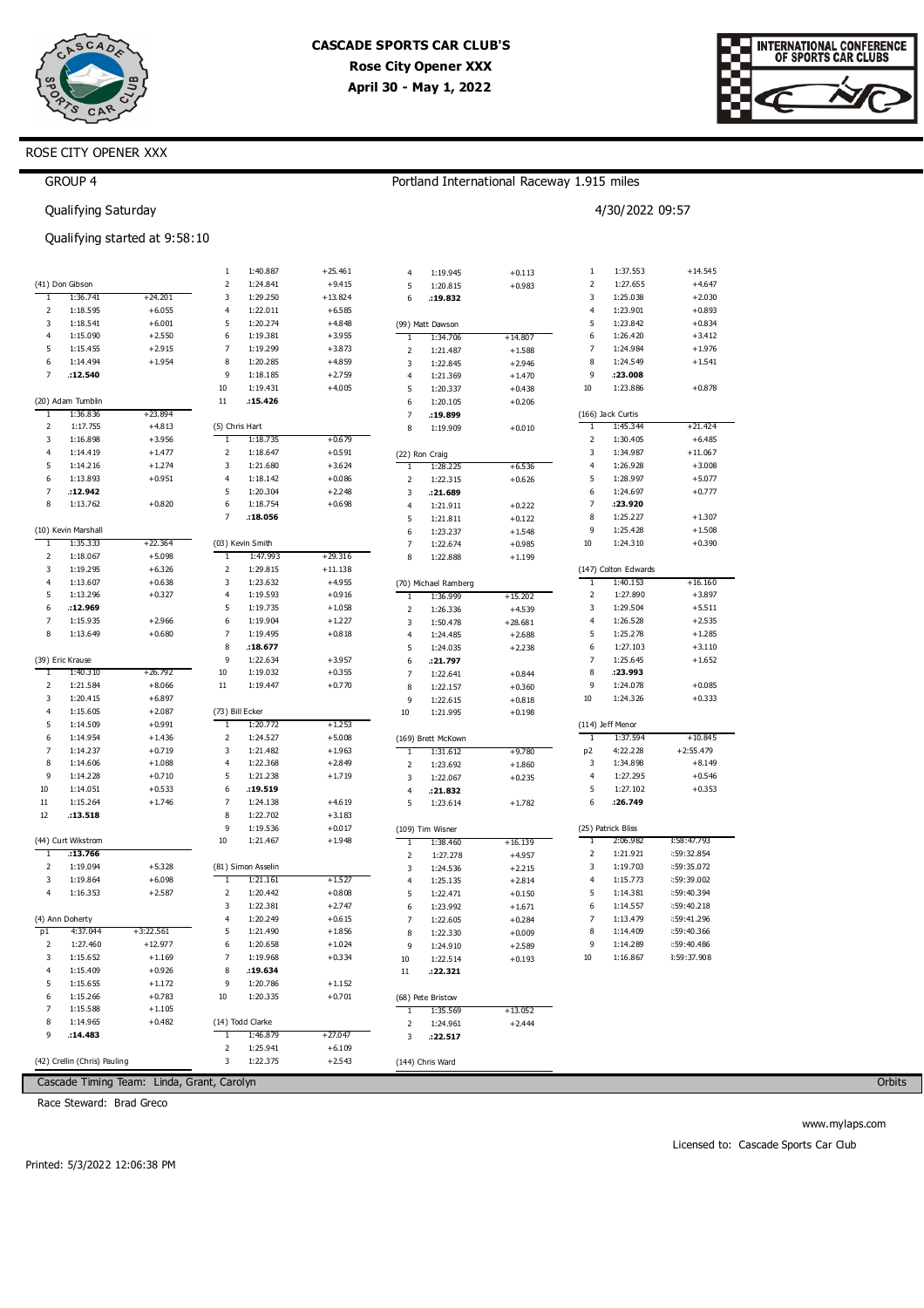

Portland International Raceway 1.915 miles

4/30/2022 12:50



### ROSE CITY OPENER XXX

| <b>GROUP 4</b> |  |
|----------------|--|
|----------------|--|

Race Saturday

#### Race started at 12:53:40

|                |                                |                                            | 9                   | 1:19.432             | $+5.558$             | 6                | 1:19.892             | $+0.367$                   | 5              | 1:22.281             | $+0.334$             | 7              | 1:29.243             | $+6.111$             |
|----------------|--------------------------------|--------------------------------------------|---------------------|----------------------|----------------------|------------------|----------------------|----------------------------|----------------|----------------------|----------------------|----------------|----------------------|----------------------|
|                | (8) Mick Millsap               |                                            | 10                  | 1:46.741             | $+32.867$            | $\overline{7}$   | 1:19.576             | $+0.051$                   | 6              | : 21.947             |                      | 8              | 1:27.522             | $+4.390$             |
| 1              | 1:24.362                       | $+11.897$                                  | 11                  | 2:22.494             | $+1:08.620$          | 8                | 1:20.365             | $+0.840$                   | $\overline{7}$ | 1:21.970             | $+0.023$             | 9              | 1:31.095             | $+7.963$             |
| 2              | 1:14.454                       | $+1.989$                                   |                     |                      |                      | 9                | 1:26.307             | $+6.782$                   | 8              | 1:25.325             | $+3.378$             | 10             | 2:04.391             | $+41.259$            |
| 3              | 1:15.241                       | $+2.776$                                   |                     | (5) Chris Hart       |                      | $10\,$           | 1:29.627             | $+10.102$                  | 9              | 2:07.301             | $+45.354$            |                |                      |                      |
| 4              | 1:14.249                       | $+1.784$                                   | T                   | 1:25.823             | $+7.648$             | $11\,$           | 2:04.930             | $+45.405$                  | 10             | 2:22.187             | $+1:00.240$          |                | (44) Curt Wikstrom   |                      |
| 5              | .12.465                        |                                            | $\overline{2}$      | 1:18.422             | $+0.247$             |                  |                      |                            |                |                      |                      | Τ              | 1:26.233             | +12.449              |
| 6              | 1:14.160                       | $+1.695$                                   | 3                   | 1:18.556             | $+0.381$             |                  | (81) Simon Asselin   |                            |                | (166) Jack Curtis    |                      | 2              | 1:17.688             | $+3.904$             |
| 7              | 1:12.763                       | $+0.298$                                   | $\overline{4}$      | 1:18.747             | $+0.572$             | Τ                | 1:29.600             | $+9.597$                   | $\mathbf{1}$   | 1:32.702             | $+10.334$            | 3              | 1:13.990             | $+0.206$             |
| 8              | 1:13.864                       | $+1.399$                                   | 5                   | .18.175              |                      | $\overline{2}$   | 1:22.182             | $+2.179$                   | $\overline{2}$ | 1:23.916             | $+1.548$             | $\overline{4}$ | 1:14.091             | $+0.307$             |
| 9              | 1:26.847                       | $+14.382$                                  | 6                   | 1:18.512             | $+0.337$             | 3                | 1:21.107             | $+1.104$                   | 3              | 1:26.175             | $+3.807$             | 5              | 1:14.656             | $+0.872$             |
| 10             | 1:49.966                       | $+37.501$                                  | 7                   | 1:18.432             | $+0.257$             | $\overline{4}$   | : 20.003             |                            | 4              | :22.368              |                      | 6              | :13.784              |                      |
| 11             | 2:22.341                       | $+1:09.876$                                | 8                   | 1:22.738             | $+4.563$             | 5                | 1:20.097             | $+0.094$                   | 5              | 1:24.464             | $+2.096$             | $\overline{7}$ | 1:24.464             | $+10.680$            |
|                |                                |                                            | 9                   | 1:30.277             | $+12.102$            | 6                | 1:20.462             | $+0.459$                   | 6              | 1:23.480             | $+1.112$             | 8              | 1:50.129             | $+36.345$            |
|                | (39) Eric Krause               |                                            | $10\,$              | 1:34.711             | $+16.536$            | $\overline{7}$   | 1:21.022             | $+1.019$                   | 7              | 1:24.171             | $+1.803$             | 9              | 2:21.977             | $+1:08.193$          |
| -1             | 1:21.737                       | $+7.936$                                   | $11$                | 2:08.359             | $+50.184$            | 8                | 1:21.159             | $+1.156$                   | 8              | 1:28.676             | $+6.308$             |                |                      |                      |
| 2              | 1:15.289                       | $+1.488$                                   |                     |                      |                      | 9                | 1:25.255             | $+5.252$                   | 9              | 1:49.598             | $+27.230$            |                | (99) Matt Dawson     |                      |
| 3              | 1:15.207                       | $+1.406$                                   |                     | (14) Todd Clarke     |                      | 10               | 1:29.165             | $+9.162$                   | 10             | 2:22.675             | $+1:00.307$          |                | 1:26.426<br>1:20.693 | $+6.028$<br>$+0.295$ |
| 4              | 1:14.543                       | $+0.742$                                   | 1                   | 1:25.362             | +5.642               |                  |                      |                            |                |                      |                      | 2<br>3         | 1:21.331             | $+0.933$             |
| 5              | 1:15.441                       | $+1.640$                                   | 2                   | 1:20.151             | $+0.431$             |                  | (10) Kevin Marshall  |                            |                | (147) Colton Edwards |                      | $\overline{4}$ | 1:20.634             | $+0.236$             |
| 6              | 1:14.642                       | $+0.841$                                   | 3                   | :19.720              |                      | 1                | 1:19.047             | $+7.147$                   | 1              | 1:33.431             | $+9.466$             | 5              | 1:20.447             | $+0.049$             |
| 7              | .13.801                        |                                            | $\overline{4}$      | 1:19.886             | $+0.166$             | $\overline{2}$   | 1:13.705             | $+1.805$                   | $\overline{2}$ | 1:24.648             | $+0.683$             | 6              | :20.398              |                      |
| 8              | 1:15.806                       | $+2.005$                                   | 5                   | 1:19.810             | $+0.090$             | 3                | 1:12.435             | $+0.535$                   | 3              | 1:27.343             | $+3.378$             |                |                      |                      |
| 9              | 1:26.758                       | $+12.957$                                  | 6                   | 1:19.804             | $+0.084$             | $\overline{4}$   | 1:12.456             | $+0.556$                   | 4              | 1:24.822             | $+0.857$             |                | (70) Michael Ramberg |                      |
| 10             | 1:50.121                       | $+36.320$                                  | $\overline{7}$<br>8 | 1:21.014             | $+1.294$             | 5                | 1:12.452             | $+0.552$                   | 5<br>6         | :23.965              |                      | T              | 1:28.522             | $+6.150$             |
| 11             | 2:21.256                       | $+1:07.455$                                | 9                   | 1:21.934             | $+2.214$<br>$+2.109$ | 6                | 1:12.052             | $+0.152$                   | 7              | 1:24.583             | $+0.618$<br>$+0.849$ | 2              | :22.372              |                      |
|                |                                |                                            | 10                  | 1:21.829<br>1:34.781 | $+15.061$            | $\overline{7}$   | 1:13.794             | $+1.894$                   | 8              | 1:24.814<br>1:27.755 | $+3.790$             | 3              | 1:23.012             | $+0.640$             |
|                | (25) Patrick Bliss<br>1:21.527 |                                            | $11$                | 2:07.942             | $+48.222$            | 8                | :11.900              |                            | 9              | 1:49.641             | $+25.676$            | $\overline{4}$ | 1:22.700             | $+0.328$             |
| -1<br>2        | 1:15.991                       | $+7.856$<br>$+2.320$                       |                     |                      |                      | 9                | 1:13.127             | $+1.227$                   | 10             | 2:21.696             | $+57.731$            |                |                      |                      |
| 3              | 1:15.657                       | $+1.986$                                   |                     | (73) Bill Ecker      |                      | $10\,$<br>$11\,$ | 2:14.880<br>2:22.182 | $+1:02.980$<br>$+1:10.282$ |                |                      |                      |                | (41) Don Gibson      |                      |
| 4              | 1:15.083                       | $+1.412$                                   | T                   | 1:26.568             | +6.871               |                  |                      |                            |                | (169) Brett McKown   |                      | 1              | 1:42.326             | $+22.416$            |
| 5              | 1:14.306                       | $+0.635$                                   | $\overline{2}$      | 1:19.997             | $+0.300$             |                  | (20) Adam Tumblin    |                            | 1              | 1:32.453             | $+7.777$             | 2              | :19.910              |                      |
| 6              | :13.671                        |                                            | 3                   | 1:19.698             | $+0.001$             | 1                | 1:19.269             | $+7.214$                   | $\overline{2}$ | : 24.676             |                      | 3              | 1:20.907             | $+0.997$             |
| 7              | 1:13.680                       | $+0.009$                                   | $\overline{4}$      | 1:20.196             | $+0.499$             | $\overline{2}$   | 1:14.683             | $+2.628$                   | 3              | 1:27.967             | $+3.291$             |                |                      |                      |
| 8              | 1:14.528                       | $+0.857$                                   | 5                   | 1:19.979             | $+0.282$             | 3                | 1:12.628             | $+0.573$                   | 4              | 1:27.399             | $+2.723$             |                |                      |                      |
| 9              | 1:27.836                       | $+14.165$                                  | 6                   | .19.697              |                      | $\overline{4}$   | 1:12.432             | $+0.377$                   | 5              | 1:27.572             | $+2.896$             |                |                      |                      |
| 10             | 1:49.897                       | $+36.226$                                  | $\overline{7}$      | 1:20.264             | $+0.567$             | 5                | .12.055              |                            | 6              | 1:29.391             | $+4.715$             |                |                      |                      |
| 11             | 2:21.944                       | $+1:08.273$                                | 8                   | 1:23.046             | $+3.349$             | 6                | 1:12.150             | $+0.095$                   | $\overline{7}$ | 1:36.266             | $+11.590$            |                |                      |                      |
|                |                                |                                            | 9                   | 1:22.112             | $+2.415$             | $\overline{7}$   | 1:13.434             | $+1.379$                   | 8              | 1:35.423             | $+10.747$            |                |                      |                      |
|                | (42) Crellin (Chris) Pauling   |                                            | 10                  | 1:33.702             | $+14.005$            | 8                | 1:12.239             | $+0.184$                   | 9              | 1:36.597             | $+11.921$            |                |                      |                      |
| 1              | 1:23.103                       | $+7.005$                                   | 11                  | 2:08.151             | $+48.454$            | 9                | 1:13.848             | $+1.793$                   | 10             | 2:10.970             | $+46.294$            |                |                      |                      |
| 2              | 1:16.143                       | $+0.045$                                   |                     |                      |                      | $10\,$           | 2:14.800             | $+1:02.745$                |                |                      |                      |                |                      |                      |
| 3              | 1:17.605                       | $+1.507$                                   |                     | (03) Kevin Smith     |                      | $11\,$           | 2:21.612             | $+1:09.557$                |                | (114) Jeff Menor     |                      |                |                      |                      |
| $\overline{4}$ | 1:16.368                       | $+0.270$                                   | 1                   | 1:30.535             | +11.164              |                  |                      |                            | T              | 1:35.427             | $+6.736$             |                |                      |                      |
| 5              | 1:16.109                       | $+0.011$                                   | $\mathbf 2$         | 1:21.521             | $+2.150$             |                  | (109) Tim Wisner     |                            | $\overline{2}$ | 1:29.465             | $+0.774$             |                |                      |                      |
| 6              | 1:16.635                       | $+0.537$                                   | 3                   | 1:19.841             | $+0.470$             | 1                | 1:31.047             | $+10.047$                  | 3              | 1:30.242             | $+1.551$             |                |                      |                      |
| 7              | .16.098                        |                                            | $\overline{4}$      | 1:19.735             | $+0.364$             | 2                | 1:22.675             | $+1.675$                   | 4              | 1:29.325             | $+0.634$             |                |                      |                      |
| 8              | 1:17.351                       | $+1.253$                                   | 5                   | :19.371              |                      | 3                | 1:22.122             | $+1.122$                   | 5              | 1:31.520             | $+2.829$             |                |                      |                      |
| 9              | 1:20.057                       | $+3.959$                                   | 6                   | 1:19.391             | $+0.020$             | $\overline{4}$   | 1:21.052             | $+0.052$                   | 6              | .28.691              |                      |                |                      |                      |
| 10             | 1:47.129                       | $+31.031$                                  | $\overline{7}$      | 1:19.519             | $+0.148$             | 5                | 1:22.472             | $+1.472$                   | $\overline{7}$ | 1:30.015             | $+1.324$             |                |                      |                      |
| 11             | 2:22.357                       | $+1:06.259$                                | 8                   | 1:25.202             | $+5.831$             | 6                | :21.000              |                            | 8              | 1:31.125             | $+2.434$             |                |                      |                      |
|                |                                |                                            | 9                   | 1:25.522             | $+6.151$             | 7                | 1:21.297             | $+0.297$                   | 9              | 1:34.510             | $+5.819$             |                |                      |                      |
|                | (4) Ann Doherty                |                                            | 10                  | 1:30.482             | $+11.111$            | 8                | 1:24.775             | +3.775                     | 10             | 2:07.759             | $+39.068$            |                |                      |                      |
| $\mathbf{1}$   | 1:30.946                       | $+17.072$                                  | 11                  | 2:04.977             | $+45.606$            | 9                | 2:09.363             | $+48.363$                  |                |                      |                      |                |                      |                      |
| 2              | 1:17.015                       | $+3.141$                                   |                     |                      |                      | 10               | 2:21.911             | $+1:00.911$                |                | (144) Chris Ward     |                      |                |                      |                      |
| 3              | 1:14.504                       | $+0.630$                                   |                     | (68) Pete Bristow    |                      |                  |                      |                            | 1              | 1:34.098             | $+10.966$            |                |                      |                      |
| 4              | 1:14.238                       | $+0.364$                                   | $\overline{1}$      | 1:30.414             | +10.889              |                  | (22) Ron Craig       |                            | 2              | : 23.132             |                      |                |                      |                      |
| 5              | 1:14.012                       | $+0.138$                                   | $\overline{2}$      | 1:22.090             | $+2.565$             | T                | 1:29.174             | $+7.227$                   | 3              | 1:55.963             | $+32.831$            |                |                      |                      |
| 6              | :13.874                        |                                            | 3                   | 1:20.683             | $+1.158$             | $\overline{2}$   | 1:23.526             | $+1.579$                   | 4              | 1:29.225             | $+6.093$             |                |                      |                      |
| 7              | 1:14.703                       | $+0.829$                                   | 4                   | 1:20.570             | $+1.045$             | 3                | 1:23.538             | $+1.591$                   | 5              | 1:29.259             | $+6.127$             |                |                      |                      |
| 8              | 1:18.241                       | $+4.367$                                   | 5                   | .19.525              |                      | 4                | 1:22.273             | $+0.326$                   | 6              | 1:28.943             | $+5.811$             |                |                      |                      |
|                |                                | Cascade Timing Team: Linda, Grant, Carolyn |                     |                      |                      |                  |                      |                            |                |                      |                      |                |                      | Orbits               |
|                |                                |                                            |                     |                      |                      |                  |                      |                            |                |                      |                      |                |                      |                      |

Race Steward: Brad Greco

Orbits

www.mylaps.com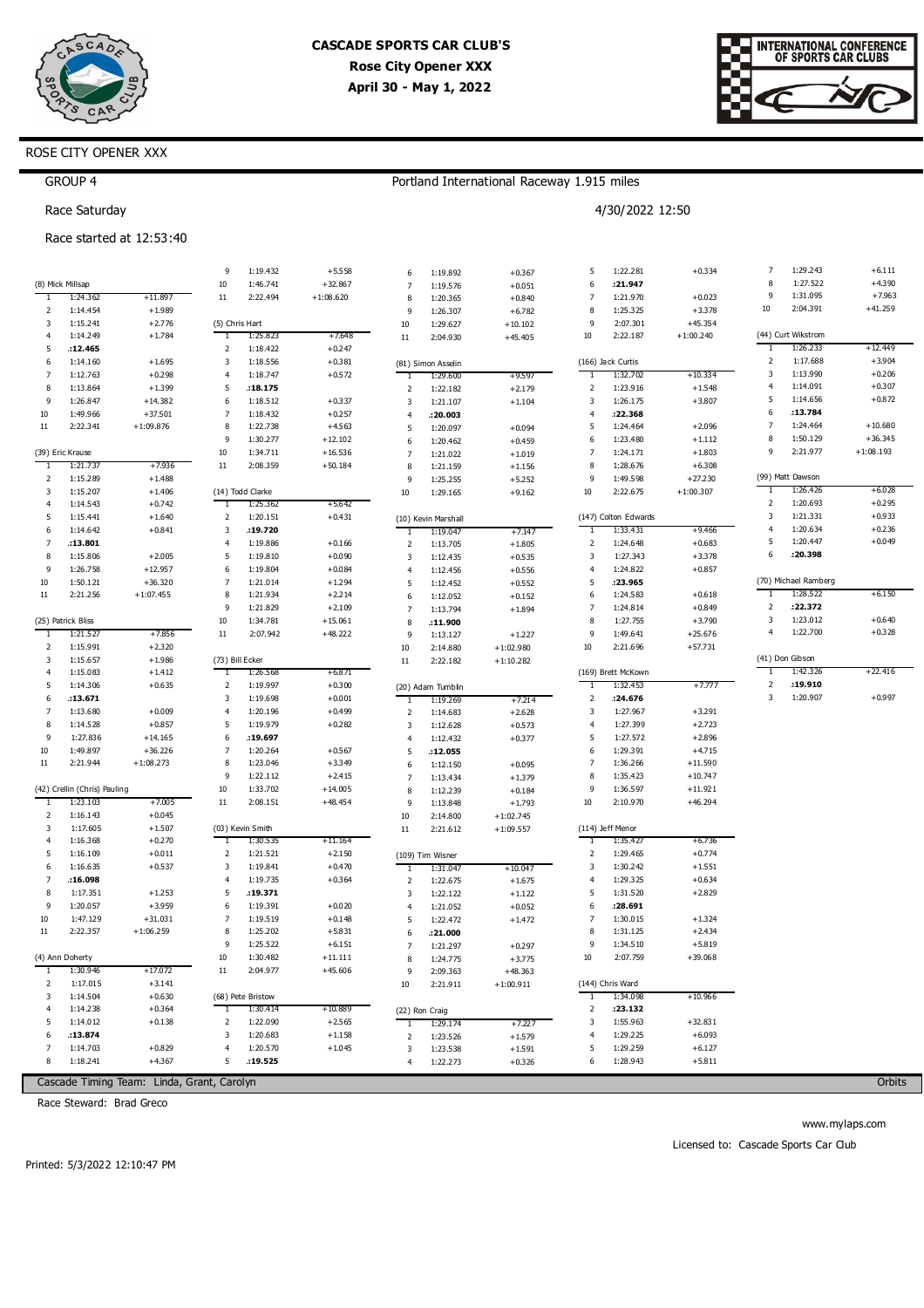



# ROSE CITY OPENER XXX

GROUP 5

## Portland International Raceway 1.915 miles

4/30/2022 10:20

Qualifying Saturday

Qualifying started at 10:20:35

|                |                        |           | $11\,$         | 1:23.095            | $+0.191$    |                | (55) Douglas Hedges |           | 8  | 1:33.998         | $+3.088$    |
|----------------|------------------------|-----------|----------------|---------------------|-------------|----------------|---------------------|-----------|----|------------------|-------------|
|                | (162) Adam Achepohl    |           |                |                     |             | 1              | 1:35.557            | $+10.975$ | 9  | 1:32.378         | $+1.468$    |
| T              | 1:38.249               | $+19.094$ |                | (86) Scott Thompson |             | $\overline{2}$ | 1:29.080            | $+4.498$  | 10 | :30.910          |             |
| $\mathbf 2$    | 1:26.796               | $+7.641$  | 1              | 1:32.997            | $+10.063$   | 3              | 1:25.819            | $+1.237$  |    |                  |             |
| 3              | 1:20.501               | $+1.346$  | $\mathsf 2$    | 1:24.564            | $+1.630$    | 4              | 1:25.719            | $+1.137$  |    | (213) Fil Alleva |             |
| $\overline{4}$ | 1:20.485               | $+1.330$  | 3              | 1:23.708            | $+0.774$    | 5              | 1:24.763            | $+0.181$  | T  | 1:36.177         | :59:18.598  |
| 5              | 1:20.692               | $+1.537$  | $\overline{4}$ | 1:23.051            | $+0.117$    | 6              | 1:25.378            | $+0.796$  | 2  | 1:26.132         | :59:28.643  |
| 6              | 1:20.096               | $+0.941$  | 5              | 1:26.720            | $+3.786$    | $\overline{7}$ | 1:25.290            | $+0.708$  | 3  | 1:25.177         | :59:29.598  |
| $\overline{7}$ | 1:19.809               | $+0.654$  | 6              | 1:23.002            | $+0.068$    | 8              | 1:25.736            | $+1.154$  | 4  | 1:25.250         | :59:29.525  |
| 8              | .19.155                |           | 7              | :22.934             |             | 9              | .24.582             |           | 5  | 1:24.194         | :59:30.581  |
| 9              | 1:21.101               | $+1.946$  | 8              | 1:24.642            | $+1.708$    |                |                     |           | 6  | 1:24.183         | :59:30.592  |
| 10             | 1:19.621               | $+0.466$  | 9              | 1:26.476            | $+3.542$    |                | (15) Duncan Pearce  |           | 7  | 1:23.498         | :59:31.277  |
| $11\,$         | 1:20.545               | $+1.390$  |                |                     |             | 1              | 1:40.422            | +14.894   | 8  | 1:23.568         | :59:31.207  |
|                |                        |           |                | (78) Will Kellogg   |             | $\overline{2}$ | 1:32.059            | $+6.531$  | 9  | 1:23.147         | :59:31.628  |
|                | (22) Kevin Craig       |           | 1              | 1:40.170            | $+16.877$   | 3              | 1:30.775            | $+5.247$  | 10 | 1:23.363         | :59:31.412  |
| $\mathbf{1}$   | 1:34.698               | $+13.705$ | 2              | 1:30.498            | $+7.205$    | 4              | 1:28.697            | $+3.169$  | 11 | 1:23.011         | 3:59:31.764 |
| $\overline{2}$ | 1:21.761               | $+0.768$  | 3              | 1:25.669            | $+2.376$    | 5              | 1:28.135            | $+2.607$  |    |                  |             |
| 3              | 1:30.323               | $+9.330$  | $\overline{4}$ | 1:24.776            | $+1.483$    | 6              | 1:27.124            | $+1.596$  |    |                  |             |
| 4              | 1:21.513               | $+0.520$  | 5              | 1:24.461            | $+1.168$    | 7              | 1:27.787            | $+2.259$  |    |                  |             |
| 5              | 1:21.744               | $+0.751$  | 6              | 1:25.829            | $+2.536$    | 8              | 1:26.572            | $+1.044$  |    |                  |             |
| 6              | 1:21.657               | $+0.664$  | 7              | 1:25.330            | $+2.037$    | 9              | .25.528             |           |    |                  |             |
| $\overline{7}$ | 1:23.340               | $+2.347$  | 8              | 1:23.642            | $+0.349$    | 10             | 1:25.967            | $+0.439$  |    |                  |             |
| 8              | :20.993                |           | 9              | 1:23.306            | $+0.013$    |                |                     |           |    |                  |             |
| 9              | 1:22.955               | $+1.962$  | 10             | :23.293             |             |                | (02) Garrett Clark  |           |    |                  |             |
| 10             | 1:21.486               | $+0.493$  | $11\,$         | 1:27.029            | $+3.736$    | $\mathbf{1}$   | 1:39.759            | $+12.787$ |    |                  |             |
| $11\,$         | 1:21.899               | $+0.906$  |                |                     |             | 2              | 1:28.910            | $+1.938$  |    |                  |             |
|                |                        |           |                | (130) Sean Hester   |             | 3              | 1:27.893            | $+0.921$  |    |                  |             |
|                | (89) Bryce Scott       |           | ٦              | 1:38.866            | +15.214     | $\overline{4}$ | 1:27.064            | $+0.092$  |    |                  |             |
| $\mathbf{1}$   | 2:01.529               | $+40.090$ | 2              | 1:28.227            | $+4.575$    | 5              | 1:27.692            | $+0.720$  |    |                  |             |
| $\mathsf{2}$   | 1:23.768               | $+2.329$  | 3              | 1:26.370            | $+2.718$    | 6              | 1:27.552            | $+0.580$  |    |                  |             |
| 3              | 1:22.876               | $+1.437$  | 4              | 1:26.524            | $+2.872$    | 7              | :26.972             |           |    |                  |             |
| 4              | 1:23.183               | $+1.744$  | 5              | 1:24.615            | $+0.963$    | 8              | 1:27.049            | $+0.077$  |    |                  |             |
| 5              | 1:23.540               | $+2.101$  | 6              | 1:24.605            | $+0.953$    | 9              | 1:27.240            | $+0.268$  |    |                  |             |
| 6              | 1:21.816               | $+0.377$  | 7              | 1:23.670            | $+0.018$    | 10             | 1:28.492            | $+1.520$  |    |                  |             |
| $\overline{7}$ | 1:22.123               | $+0.684$  | 8              | 1:23.823            | $+0.171$    |                |                     |           |    |                  |             |
| 8              | :21.439                |           | 9              | 1:24.568            | $+0.916$    |                | (03) John Morris    |           |    |                  |             |
| 9              | 1:21.600               | $+0.161$  | 10             | .23.652             |             | 1              | 1:42.560            | +14.818   |    |                  |             |
|                |                        |           | 11             | 1:24.204            | $+0.552$    | $\mathsf{2}$   | 1:32.537            | $+4.795$  |    |                  |             |
|                | (91) Daniele Hovington |           |                |                     |             | 3              | 1:31.093            | $+3.351$  |    |                  |             |
| 1              | 1:35.510               | $+13.493$ |                | (08) Andrew Michel  |             | 4              | 1:29.457            | $+1.715$  |    |                  |             |
| $\overline{2}$ | 1:28.854               | $+6.837$  | T              | 1:37.737            | $+13.665$   | 5              | 1:28.866            | $+1.124$  |    |                  |             |
| 3              | 1:26.707               | $+4.690$  | $\mathbf 2$    | 1:26.544            | $+2.472$    | 6              | 1:28.466            | $+0.724$  |    |                  |             |
| $\overline{4}$ | 1:24.849               | $+2.832$  | 3              | 1:29.184            | $+5.112$    | 7              | 1:32.178            | $+4.436$  |    |                  |             |
| 5              | 1:22.654               | $+0.637$  | p4             | 2:47.296            | $+1:23.224$ | 8              | 1:29.076            | $+1.334$  |    |                  |             |
| 6              | 1:22.918               | $+0.901$  | 5              | 1:28.040            | $+3.968$    | 9              | 1:28.690            | $+0.948$  |    |                  |             |
| 7              | 1:22.240               | $+0.223$  | 6              | 1:24.654            | $+0.582$    | 10             | : 27.742            |           |    |                  |             |
| 8              | 1:22.406               | $+0.389$  | $\overline{7}$ | :24.072             |             |                |                     |           |    |                  |             |
| 9              | 1:22.730               | $+0.713$  | 8              | 1:24.325            | $+0.253$    |                | (19) Brian Anderson |           |    |                  |             |
| 10             | :22.017                |           | 9              | 1:24.560            | $+0.488$    | 1              | 1:40.904            | +10.693   |    |                  |             |
| $11\,$         | 1:23.216               | $+1.199$  |                |                     |             | 2              | 1:31.852            | $+1.641$  |    |                  |             |
|                |                        |           |                | (71) Isaiah Dummer  |             | 3              | 1:33.973            | $+3.762$  |    |                  |             |
|                | (211) Joshua Voigt     |           | 1              | 1:34.151            | $+10.035$   | $\overline{4}$ | 1:32.111            | $+1.900$  |    |                  |             |
| $\mathbf{1}$   | 1:39.037               | $+16.133$ | $\mathbf 2$    | 1:26.336            | $+2.220$    | 5              | .30.211             |           |    |                  |             |
| 2              | 1:27.243               | $+4.339$  | 3              | 1:25.993            | $+1.877$    |                |                     |           |    |                  |             |
| 3              | 1:28.950               | $+6.046$  | $\overline{4}$ | 1:27.055            | $+2.939$    |                | (46) John Connelly  |           |    |                  |             |
| $\overline{4}$ | 1:23.440               | $+0.536$  | 5              | 1:26.044            | $+1.928$    | 1              | 1:42.522            | $+11.612$ |    |                  |             |
| 5              | 1:42.338               | $+19.434$ | 6              | 1:24.450            | $+0.334$    | $\overline{2}$ | 1:32.915            | $+2.005$  |    |                  |             |
| 6              | 1:24.022               | $+1.118$  | 7              | 1:24.392            | $+0.276$    | 3              | 1:35.408            | $+4.498$  |    |                  |             |
| $\overline{7}$ | 1:23.941               | $+1.037$  | 8              | 1:27.075            | $+2.959$    | $\overline{4}$ | 1:34.287            | $+3.377$  |    |                  |             |
| 8              | :22.904                |           | 9              | : 24.116            |             | 5              | 1:31.050            | $+0.140$  |    |                  |             |
| 9              | 1:23.158               | $+0.254$  | 10             | 1:26.028            | $+1.912$    | 6              | 1:32.079            | $+1.169$  |    |                  |             |
| 10             | 1:23.170               | $+0.266$  |                |                     |             |                | 1:35.499            | $+4.589$  |    |                  |             |

Cascade Timing Team: Linda, Grant, Carolyn

Race Steward: Brad Greco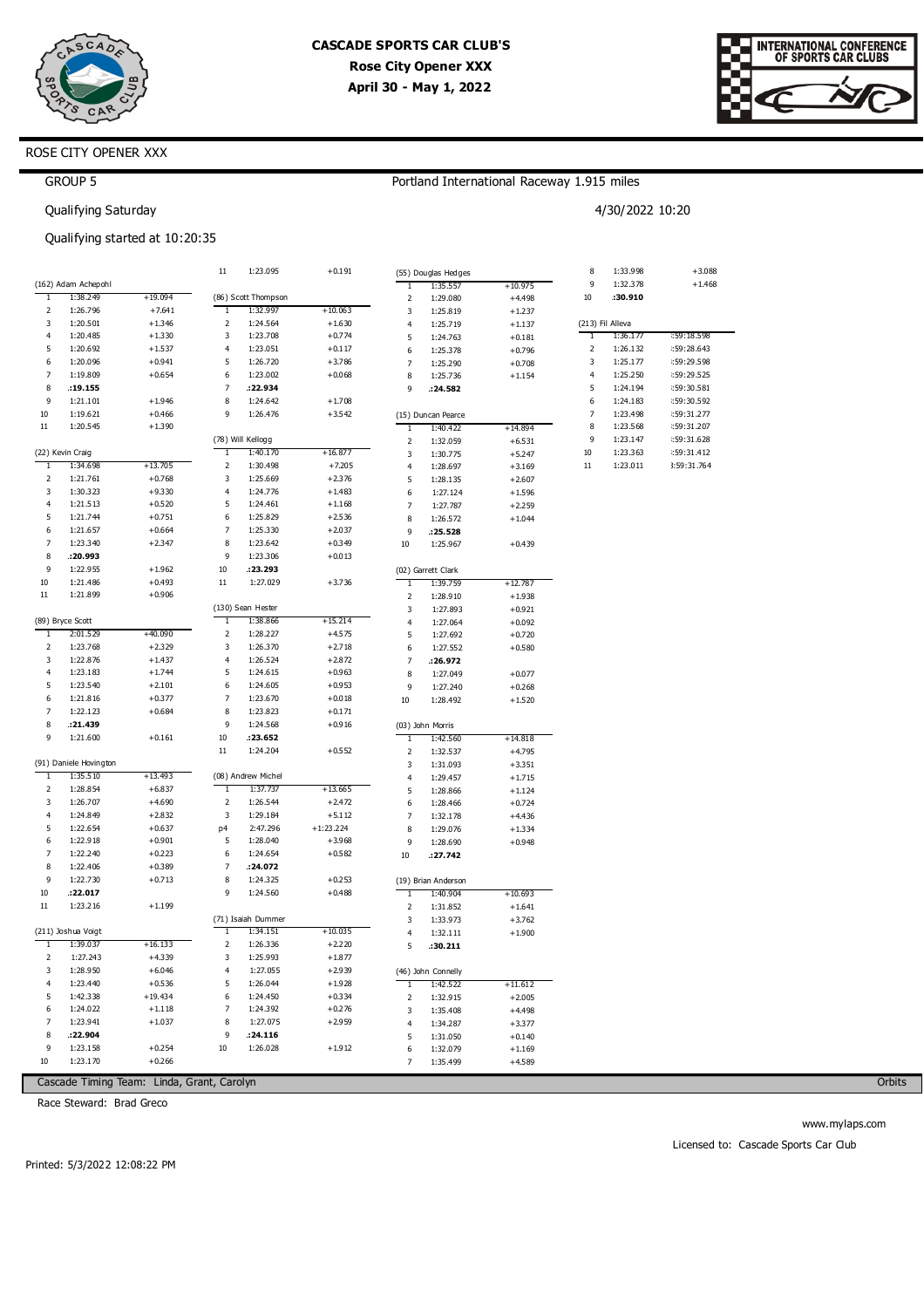

Portland International Raceway 1.915 miles

4/30/2022 13:25



# ROSE CITY OPENER XXX

# GROUP 5

Race Saturday

### Race started at 13:32:15

|                |                     |                                            | 5                       | 1:48.796           | $+2.928$ | 11             | 1:51.219            | $+3.966$  | 3                       | 1:57.404               | $+4.050$  | 3              | 1:58.517                | $+5.874$  |
|----------------|---------------------|--------------------------------------------|-------------------------|--------------------|----------|----------------|---------------------|-----------|-------------------------|------------------------|-----------|----------------|-------------------------|-----------|
|                | (89) Bryce Scott    |                                            | 6                       | 1:49.141           | $+3.273$ | 12             | 2:13.192            | $+25.939$ | $\overline{4}$          | 1:56.016               | $+2.662$  | $\overline{4}$ | 1:57.485                | $+4.842$  |
| -1             | 1:50.753            | $+6.005$                                   | $\overline{7}$          | 1:48.608           | $+2.740$ |                |                     |           | 5                       | 1:56.013               | $+2.659$  | 5              | 1:59.626                | $+6.983$  |
| 2              | 1:46.203            | $+1.455$                                   | 8                       | 1:46.191           | $+0.323$ |                | (46) John Connelly  |           | 6                       | 1:54.973               | $+1.619$  | 6              | 1:57.771                | $+5.128$  |
| 3              | 1:46.592            | $+1.844$                                   | 9                       | 1:48.500           | $+2.632$ | -1             | 1:57.745            | $+6.405$  | $\overline{7}$          | :53.354                |           | $\overline{7}$ | 2:00.320                | $+7.677$  |
| 4              | 1:46.523            | $+1.775$                                   | 10                      | 1:47.495           | $+1.627$ | $\overline{2}$ | 1:57.789            | $+6.449$  | 8                       | 1:55.700               | $+2.346$  | 8              | 1:56.187                | $+3.544$  |
| 5              | 1:50.650            | $+5.902$                                   | $11\,$                  | 1:46.128           | $+0.260$ | 3              | 1:57.298            | $+5.958$  | 9                       | 1:57.098               | $+3.744$  | 9              | 1:54.041                | $+1.398$  |
| 6              | 1:49.280            | $+4.532$                                   | 12                      | 1:51.543           | $+5.675$ | $\overline{4}$ | 1:55.835            | $+4.495$  | 10                      | 1:55.076               | $+1.722$  | 10             | 1:55.949                | $+3.306$  |
| $\overline{7}$ | 1:52.429            | $+7.681$                                   |                         |                    |          | 5              | 1:55.674            | $+4.334$  | $11\,$                  | 1:57.040               | $+3.686$  | $11\,$         | :52.643                 |           |
| 8              | 1:50.350            | $+5.602$                                   |                         | (02) Garrett Clark |          | 6              | 1:54.369            | $+3.029$  | 12                      | 1:58.997               | $+5.643$  |                |                         |           |
| 9              | 1:49.160            | $+4.412$                                   | -1                      | 1:54.100           | $+6.203$ | $\overline{7}$ | 1:53.005            | $+1.665$  |                         |                        |           |                | (194) Nicholas Carbaugh |           |
| 10             | 1:46.697            | $+1.949$                                   | $\overline{\mathbf{2}}$ | 1:49.372           | $+1.475$ | 8              | 1:56.445            | $+5.105$  |                         | (162) Adam Achepohl    |           | T              | 2:10.455                | $+11.482$ |
| $11\,$         | :44.748             |                                            | 3                       | 1:49.842           | $+1.945$ | 9              | 1:56.462            | $+5.122$  | T                       | 2:20.628               | $+28.260$ | 2              | 2:02.677                | $+3.704$  |
| 12             | 1:45.289            | $+0.541$                                   | $\overline{4}$          | 1:48.859           | $+0.962$ | 10             | 1:52.294            | $+0.954$  | $\overline{2}$          | 1:55.121               | $+2.753$  | 3              | 2:01.834                | $+2.861$  |
|                |                     |                                            | 5                       | 1:49.465           | $+1.568$ | 11             | 1:51.761            | $+0.421$  | 3                       | 1:56.123               | $+3.755$  | $\overline{4}$ | 2:02.224                | $+3.251$  |
|                | (55) Douglas Hedges |                                            | 6                       | 1:49.321           | $+1.424$ | 12             | :51.340             |           | $\overline{4}$          | :52.368                |           | 5              | 2:04.561                | $+5.588$  |
| $\overline{1}$ | 1:47.312            | $+3.280$                                   | $\overline{7}$          | 1:49.659           | $+1.762$ |                |                     |           | 5                       | 1:52.398               | $+0.030$  | 6              | 2:02.531                | $+3.558$  |
| 2              | :44.032             |                                            | 8                       | 1:49.614           | $+1.717$ |                | (15) Duncan Pearce  |           | 6                       | 1:58.171               | $+5.803$  | $\overline{7}$ | 2:02.793                | $+3.820$  |
| 3              | 1:44.660            | $+0.628$                                   | 9                       | 1:50.153           | $+2.256$ | $\overline{1}$ | 2:02.867            | $+11.617$ | $\overline{7}$          | 1:57.735               | $+5.367$  | 8              | 2:39.116                | $+40.143$ |
| 4              | 1:45.873            | $+1.841$                                   | 10                      | 1:48.300           | $+0.403$ | $\overline{2}$ | 1:57.132            | $+5.882$  | 8                       | 1:55.850               | $+3.482$  | 9              | 2:03.420                | $+4.447$  |
| 5              | 1:50.922            | $+6.890$                                   | $11\,$                  | :47.897            |          | 3              | 1:54.098            | $+2.848$  | 9                       | 1:54.056               | $+1.688$  | $10\,$         | 2:04.810                | $+5.837$  |
| 6              | 1:52.638            | $+8.606$                                   | 12                      | 1:49.252           | $+1.355$ | $\overline{4}$ | 1:55.855            | $+4.605$  | 10                      | 1:54.295               | $+1.927$  | $11\,$         | :58.973                 |           |
| 7              | 1:49.310            | $+5.278$                                   |                         |                    |          | 5              | 1:55.356            | $+4.106$  | $11\,$                  | 1:53.924               | $+1.556$  |                |                         |           |
| 8              | 1:55.031            | $+10.999$                                  |                         | (71) Isaiah Dummer |          | 6              | 1:53.861            | $+2.611$  | 12                      | 1:53.805               | $+1.437$  |                | (78) Will Kellogg       |           |
| 9              | 1:48.429            | $+4.397$                                   | 1                       | 1:57.652           | $+9.407$ | $\overline{7}$ | 1:56.442            | $+5.192$  |                         |                        |           | T              | 1:51.710                | $+5.261$  |
| 10             | 1:47.300            | $+3.268$                                   | $\overline{\mathbf{2}}$ | 1:50.786           | $+2.541$ | 8              | 1:55.270            | $+4.020$  |                         | (219) Jesse Webb       |           | 2              | :46.449                 |           |
| $11\,$         | 1:46.284            | $+2.252$                                   | 3                       | 1:50.447           | $+2.202$ | 9              | 1:54.759            | $+3.509$  | -1                      | 2:07.188               | $+15.319$ | 3              | 2:18.076                | $+31.627$ |
| 12             | 1:48.385            | $+4.353$                                   | $\overline{4}$          | 1:52.834           | $+4.589$ | 10             | 1:51.772            | $+0.522$  | $\overline{2}$          | :51.869                |           | 4              | 2:00.886                | $+14.437$ |
|                |                     |                                            | 5                       | 1:52.454           | $+4.209$ | 11             | :51.250             |           | $\overline{\mathbf{3}}$ | 1:53.768               | $+1.899$  | 5              | 1:56.352                | $+9.903$  |
|                | (130) Sean Hester   |                                            | 6                       | 1:51.232           | $+2.987$ | 12             | 1:52.281            | $+1.031$  | $\overline{4}$          | 1:55.661               | $+3.792$  | 6              | 1:56.510                | $+10.061$ |
| 1              | 1:47.698            | $+1.888$                                   | 7                       | 1:50.051           | $+1.806$ |                |                     |           | 5                       | 1:59.555               | $+7.686$  | $\overline{7}$ | 2:16.460                | $+30.011$ |
| 2              | :45.810             |                                            | 8                       | 1:49.239           | $+0.994$ |                | (19) Brian Anderson |           | 6                       | 1:58.508               | $+6.639$  | 8              | 1:55.183                | $+8.734$  |
| 3              | 1:46.186            | $+0.376$                                   | 9                       | 1:48.287           | $+0.042$ | 1              | 1:55.869            | $+5.059$  | $\overline{7}$          | 1:58.319               | $+6.450$  | 9              | 1:54.581                | $+8.132$  |
| 4              | 1:47.633            | $+1.823$                                   | 10                      | 1:48.463           | $+0.218$ | $\overline{2}$ | 1:51.518            | $+0.708$  | 8                       | 1:56.065               | $+4.196$  | $10\,$         | 1:54.622                | $+8.173$  |
| 5              | 1:49.951            | $+4.141$                                   | $11\,$                  | :48.245            |          | 3              | :50.810             |           | 9                       | 1:53.999               | $+2.130$  | 11             | 1:57.067                | $+10.618$ |
| 6              | 1:51.145            | $+5.335$                                   | 12                      | 1:51.983           | $+3.738$ | $\overline{4}$ | 1:52.032            | $+1.222$  | 10                      | 1:54.442               | $+2.573$  |                |                         |           |
| $\overline{7}$ | 1:50.584            | $+4.774$                                   |                         |                    |          | 5              | 1:56.694            | $+5.884$  | $11\,$                  | 1:54.161               | $+2.292$  |                | (101) Jeff Bauman       |           |
| 8              | 1:52.113            | $+6.303$                                   |                         | (22) Kevin Craig   |          | 6              | 2:01.356            | $+10.546$ | 12                      | 1:53.716               | $+1.847$  | 1              | 2:08.091                | $+11.657$ |
| 9              | 1:49.120            | $+3.310$                                   | 1                       | 1:55.084           | $+8.452$ | $\overline{7}$ | 2:02.725            | $+11.915$ |                         |                        |           | 2              | 1:59.929                | $+3.495$  |
| 10             | 1:47.528            | $+1.718$                                   | $\overline{\mathbf{2}}$ | 1:47.179           | $+0.547$ | 8              | 1:56.811            | $+6.001$  |                         | (58) Mat Hennessy      |           | 3              | 2:01.150                | $+4.716$  |
| $11\,$         | 1:47.023            | $+1.213$                                   | 3                       | :46.632            |          | 9              | 1:56.683            | $+5.873$  | $\mathbf{1}$            | 2:04.004               | $+13.987$ | 4              | 1:58.641                | $+2.207$  |
| 12             | 1:50.043            | $+4.233$                                   | $\overline{4}$          | 1:48.055           | $+1.423$ | 10             | 1:54.413            | $+3.603$  | $\overline{2}$          | 1:53.488               | $+3.471$  | 5              | 1:58.846                | $+2.412$  |
|                |                     |                                            | 5                       | 1:51.708           | $+5.076$ | $11\,$         | 1:52.251            | $+1.441$  | $\overline{\mathbf{3}}$ | 2:20.871               | $+30.854$ | 6              | 1:58.496                | $+2.062$  |
|                | (08) Andrew Michel  |                                            | 6                       | 1:52.267           | $+5.635$ | 12             | 1:55.935            | $+5.125$  | $\overline{4}$          | 1:52.166               | $+2.149$  | $\overline{7}$ | 1:58.552                | $+2.118$  |
| -1             | 1:56.413            | +12.117                                    | $\overline{7}$          | 1:52.665           | $+6.033$ |                |                     |           | 5                       | :50.017                |           | 8              | 1:57.232                | $+0.798$  |
| 2              | 1:49.371            | $+5.075$                                   | 8                       | 1:51.777           | $+5.145$ |                | (105) Norman Salmon |           | 6                       | 1:52.545               | $+2.528$  | 9              | :56.434                 |           |
| 3              | 1:48.658            | $+4.362$                                   | 9                       | 1:52.281           | $+5.649$ | 1              | 2:04.558            | $+12.157$ | $\overline{7}$          | 1:55.383               | $+5.366$  |                |                         |           |
| $\overline{4}$ | 1:50.002            | $+5.706$                                   | 10                      | 1:49.842           | $+3.210$ | $\overline{2}$ | 1:53.532            | $+1.131$  | 8                       | 1:54.641               | $+4.624$  |                |                         |           |
| 5              | 1:47.652            | $+3.356$                                   | $11\,$                  | 1:53.281           | $+6.649$ | 3              | :52.401             |           | 9                       | 1:53.341               | $+3.324$  |                |                         |           |
| 6              | 1:47.856            | $+3.560$                                   | 12                      | 1:51.984           | $+5.352$ | $\overline{4}$ | 1:58.851            | $+6.450$  | 10                      | 1:54.246               | $+4.229$  |                |                         |           |
| $\overline{7}$ | 1:47.120            | $+2.824$                                   |                         |                    |          | 5              | 1:56.896            | $+4.495$  | $11\,$                  | 1:54.962               | $+4.945$  |                |                         |           |
| 8              | 1:46.633            | $+2.337$                                   |                         | (211) Joshua Voigt |          | 6              | 1:56.376            | $+3.975$  | 12                      | 1:57.277               | $+7.260$  |                |                         |           |
| 9              | 1:46.235            | $+1.939$                                   | T                       | 1:54.142           | $+6.889$ | $\overline{7}$ | 1:58.388            | $+5.987$  |                         |                        |           |                |                         |           |
| 10             | :44.296             |                                            | 2                       | 1:49.589           | $+2.336$ | 8              | 1:55.508            | $+3.107$  |                         | (213) Fil Alleva       |           |                |                         |           |
| 11             | 1:44.900            | $+0.604$                                   | 3                       | :47.253            |          | 9              | 1:55.278            | $+2.877$  | <sup>1</sup>            | 1:47.012               | $+2.021$  |                |                         |           |
| 12             | 1:49.482            | $+5.186$                                   | $\overline{4}$          | 1:48.215           | $+0.962$ | 10             | 1:53.133            | $+0.732$  | 2                       | :44.991                |           |                |                         |           |
|                |                     |                                            | 5                       | 1:49.816           | $+2.563$ | 11             | 1:53.581            | $+1.180$  | 3                       | 1:45.571               | $+0.580$  |                |                         |           |
|                | (03) John Morris    |                                            | 6                       | 1:49.500           | $+2.247$ | 12             | 1:55.314            | $+2.913$  | 4                       | 1:48.795               | $+3.804$  |                |                         |           |
| $\mathbf{1}$   | 1:54.499            | $+8.631$                                   | $\overline{7}$          | 1:52.751           | $+5.498$ |                |                     |           |                         |                        |           |                |                         |           |
| 2              | 1:50.450            | $+4.582$                                   | 8                       | 1:54.400           | $+7.147$ |                | (96) Mark Ling      |           |                         | (91) Daniele Hovington |           |                |                         |           |
| 3              | 1:48.398            | $+2.530$                                   | 9                       | 1:54.082           | $+6.829$ | -1             | 2:01.308            | $+7.954$  |                         | 2:02.629               | $+9.986$  |                |                         |           |
| $\overline{4}$ | :45.868             |                                            | $10\,$                  | 1:50.083           | $+2.830$ | 2              | 1:54.041            | $+0.687$  | 2                       | 1:59.055               | $+6.412$  |                |                         |           |
|                |                     |                                            |                         |                    |          |                |                     |           |                         |                        |           |                |                         |           |
|                |                     | Cascade Timing Team: Linda, Grant, Carolyn |                         |                    |          |                |                     |           |                         |                        |           |                |                         | Orbits    |

Race Steward: Brad Greco

**Orbits** 

www.mylaps.com

Licensed to: Cascade Sports Car Club

Printed: 5/3/2022 12:11:18 PM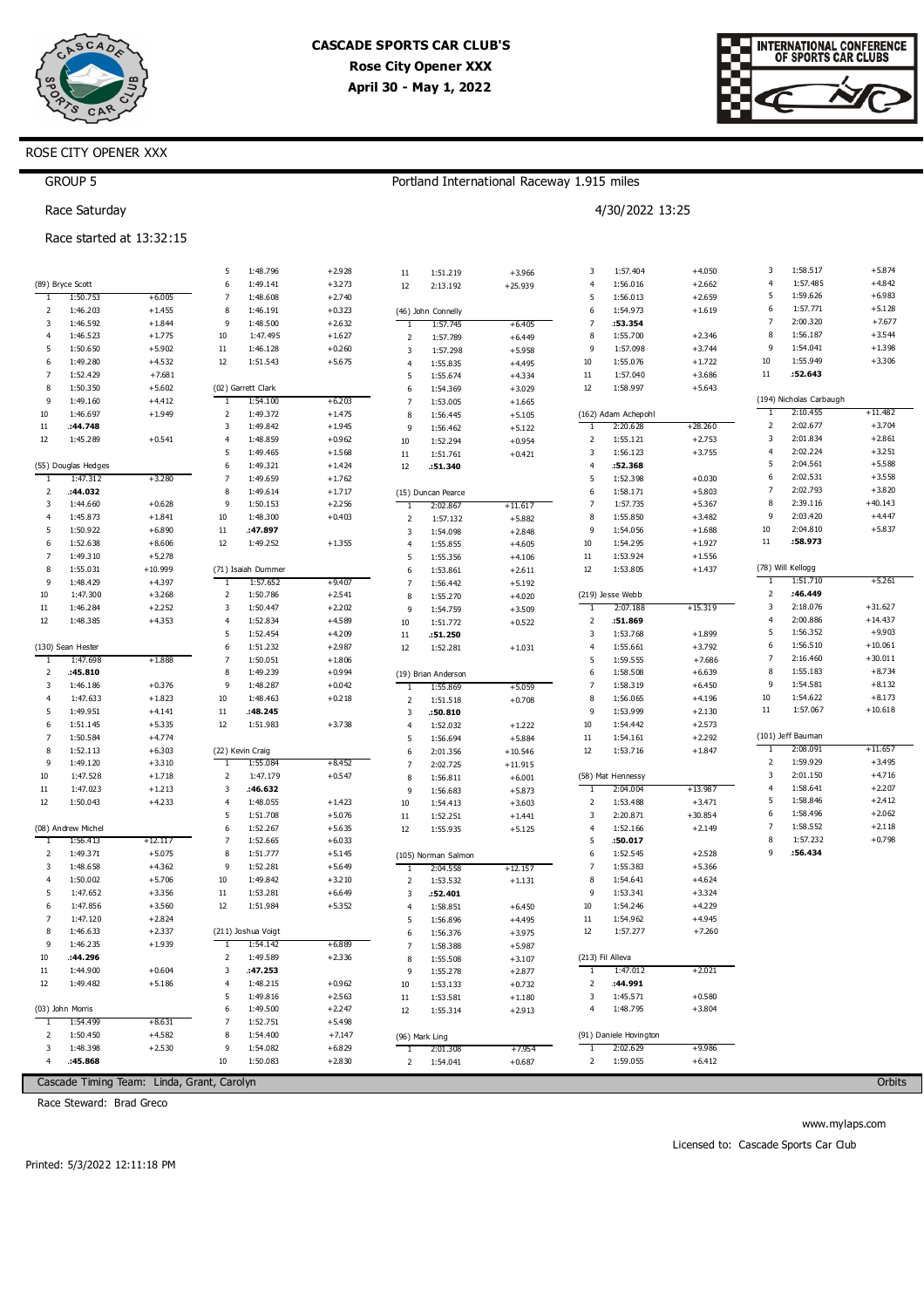



# ROSE CITY OPENER XXX

# GROUP 6/3

Qualifying Saturday

### Qualifying started at 10:40:35

|                         |                        |             |                         | (11) Dale Pestes    |             |
|-------------------------|------------------------|-------------|-------------------------|---------------------|-------------|
|                         | (1) Dennis Pavlina     |             | T                       | 1:30.970            | +9.265      |
| ī                       | 1:14.110               | $+3.421$    | $\overline{\mathbf{c}}$ | 1:26.266            | $+4.561$    |
| 2                       | 1:11.929               | $+1.240$    | 3                       | 1:26.176            | $+4.471$    |
| 3                       | 1:12.129               | $+1.440$    | $\overline{4}$          | 1:22.909            | $+1.204$    |
| $\overline{4}$          | .10.689                |             | 5                       | 1:22.438            | $+0.733$    |
| p5                      | 2:20.391               | $+1:09.702$ | 6                       | .21.705             |             |
| 6                       | 1:18.204               | $+7.515$    | 7                       | 1:22.462            | $+0.757$    |
| $\overline{7}$          | 1:13.266               | $+2.577$    | 8                       | 1:24.961            | $+3.256$    |
|                         |                        |             |                         |                     |             |
|                         | (47) Knut Grimsrud     |             |                         | (71) Steven Knepper |             |
| 1                       | 1:20.738               | $+5.270$    | ī                       | 1:31.826            | $+8.566$    |
| 2                       | 1:18.145               | $+2.677$    | $\overline{\mathbf{c}}$ | 1:27.470            | $+4.210$    |
| 3                       | 1:20.216               | $+4.748$    | 3                       | 1:28.129            | $+4.869$    |
| $\overline{a}$          | 1:16.934               | $+1.466$    | $\overline{a}$          | 1:23.481            | $+0.221$    |
| 5                       | 1:16.031               | $+0.563$    | 5                       | .:23.260            |             |
| 6                       | .15.468                |             | 6                       | 1:23.721            | $+0.461$    |
| $\overline{7}$          | 1:18.096               | $+2.628$    | $\overline{7}$          | 1:23.393            | $+0.133$    |
| 8                       | 1:16.482               | $+1.014$    |                         |                     |             |
| 9                       | 1:19.055               | $+3.587$    |                         | (77) Hal Strong     |             |
|                         |                        |             | ī                       | 1:29.665            | $+3.369$    |
|                         | (32) R Lawence Bangert |             | $\overline{2}$          | 1:28.142            | $+1.846$    |
| 1                       | 1:21.925               | $+3.159$    | 3                       | 1:29.821            | $+3.525$    |
| $\overline{\mathbf{z}}$ | 1:20.367               | $+1.601$    | $\overline{4}$          | 1:27.163            | $+0.867$    |
| 3                       | 1:20.387               | $+1.621$    | 5                       | 1:26.704            | $+0.408$    |
| 4                       | 1:19.685               | $+0.919$    | 6                       | 1:28.061            | $+1.765$    |
| 5                       | .18.766                |             | 7                       | .26.296             |             |
| 6                       | 1:19.154               | $+0.388$    |                         |                     |             |
| 7                       | 1:19.905               | $+1.139$    |                         | (96) Soner Terek    |             |
| 8                       | 1:18.950               | $+0.184$    | ī                       | 1:29.289            | $+2.736$    |
| 9                       | 1:19.485               | $+0.719$    | 2                       | 1:28.045            | $+1.492$    |
|                         |                        |             | 3                       | 1:29.790            | $+3.237$    |
|                         | (41) George Doran      |             | $\overline{4}$          | 1:27.372            | $+0.819$    |
| ī                       | 1:23.579               | $+4.537$    | 5                       | 1:26.687            | $+0.134$    |
| $\overline{2}$          | 1:22.277               | $+3.235$    | 6                       | 1:28.290            | $+1.737$    |
| 3                       | 1:21.153               | $+2.111$    | 7                       | .26.553             |             |
| 4                       | 1:20.495               | $+1.453$    |                         |                     |             |
| 5                       | 1:19.336               | $+0.294$    |                         | (45) David McKay    |             |
| 6                       | .19.042                |             | 1                       | 1:28.846            | $+1.296$    |
|                         |                        |             | 2                       | 3:11.835            | $+1:44.285$ |
|                         | (777) Cem Aykan        |             | 3                       | 1:28.803            | $+1.253$    |
| ī                       | 1:20.217               | $+0.400$    | 4                       | 1:29.181            | $+1.631$    |
| 2<br>3                  | 1:20.151               | $+0.334$    | 5<br>6                  | :27.550             |             |
| $\overline{4}$          | 1:20.050<br>1:19.986   | $+0.233$    |                         | 1:27.788            | $+0.238$    |
|                         |                        | $+0.169$    |                         |                     |             |
| 5<br>6                  | 1:21.163<br>.19.817    | $+1.346$    |                         |                     |             |
|                         |                        |             |                         |                     |             |
|                         | (225) Tamer Ozkaraoglu |             |                         |                     |             |
| T                       | 1:23.428               | $+3.029$    |                         |                     |             |
| $\overline{2}$          | 1:23.450               | $+3.051$    |                         |                     |             |
| 3                       | 1:21.326               | $+0.927$    |                         |                     |             |
| 4                       | 1:21.392               | $+0.993$    |                         |                     |             |
| 5                       | 1:21.324               | $+0.925$    |                         |                     |             |
| 6                       | .: 20.399              |             |                         |                     |             |
|                         |                        |             |                         |                     |             |
|                         | (42) Tom Forsyth       |             |                         |                     |             |
| T                       | 1:22.558               | $+1.938$    |                         |                     |             |
| 2                       | 1:20.779               | $+0.159$    |                         |                     |             |
| 3                       | 1:24.884               | $+4.264$    |                         |                     |             |
| 4                       | .20.620                |             |                         |                     |             |

Cascade Timing Team: Linda, Grant, Carolyn

Race Steward: Brad Greco

**Orbits** 

# Portland International Raceway 1.915 miles

4/30/2022 10:37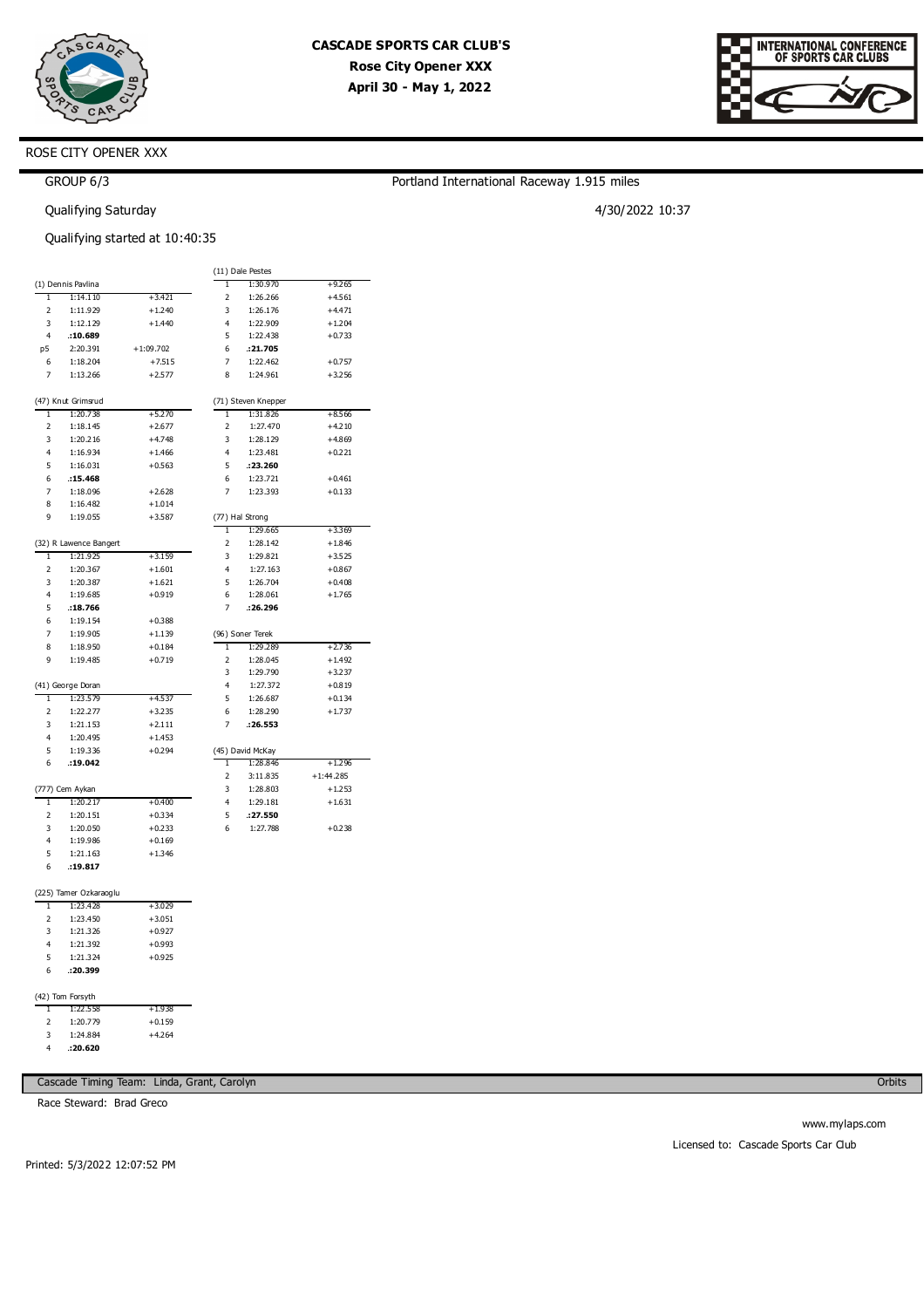

Portland International Raceway 1.915 miles

4/30/2022 13:55



# ROSE CITY OPENER XXX

GROUP 6/3

Race Saturday

Race (30:00 Time) started at 14:05:44

|                | (47) Knut Grimsrud     |             |                         | (71) Steven Knepper |           |
|----------------|------------------------|-------------|-------------------------|---------------------|-----------|
| ī              | 1:33.084               | $+2.911$    | ī                       | 2:00.418            | $+12.966$ |
| 2              | 1:32.071               | $+1.898$    | 2                       | 1:55.439            | $+7.987$  |
| 3              | 1:39.096               | $+8.923$    | 3                       | 1:54.348            | $+6.896$  |
| $\overline{4}$ | 1:33.071               | $+2.898$    | 4                       | 1:52.393            | $+4.941$  |
| 5              | 1:31.697               | $+1.524$    | 5                       | 1:51.732            | $+4.280$  |
| 6              | 1:31.080               | $+0.907$    | 6                       | 1:49.659            | $+2.207$  |
| $\overline{7}$ | .30.173                |             | $\overline{7}$          | 1:48.159            | $+0.707$  |
| 8              | 1:34.571               | $+4.398$    | 8                       | 1:53.109            | $+5.657$  |
| 9              | 1:32.364               | $+2.191$    | 9                       | 1:48.230            | $+0.778$  |
| 10             | 1:32.387               | $+2.214$    | 10                      | 1:48.698            | $+1.246$  |
| 11             | 1:33.358               | $+3.185$    | 11                      | :47.452             |           |
| 12             | 1:31.915               | $+1.742$    |                         |                     |           |
|                |                        |             |                         | (96) Soner Terek    |           |
|                | (32) R Lawence Bangert |             | ī                       | 2:14.630            | $+22.025$ |
| T              | 1:38.745               | $+2.169$    | 2                       | 1:52.924            | $+0.319$  |
| $\overline{2}$ | 1:39.216               | $+2.640$    | 3                       | 1:55.609            | $+3.004$  |
| 3              | 1:39.599               | $+3.023$    | 4                       | 1:57.814            | $+5.209$  |
| 4              | 1:37.905               | $+1.329$    | 5                       | 1:57.929            | $+5.324$  |
| 5              | 1:38.632               | $+2.056$    | 6                       | .52.605             |           |
| 6              | 1:36.613               | $+0.037$    | 7                       | 1:53.571            | $+0.966$  |
| $\overline{7}$ | 1:36.863               | $+0.287$    | 8                       | 1:54.439            | $+1.834$  |
| 8              | .36.576                |             | 9                       | 1:55.110            | $+2.505$  |
| 9              | 1:39.801               |             | 10                      |                     |           |
|                |                        | $+3.225$    |                         | 1:56.174            | $+3.569$  |
| 10             | 1:38.946               | $+2.370$    | 11                      | 1:57.130            | $+4.525$  |
| 11             | 1:38.323               | $+1.747$    |                         |                     |           |
| 12             | 1:38.180               | $+1.604$    |                         | (45) David McKay    |           |
| 13             | 2:06.543               | $+29.967$   | 1                       | 1:44.369            | $+3.933$  |
|                |                        |             | $\overline{c}$          | 1:44.545            | $+4.109$  |
|                | (777) Cem Aykan        |             | 3                       | 1:42.919            | $+2.483$  |
| 1              | 1:45.283               | $+7.307$    | 4                       | :40.436             |           |
| 2              | 1:43.413               | $+5.437$    | 5                       | 2:16.472            | $+36.036$ |
| 3              | 1:41.407               | $+3.431$    | 6                       | 1:41.137            | $+0.701$  |
| 4              | 1:40.985               | $+3.009$    | $\overline{7}$          | 1:41.580            | $+1.144$  |
| 5              | 1:40.658               | $+2.682$    | 8                       | 1:40.572            | $+0.136$  |
| 6              | 1:40.747               | $+2.771$    | 9                       | 1:41.803            | $+1.367$  |
| 7              | 1:40.199               | $+2.223$    |                         |                     |           |
| 8              | 1:38.401               | $+0.425$    |                         | (42) Tom Forsyth    |           |
| 9              | 1:38.584               | $+0.608$    | 1                       | 1:52.695            | $+13.410$ |
| 10             | :37.976                |             | $\overline{\mathbf{c}}$ | 1:45.140            | $+5.855$  |
| 11             | 1:38.652               | $+0.676$    | 3                       | 1:43.690            | $+4.405$  |
| 12             | 1:38.395               | $+0.419$    | 4                       | 1:41.466            | $+2.181$  |
|                |                        |             | 5                       | 1:43.132            | $+3.847$  |
|                | (225) Tamer Ozkaraoglu |             | 6                       | 1:41.569            | $+2.284$  |
| ī              | 1:45.817               | $+7.845$    | $\overline{7}$          | 1:42.563            | $+3.278$  |
| $\overline{2}$ | 1:44.557               | $+6.585$    | 8                       | 1:40.196            | $+0.911$  |
| 3              | 1:42.349               | $+4.377$    | 9                       | 1:40.234            | $+0.949$  |
| $\overline{4}$ | 1:40.323               | $+2.351$    | 10                      | :39.285             |           |
| 5              | 1:41.032               | $+3.060$    | 11                      | 1:40.465            | $+1.180$  |
| 6              | 1:39.111               | $+1.139$    | 12                      | 1:40.573            | $+1.288$  |
| $\overline{7}$ | 1:40.014               | $+2.042$    |                         |                     |           |
| 8              | 1:38.858               | $+0.886$    |                         |                     |           |
| 9              | 1:39.528               | $+1.556$    |                         |                     |           |
| 10             | 1:38.813               | $+0.841$    |                         |                     |           |
| 11             | 1:38.474               | $+0.502$    |                         |                     |           |
| 12             | :37.972                |             |                         |                     |           |
|                |                        |             |                         |                     |           |
|                | (7) Sherm Johnston     |             |                         |                     |           |
| p1             | 6:19.933               | $+4:27.527$ |                         |                     |           |
| 2              | :52.406                |             |                         |                     |           |

2 3 1:52.662

Cascade Timing Team: Linda, Grant, Carolyn

+0.256

Race Steward: Brad Greco

Printed: 5/3/2022 12:12:02 PM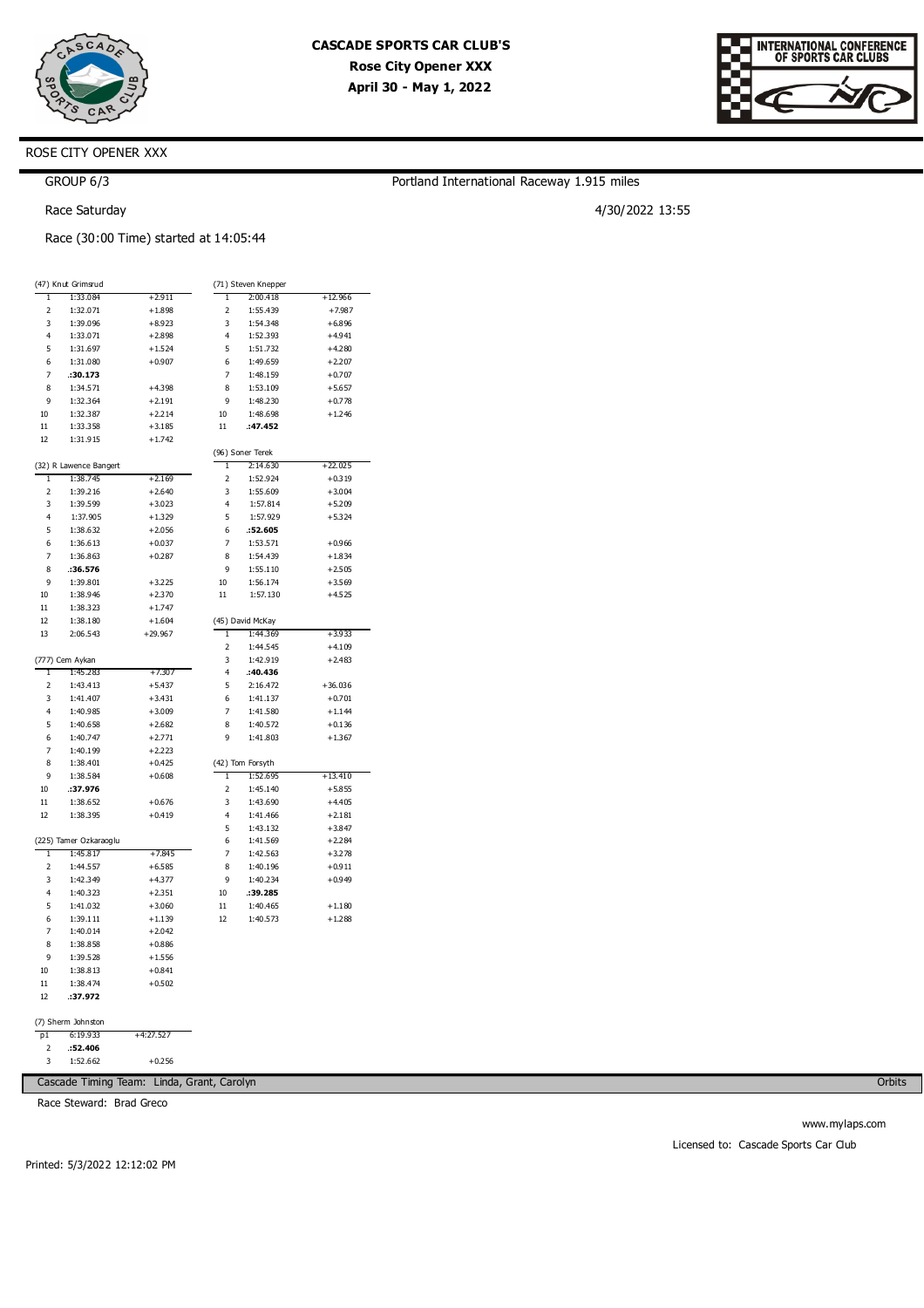

Portland International Raceway 1.915 miles

4/30/2022 09:17



## ROSE CITY OPENER XXX

## Group 7

Practice

Practice (30:00 Time) started at 9:19:23

|                |                    |             | 5              | 1:45.453            | $+12.288$ |
|----------------|--------------------|-------------|----------------|---------------------|-----------|
|                | (22) Kevin Craig   |             | 6              | 1:40.525            | $+7.360$  |
| T              | 2:02.756           | $+39.291$   | $\overline{7}$ | 1:35.307            | $+2.142$  |
| 2              | 1:50.490           | $+27.025$   | 8              | :33.165             |           |
| 3              | 1:33.179           | $+9.714$    | 9              | 1:33.791            | $+0.626$  |
| 4              | 1:26.493           | $+3.028$    |                |                     |           |
| 5              | 1:32.534           | $+9.069$    | (96)           |                     |           |
|                |                    |             | ī              |                     | $+27.462$ |
| 6              | :23.465            |             |                | 2:01.651            |           |
| 7              | 1:24.196           | $+0.731$    | 2              | 1:52.308            | $+18.119$ |
| 8              | 1:24.359           | $+0.894$    | 3              | 1:37.568            | $+3.379$  |
| 9              | 1:24.083           | $+0.618$    | 4              | 1:35.637            | $+1.448$  |
| 10             | 1:31.562           | $+8.097$    | 5              | 1:44.755            | $+10.566$ |
|                |                    |             | 6              | :34.189             |           |
|                | (219) Jesse Webb   |             | $\overline{7}$ | 1:38.041            | $+3.852$  |
| T              | 2:01.214           | +33.559     | 8              | 1:35.974            | $+1.785$  |
| 2              | 1:51.985           | $+24.330$   | 9              | 1:35.978            | $+1.789$  |
| 3              | 1:38.546           | $+10.891$   |                |                     |           |
| 4              | 1:36.772           | $+9.117$    |                | (02) Todd Etchieson |           |
| 5              | 1:42.266           | $+14.611$   | 1              | 2:06.277            | $+31.120$ |
| 6              | 1:30.685           | $+3.030$    | 2              | 1:51.633            | $+16.476$ |
| 7              | 1:28.172           | $+0.517$    | 3              | 1:43.923            | $+8.766$  |
| 8              | 1:28.127           | $+0.472$    | 4              | 1:39.901            | $+4.744$  |
|                |                    |             |                |                     |           |
| 9              | .27.655            |             | 5              | 1:45.440            | $+10.283$ |
|                |                    |             | 6              | 1:38.790            | $+3.633$  |
|                | (71) Isaiah Dummer |             | $\overline{7}$ | 1:38.166            | $+3.009$  |
| ī              | 2:05.513           | $+37.835$   | 8              | 1:36.483            | $+1.326$  |
| $\overline{2}$ | 1:37.937           | $+10.259$   | 9              | :35.157             |           |
| 3              | 1:31.600           | $+3.922$    |                |                     |           |
| 4              | 1:28.833           | $+1.155$    |                | (105) Norman Salmon |           |
| 5              | 1:28.729           | $+1.051$    | ī              | 2:09.476            | $+31.041$ |
| 6              | :27.678            |             | $\overline{2}$ | 1:50.601            | $+12.166$ |
| p7             | 2:43.779           | $+1:16.101$ | 3              | 1:40.904            | $+2.469$  |
| 8              | 1:34.542           | $+6.864$    | 4              | 1:42.042            | $+3.607$  |
| 9              | 1:28.137           | $+0.459$    | 5              | 1:44.983            | $+6.548$  |
|                |                    |             | 6              | 1:41.206            | $+2.771$  |
|                | (01) Bill Berner   |             | $\overline{7}$ | 1:42.687            | $+4.252$  |
| 1              | 2:05.430           | $+34.749$   | 8              | :38.435             |           |
|                |                    |             | q              |                     | $+0.981$  |
| $\overline{2}$ | 1:51.631           | $+20.950$   |                | 1:39.416            |           |
| 3              | 1:39.123           | $+8.442$    |                |                     |           |
| 4              | 1:40.962           | $+10.281$   |                |                     |           |
| 5              | 1:45.796           | $+15.115$   |                |                     |           |
| 6              | 1:40.664           | $+9.983$    |                |                     |           |
| $\overline{7}$ | 1:36.819           | $+6.138$    |                |                     |           |
| 8              | 1:32.526           | $+1.845$    |                |                     |           |
| 9              | .30.681            |             |                |                     |           |
|                |                    |             |                |                     |           |
|                | (58) Mat Hennessy  |             |                |                     |           |
| ī              | 1:59.328           | $+26.830$   |                |                     |           |
| $\overline{2}$ | 1:52.116           | $+19.618$   |                |                     |           |
| 3              | 1:39.427           | $+6.929$    |                |                     |           |
| $\overline{4}$ | 1:37.394           | $+4.896$    |                |                     |           |
| 5              | 1:43.153           | $+10.655$   |                |                     |           |
| 6              | 1:32.803           | $+0.305$    |                |                     |           |
|                |                    |             |                |                     |           |
| 7              | 1:33.867           | $+1.369$    |                |                     |           |
| 8              |                    |             |                |                     |           |
|                | 1:32.982           | $+0.484$    |                |                     |           |
| 9              | .:32.498           |             |                |                     |           |
|                |                    |             |                |                     |           |
|                | (222) Dave Roland  |             |                |                     |           |
| ī              | 2:01.924           | $+28.759$   |                |                     |           |

3 4 1:38.212 1:40.855 +5.047 +7.690

Cascade Timing Team: Linda, Grant, Carolyn

Race Steward: Brad Greco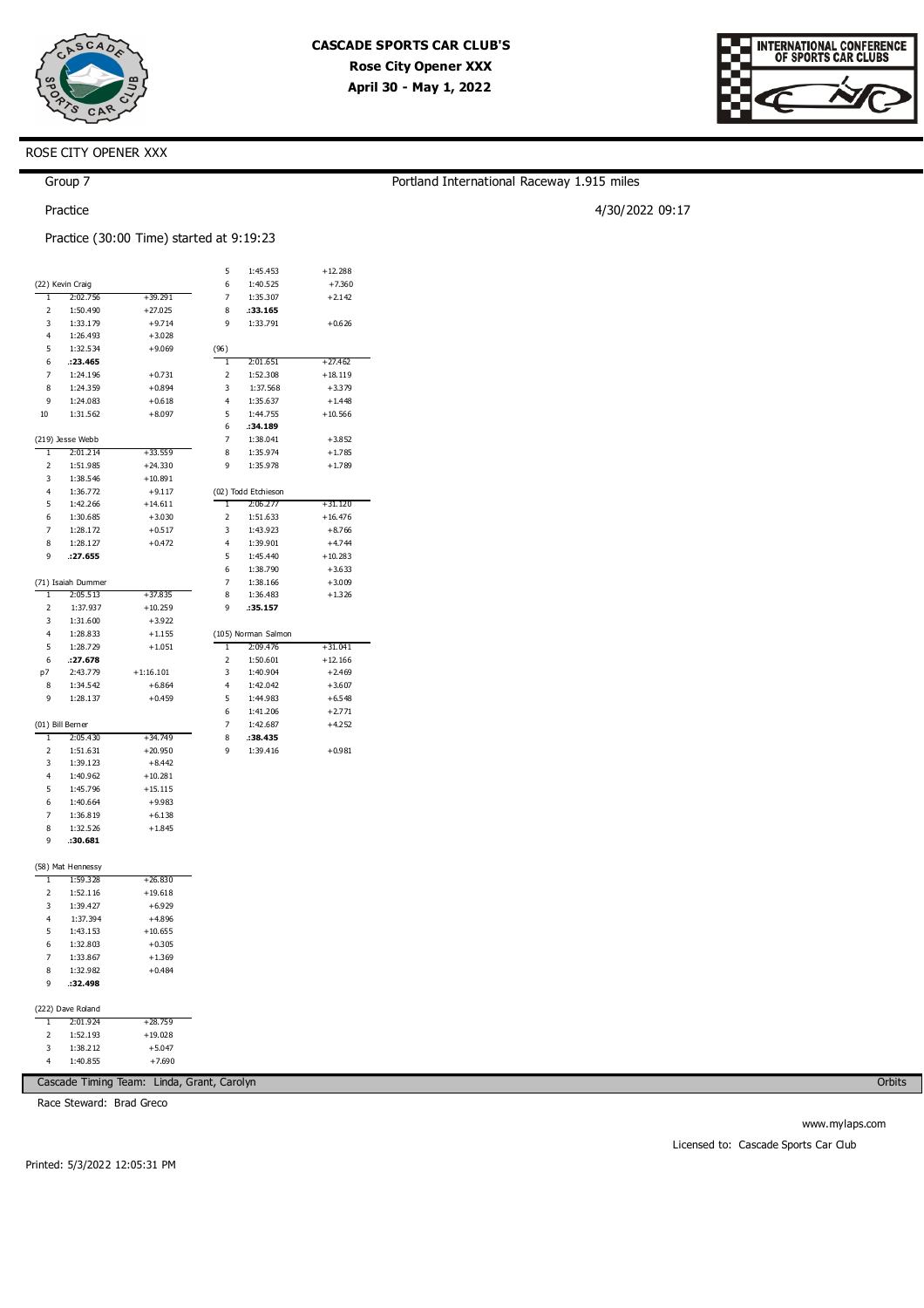



# ROSE CITY OPENER XXX

## Portland International Raceway 1.915 miles

4/30/2022 09:00

GROUP 8 Qualifying

### Qualifying started at 9:00:28

|                     |                        |                      | 8              | 1:28.264                       | $+1.748$               |                   | (136) Dirk Groeneveld         |                      | $\overline{7}$      | 1:33.680             | $+0.381$            |
|---------------------|------------------------|----------------------|----------------|--------------------------------|------------------------|-------------------|-------------------------------|----------------------|---------------------|----------------------|---------------------|
|                     | (1) Dennis Pavlina     |                      | 9              | :26.516                        |                        | ī                 | 1:56.188                      | $+25.373$            | 8                   | :33.299              |                     |
| ī                   | 2:23.902               | $+1:04.305$          |                |                                |                        | $\mathbf 2$       | 1:42.704                      | $+11.889$            | 9                   | 1:35.479             | $+2.180$            |
| p <sub>2</sub>      | 2:46.096               | $+1:26.499$          |                | (172) David Stenner            |                        | 3                 | 1:40.638                      | $+9.823$             |                     |                      |                     |
| 3                   | 1:41.374               | $+21.777$            | 1              | 2:03.515                       | $+35.696$              | 4                 | 1:38.886                      | $+8.071$             |                     | (75) John McDermott  |                     |
| 4                   | 1:33.546               | $+13.949$            | 2              | 1:43.128                       | $+15.309$              | 5                 | 1:35.990                      | $+5.175$             | T                   | 1:51.593             | +16.789             |
| 5                   | 1:25.612               | $+6.015$             | 3              | 1:43.238                       | $+15.419$              | 6                 | 1:34.662                      | $+3.847$             | 2                   | 1:45.810             | $+11.006$           |
| 6                   | :19.597                |                      | $\overline{4}$ | 1:36.589                       | $+8.770$               | $\overline{7}$    | 1:32.797                      | $+1.982$             | 3                   | 1:40.348             | $+5.544$            |
|                     |                        |                      | 5              | 1:34.322                       | $+6.503$               | 8                 | 1:32.817                      | $+2.002$             | 4                   | :34.804              |                     |
|                     | (39) Eric Krause       |                      | 6              | 1:32.698                       | $+4.879$               | 9                 | 1:34.499                      | $+3.684$             |                     |                      |                     |
| 1                   | 1:58.039               | +35.761              | $\overline{7}$ | 1:31.896                       | $+4.077$               | $10\,$            | .30.815                       |                      |                     | (191) Guy Berry      |                     |
| 2                   | 1:28.228               | $+5.950$             | 8              | 1:31.050                       | $+3.231$               |                   |                               |                      | 1                   | 2:02.859             | $+24.841$           |
| 3                   | 1:25.045               | $+2.767$             | 9              | 1:32.504                       | $+4.685$               |                   | (42) Tom Forsyth              |                      | 2                   | 1:49.713             | $+11.695$           |
| 4                   | 1:24.073               | $+1.795$             | 10             | :27.819                        |                        | 1                 | 1:57.978                      | +26.400              | 3                   | 1:43.982             | $+5.964$            |
| 5                   | 1:51.952               | $+29.674$            |                |                                |                        | $\overline{2}$    | 1:49.539                      | $+17.961$            | 4                   | 1:45.752             | $+7.734$            |
| 6                   | 1:22.742               | $+0.464$             |                | (81) Simon Asselin             |                        | 3                 | 1:45.234                      | $+13.656$            | 5                   | 1:44.191             | $+6.173$            |
| $\overline{7}$      | .22.278                |                      | 1              | 2:06.838                       | $+38.595$              | 4                 | 1:40.900                      | $+9.322$             | 6                   | 1:41.063             | $+3.045$            |
|                     |                        |                      | $\mathbf 2$    | 1:40.324                       | $+12.081$              | 5                 | 1:39.626                      | $+8.048$             | 7                   | 1:41.080             | $+3.062$            |
|                     | (47) Knut Grimsrud     |                      | 3              | 1:35.048                       | $+6.805$               | 6                 | 1:35.971                      | $+4.393$             | 8                   | 1:38.739             | $+0.721$            |
| 1                   | 2:28.903               | $+1:05.733$          | 4              | 1:36.097                       | $+7.854$               | 7                 | :31.578                       |                      | 9                   | :38.018              |                     |
| 2                   | 1:48.292               | $+25.122$            | 5              | 1:34.104                       | $+5.861$               | 8                 | 1:32.373                      | $+0.795$             |                     |                      |                     |
| 3                   | 1:42.480               | $+19.310$            | 6              | 1:34.986                       | $+6.743$               |                   |                               |                      |                     | (19) Brian Anderson  |                     |
| 4                   | 1:34.213               | $+11.043$            | 7              | 1:31.254                       | $+3.011$               |                   | (55) Douglas Hedges           |                      | 1                   | 1:56.845             | +15.200             |
| 5                   | 1:33.250               | $+10.080$            | 8              | 1:32.334                       | $+4.091$               | 1                 | 1:46.512                      | $+14.798$            | 2                   | 1:48.495             | $+6.850$            |
| 6<br>$\overline{7}$ | 1:30.680               | $+7.510$             | 9              | 1:28.998                       | $+0.755$               | $\mathbf 2$       | 1:42.580                      | $+10.866$            | 3<br>$\overline{4}$ | 1:43.682             | $+2.037$            |
|                     | 1:28.446               | $+5.276$             | 10             | :28.243                        |                        | 3                 | 1:39.740                      | $+8.026$             |                     | :41.645              |                     |
| 8<br>9              | 1:27.931               | $+4.761$             |                |                                |                        | 4                 | 1:38.163                      | $+6.449$             |                     |                      |                     |
|                     | 1:26.082               | $+2.912$             |                | (99) Matt Dawson               |                        | 5                 | 1:37.020                      | $+5.306$             |                     | (219) Chris McIntire |                     |
| $10\,$              | :23.170                |                      | 1<br>2         | 2:08.275<br>1:42.814           | $+39.902$              | 6                 | 1:35.420                      | $+3.706$             | 1<br>2              | 2:11.105<br>1:55.949 | +21.499<br>$+6.343$ |
|                     | (777) Cem Aykan        |                      | 3              | 1:44.317                       | $+14.441$<br>$+15.944$ | 7                 | 1:33.161                      | $+1.447$             | 3                   | :49.606              |                     |
| Ţ                   | 1:58.825               | +34.427              | 4              | 1:37.329                       | $+8.956$               | 8                 | 1:34.020                      | $+2.306$             |                     |                      |                     |
| 2                   | 1:41.627               | $+17.229$            | 5              | 1:34.160                       | $+5.787$               | 9                 | :31.714                       |                      |                     | (23) Eric Jones      |                     |
| 3                   | 1:37.642               | $+13.244$            | 6              | 1:33.542                       | $+5.169$               |                   | (181) Bret Bienerth           |                      |                     | :51.818              |                     |
| 4                   | 1:30.838               | $+6.440$             | 7              | 1:31.574                       | $+3.201$               | 1                 | 2:06.038                      | +33.700              |                     |                      |                     |
| 5                   | 1:28.290               | $+3.892$             | 8              | 1:31.525                       | $+3.152$               | $\mathbf 2$       | 1:44.277                      | $+11.939$            |                     |                      |                     |
| 6                   | 1:28.923               | $+4.525$             | 9              | 1:29.123                       |                        |                   |                               |                      |                     |                      |                     |
| 7                   | 1:26.488               |                      |                |                                |                        |                   |                               |                      |                     |                      |                     |
| 8                   |                        |                      |                |                                | $+0.750$               | 3                 | 1:43.090                      | $+10.752$            |                     |                      |                     |
|                     |                        | $+2.090$             | 10             | :28.373                        |                        | 4                 | 1:37.037                      | $+4.699$             |                     |                      |                     |
| 9                   | 1:25.576               | $+1.178$             |                |                                |                        | 5                 | 1:36.485                      | $+4.147$             |                     |                      |                     |
| 10                  | 1:27.117<br>:24.398    | $+2.719$             | 1              | (141) Rob Johnston<br>2:06.791 | $+36.563$              | 6                 | 1:34.475                      | $+2.137$             |                     |                      |                     |
|                     |                        |                      | $\overline{2}$ | 1:43.280                       | $+13.052$              | $\overline{7}$    | 1:33.002                      | $+0.664$             |                     |                      |                     |
|                     | (44) Curt Wikstrom     |                      | 3              | 1:38.836                       | $+8.608$               | 8<br>9            | :32.338                       | $+0.480$             |                     |                      |                     |
| 1                   | 2:06.612               | +41.947              | 4              | 1:35.709                       | $+5.481$               |                   | 1:32.818                      |                      |                     |                      |                     |
| $\mathsf 2$         | 1:51.011               | $+26.346$            | 5              | 1:33.601                       | $+3.373$               |                   |                               |                      |                     |                      |                     |
| 3                   | 1:49.231               | $+24.566$            | 6              | 1:33.515                       | $+3.287$               | T                 | (24) Jeff McAffer<br>1:45.788 | $+12.680$            |                     |                      |                     |
| 4                   | 1:37.563               | $+12.898$            | $\overline{7}$ | 1:32.138                       | $+1.910$               |                   | 2:17.103                      | $+43.995$            |                     |                      |                     |
| 5                   | 1:32.979               | $+8.314$             | 8              | 1:31.733                       | $+1.505$               | $\mathsf{2}$<br>3 | 1:43.245                      | $+10.137$            |                     |                      |                     |
| 6                   | 1:31.152               | $+6.487$             | 9              | :30.228                        |                        | 4                 | 1:40.471                      | $+7.363$             |                     |                      |                     |
| $\overline{7}$      | 1:26.280               | $+1.615$             | 10             | 1:31.845                       | $+1.617$               | 5                 | 1:39.067                      | $+5.959$             |                     |                      |                     |
| 8                   | .24.665                |                      |                |                                |                        | 6                 | 1:36.593                      | $+3.485$             |                     |                      |                     |
| 9                   | 1:26.114               | $+1.449$             |                | (6) David Weller               |                        | $\overline{7}$    | 1:39.063                      | $+5.955$             |                     |                      |                     |
| $10\,$              | 1:25.486               | $+0.821$             | 1              | 2:06.641                       | $+36.325$              | 8                 | 1:34.202                      | $+1.094$             |                     |                      |                     |
|                     |                        |                      | 2              | 1:48.390                       | $+18.074$              | 9                 | :33.108                       |                      |                     |                      |                     |
|                     | (225) Tamer Ozkaraoglu |                      | 3              | 1:40.021                       | $+9.705$               |                   |                               |                      |                     |                      |                     |
| T                   | 1:41.693               | $+15.177$            | 4              | 1:37.947                       | $+7.631$               |                   | (28) James "Gator" Hudson     |                      |                     |                      |                     |
| 2                   | 1:35.618               | $+9.102$             | 5              | 1:34.469                       | $+4.153$               | 1                 | 2:24.950                      | $+51.651$            |                     |                      |                     |
| 3                   | 1:35.378               | $+8.862$             | 6              | 1:35.158                       | $+4.842$               | $\mathsf{2}$      | 1:56.447                      | $+23.148$            |                     |                      |                     |
| 4                   | 1:30.583               | $+4.067$             | 7              | 1:33.050                       | $+2.734$               | 3                 | 2:01.350                      | $+28.051$            |                     |                      |                     |
| 5                   | 1:32.915               | $+6.399$             | 8              | 1:32.048                       | $+1.732$               | $\overline{4}$    | 1:46.791                      | $+13.492$            |                     |                      |                     |
| 6<br>7              | 1:29.898<br>1:27.257   | $+3.382$<br>$+0.741$ | 9              | :30.316                        |                        | 5<br>6            | 1:38.941<br>1:37.533          | $+5.642$<br>$+4.234$ |                     |                      |                     |

Cascade Timing Team: Linda, Grant, Carolyn

Race Steward: Brad Greco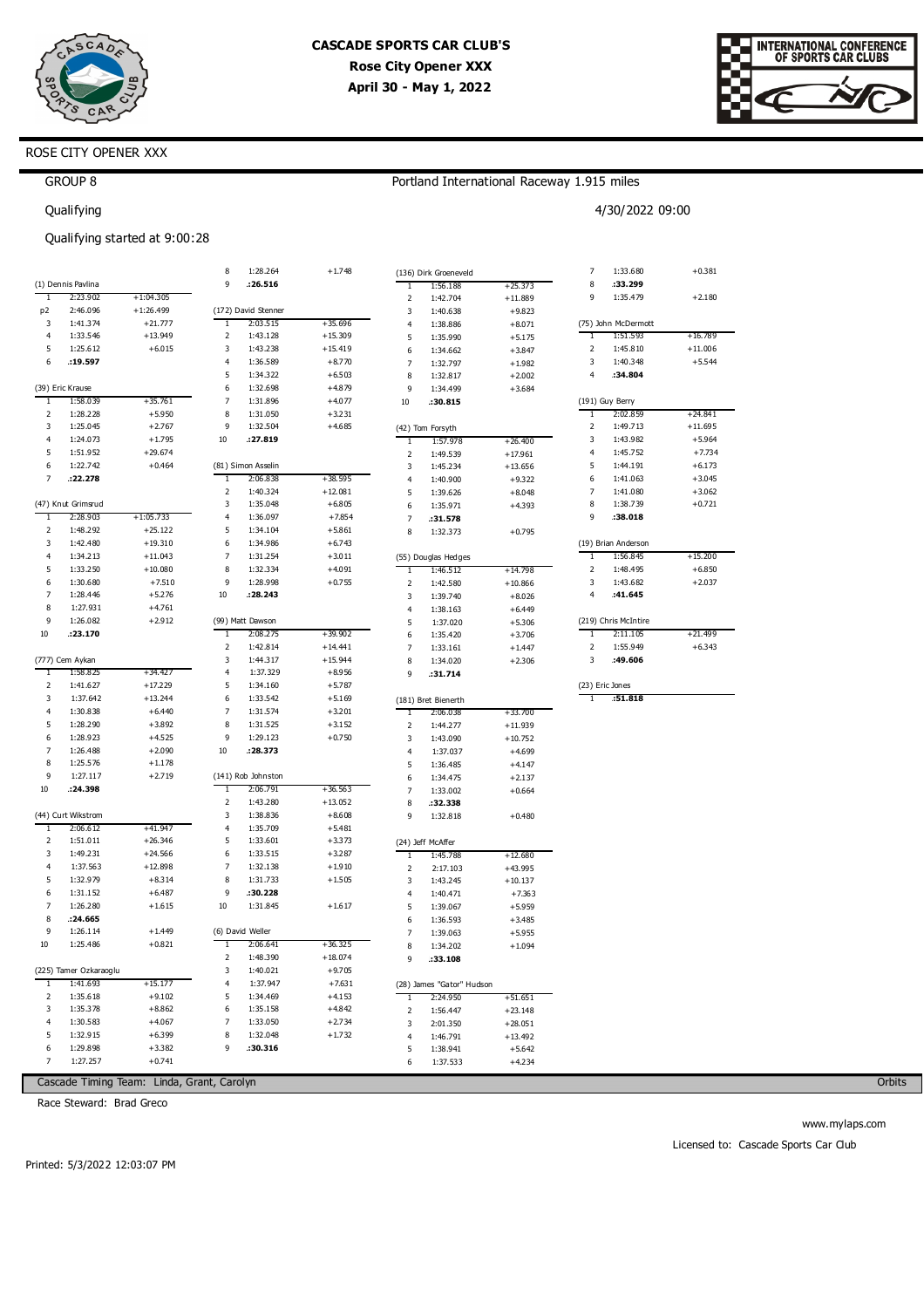



# ROSE CITY OPENER XXX

## Portland International Raceway 1.915 miles

4/30/2022 16:00

GROUP 8 Race

Race started at 16:06:29

|                |                       |                       | 13             | 1:37.133                                 | $+20.579$             |                         |                     | (28) James "Gator" Hudson, Terry Overdick | 2                            | 1:29.174             | $+8.970$             | 8                   | 1:34.366                           | $+7.567$             |
|----------------|-----------------------|-----------------------|----------------|------------------------------------------|-----------------------|-------------------------|---------------------|-------------------------------------------|------------------------------|----------------------|----------------------|---------------------|------------------------------------|----------------------|
|                | (39) Eric Krause      |                       |                |                                          |                       | T                       | 2:25.433            | $+1:02.522$                               | $\overline{\mathbf{3}}$      | 1:21.151             | $+0.947$             | 9                   | 1:34.438                           | $+7.639$             |
| 1              | 2:50.397              | $+1:33.207$           |                | (777) Cem Aykan                          |                       | $\overline{2}$          | 1:32.360            | $+9.449$                                  | $\overline{4}$               | : 20.204             |                      | $10\,$              | 1:34.039                           | $+7.240$             |
| $\overline{2}$ | 1:23.025              | $+5.835$              | 1              | 2:46.119                                 | $+1:24.941$           | 3                       | 1:24.707            | $+1.796$                                  | 5                            | 1:22.098             | $+1.894$             | $11\,$              | 1:36.980                           | $+10.181$            |
| 3              | :17.190               |                       | 2              | 1:27.138                                 | $+5.960$              | $\overline{4}$          | .22.911             |                                           | 6                            | 1:25.180             | $+4.976$             | 12                  | 1:43.866                           | $+17.067$            |
| $\overline{4}$ | 1:17.794              | $+0.604$              | 3              | 1:21.590                                 | $+0.412$              | 5                       | 1:24.920            | $+2.009$                                  | $\overline{7}$               | 1:47.387             | $+27.183$            |                     |                                    |                      |
| 5              | 1:18.799              | $+1.609$              | $\overline{4}$ | :21.178                                  |                       | 6                       | 1:26.139            | $+3.228$                                  | 8                            | 1:37.268             | $+17.064$            |                     | (24) Jeff McAffer                  |                      |
| 6              | 1:19.080              | $+1.890$              | 5              | 1:23.267                                 | $+2.089$              | $\overline{7}$          | 1:27.811            | $+4.900$                                  | 9                            | 1:34.819             | $+14.615$            | 1                   | 2:26.657                           | +57.930              |
| $\overline{7}$ | 1:23.715              | $+6.525$              | 6              | 1:23.071                                 | $+1.893$              | 8                       | 1:29.823            | $+6.912$                                  | 10                           | 1:34.585             | $+14.381$            | 2                   | 1:33.589                           | $+4.862$             |
| 8              | 1:28.047              | $+10.857$             | $\overline{7}$ | 1:27.083                                 | $+5.905$              | 9                       | 1:30.460            | $+7.549$                                  | $11\,$                       | 1:32.639             | $+12.435$            | 3                   | :28.727                            |                      |
| 9              | 1:27.320              | $+10.130$             | 8              | 1:27.269                                 | $+6.091$              | 10                      | 1:28.965            | $+6.054$                                  | 12                           | 1:41.833             | $+21.629$            | $\overline{4}$      | 1:31.025                           | $+2.298$             |
| 10             | 1:28.326              | $+11.136$             | 9              | 1:27.693                                 | $+6.515$              | 11                      | 1:27.586            | $+4.675$                                  |                              |                      |                      | 5                   | 1:32.504                           | $+3.777$             |
| 11             | 1:27.862              | $+10.672$             | $10\,$         | 1:27.287                                 | $+6.109$              | 12                      | 1:35.070            | $+12.159$                                 |                              | (141) Rob Johnston   |                      | 6                   | 1:34.003                           | $+5.276$             |
| 12             | 1:26.828              | $+9.638$              | $11\,$         | 1:27.272                                 | $+6.094$              | 13                      | 1:35.907            | $+12.996$                                 | T                            | 2:35.826             | $+1:10.154$          | $\overline{7}$      | 1:35.142                           | $+6.415$             |
| 13             | 1:35.421              | $+18.231$             | $12\,$         | 1:31.730                                 | $+10.552$             |                         |                     |                                           | $\overline{2}$               | 1:31.737             | $+6.065$             | 8                   | 1:33.387                           | $+4.660$             |
| 14             | 1:43.742              | $+26.552$             | 13             | 1:39.454                                 | $+18.276$             |                         | (99) Matt Dawson    |                                           | $\overline{\mathbf{3}}$      | 1:26.227             | $+0.555$             | 9                   | 1:34.425                           | $+5.698$             |
|                |                       |                       |                |                                          |                       | 1                       | 2:38.017            | +1:15.571                                 | $\overline{4}$               | :25.672              |                      | 10                  | 1:35.456                           | $+6.729$             |
|                | (81) Simon Asselin    |                       |                | (42) Tom Forsyth                         |                       | $\overline{2}$          | 1:31.057            | $+8.611$                                  | 5                            | 1:26.633             | $+0.961$             | $11\,$              | 1:36.000                           | $+7.273$             |
| -1             | 2:39.200              | $+1:18.249$           | ד              | 2:30.782                                 | +1:09.705             | $\overline{\mathbf{3}}$ | 1:23.221            | $+0.775$                                  | 6                            | 1:27.378             | $+1.706$             | 12                  | 1:42.588                           | $+13.861$            |
| 2              | 1:29.616              | $+8.665$              | $\mathsf 2$    | 1:30.978                                 | $+9.901$              | $\overline{4}$          | : 22.446            |                                           | $\overline{7}$               | 1:33.344             | $+7.672$             |                     |                                    |                      |
| 3              | 1:21.982              | $+1.031$              | 3              | 1:21.674                                 | $+0.597$              | 5                       | 1:23.816            | $+1.370$                                  | 8                            | 1:33.923             | $+8.251$             |                     | (181) Bret Bienerth, Mark Bienerth | $+1:00.449$          |
| $\overline{4}$ | : 20.951              |                       | $\overline{4}$ | :21.077                                  |                       | 6                       | 1:24.591            | $+2.145$                                  | 9                            | 1:38.887             | $+13.215$            | 1                   | 2:28.458<br>1:34.842               | $+6.833$             |
| 5              | 1:22.198              | $+1.247$              | 5              | 1:21.621                                 | $+0.544$              | $\overline{7}$          | 1:30.114            | $+7.668$                                  | 10                           | 1:35.578             | $+9.906$             | $\mathsf 2$<br>3    | :28.009                            |                      |
| 6              | 1:23.581              | $+2.630$              | 6              | 1:22.463                                 | $+1.386$              | 8                       | 1:32.344            | $+9.898$                                  | $11\,$                       | 1:34.994             | $+9.322$             |                     |                                    |                      |
| $\overline{7}$ | 1:29.703              | $+8.752$              | $\overline{7}$ | 1:29.148                                 | $+8.071$              | 9                       | 1:31.726            | $+9.280$                                  | 12                           | 1:41.858             | $+16.186$            | $\overline{4}$<br>5 | 1:29.806<br>1:30.106               | $+1.797$<br>$+2.097$ |
| 8<br>9         | 1:26.386              | $+5.435$              | 8<br>9         | 1:28.970                                 | $+7.893$              | 10                      | 1:30.788            | $+8.342$                                  |                              |                      |                      | 6                   | 1:32.737                           | $+4.728$             |
|                | 1:27.660              | $+6.709$              |                | 1:27.790                                 | $+6.713$              | 11                      | 1:32.608            | $+10.162$                                 | ٦                            | (55) Douglas Hedges  |                      | $\overline{7}$      | 1:34.754                           | $+6.745$             |
| 10             | 1:28.461              | $+7.510$              | $10\,$         | 1:27.835                                 | $+6.758$              | 12                      | 1:42.171            | $+19.725$                                 |                              | 2:29.156             | +1:00.207            | 8                   | 1:34.923                           | $+6.914$             |
| 11<br>12       | 1:25.942              | $+4.991$<br>$+10.338$ | 11<br>12       | 1:28.518                                 | $+7.441$              | 13                      | 1:43.097            | $+20.651$                                 | 2<br>$\overline{\mathbf{3}}$ | 1:33.384<br>:28.949  | $+4.435$             | 9                   | 1:35.155                           | $+7.146$             |
|                | 1:31.289<br>1:38.503  | $+17.552$             | 13             | 1:30.122<br>1:37.864                     | $+9.045$<br>$+16.787$ |                         |                     |                                           | $\overline{4}$               | 1:29.663             | $+0.714$             | 10                  | 1:37.809                           | $+9.800$             |
| 13             |                       |                       |                |                                          |                       |                         | (191) Guy Berry     |                                           | 5                            | 1:29.661             | $+0.712$             | 11                  | 1:38.034                           | $+10.025$            |
| p14            | 3:12.231              | $+1:51.280$           |                |                                          |                       | 1                       | 2:20.936            | +49.085                                   | 6                            | 1:30.249             |                      | 12                  | 1:48.420                           | $+20.411$            |
|                | (136) Dirk Groeneveld |                       | T              | (14) Todd Clarke, Chris Hart<br>2:10.008 | +47.527               | $\overline{2}$          | 1:37.386            | $+5.535$                                  | $\overline{7}$               | 1:34.490             | $+1.300$<br>$+5.541$ |                     |                                    |                      |
| -1             | 2:32.462              | $+1:09.871$           | $\mathbf 2$    | 1:29.213                                 | $+6.732$              | 3<br>$\overline{4}$     | 1:33.901            | $+2.050$                                  | 8                            | 1:35.638             | $+6.689$             |                     | (174) Jon Parker                   |                      |
| 2              | 1:31.482              | $+8.891$              | 3              | 1:22.798                                 | $+0.317$              | 5                       | :31.851<br>1:34.677 | $+2.826$                                  | 9                            | 1:33.947             | $+4.998$             | -1                  | 2:08.619                           | +38.358              |
| 3              | 1:23.737              | $+1.146$              | 4              | :22.481                                  |                       | 6                       | 1:37.693            | $+5.842$                                  | 10                           | 1:32.837             | $+3.888$             | 2                   | 1:36.514                           | $+6.253$             |
| 4              | .22.591               |                       | 5              | 1:22.500                                 | $+0.019$              | $\overline{7}$          | 1:39.255            | $+7.404$                                  | 11                           | 1:34.012             | $+5.063$             | 3                   | :30.261                            |                      |
| 5              | 1:23.733              | $+1.142$              | 6              | 1:23.492                                 | $+1.011$              | 8                       | 1:43.933            | $+12.082$                                 | 12                           | 1:40.899             | $+11.950$            | $\overline{4}$      | 1:33.927                           | $+3.666$             |
| 6              | 1:25.434              | $+2.843$              | $\overline{7}$ | 1:27.986                                 | $+5.505$              | 9                       | 1:40.299            | $+8.448$                                  |                              |                      |                      | 5                   | 1:32.118                           | $+1.857$             |
| $\overline{7}$ | 1:28.877              | $+6.286$              | 8              | 1:28.221                                 | $+5.740$              | $10\,$                  | 1:41.535            | $+9.684$                                  |                              | (172) David Stenner  |                      | 6                   | 1:35.293                           | $+5.032$             |
| 8              | 1:29.585              | $+6.994$              | 9              | 1:27.529                                 | $+5.048$              | 11                      | 1:45.367            | $+13.516$                                 | 1                            | 2:40.809             | $+1:15.289$          | $\overline{7}$      | 1:36.408                           | $+6.147$             |
| 9              | 1:28.463              | $+5.872$              | 10             | 1:27.824                                 | $+5.343$              | 12                      | 1:46.371            | $+14.520$                                 | $\mathsf{2}$                 | 1:32.881             | $+7.361$             | 8                   | 1:35.562                           | $+5.301$             |
| 10             | 1:29.862              | $+7.271$              | $11\,$         | 1:28.219                                 | $+5.738$              | 13                      | 1:48.652            | $+16.801$                                 | 3                            | : 25.520             |                      | 9                   | 1:34.982                           | $+4.721$             |
| 11             | 1:31.635              | $+9.044$              | 12             | 1:32.243                                 | $+9.762$              |                         |                     |                                           | $\overline{4}$               | 1:25.635             | $+0.115$             | $10\,$              | 1:35.877                           | $+5.616$             |
| 12             | 1:36.461              | $+13.870$             | 13             | 1:37.486                                 | $+15.005$             |                         | (6) David Weller    |                                           | 5                            | 1:28.209             | $+2.689$             | $11\,$              | 1:40.417                           | $+10.156$            |
| 13             | 1:39.943              | $+17.352$             |                |                                          |                       | 1                       | 2:34.861            | $+1:09.246$                               | 6                            | 1:27.240             | $+1.720$             | 12                  | 1:44.584                           | $+14.323$            |
| p14            | 3:16.264              | $+1:53.673$           |                | (225) Tamer Ozkaraoglu                   |                       | $\overline{2}$          | 1:32.644            | $+7.029$                                  | $\overline{7}$               | 1:32.991             | $+7.471$             |                     |                                    |                      |
|                |                       |                       | T              | 2:43.491                                 | +1:21.031             | 3                       | 1:25.653            | $+0.038$                                  | 8                            | 1:32.970             | $+7.450$             |                     | (106) Edmundas Taras               |                      |
|                | (44) Curt Wikstrom    |                       | $\mathbf 2$    | 1:30.980                                 | $+8.520$              | $\overline{4}$          | :25.615             |                                           | 9                            | 1:37.568             | $+12.048$            | ℸ                   | 2:15.027                           | +45.121              |
| 1              | 2:44.419              | $+1:27.865$           | 3              | 1:22.533                                 | $+0.073$              | 5                       | 1:26.370            | $+0.755$                                  | $10\,$                       | 1:35.780             | $+10.260$            | $\mathbf 2$         | 1:34.945                           | $+5.039$             |
| 2              | 1:26.388              | $+9.834$              | $\overline{4}$ | 1:22.482                                 | $+0.022$              | 6                       | 1:27.363            | $+1.748$                                  | $11\,$                       | 1:35.281             | $+9.761$             | 3                   | :29.906                            |                      |
| 3              | 1:17.182              | $+0.628$              | 5              | :22.460                                  |                       | $\overline{7}$          | 1:34.444            | $+8.829$                                  | $12\,$                       | 1:58.758             | $+33.238$            | $\overline{4}$      | 1:35.707                           | $+5.801$             |
| $\overline{4}$ | .16.554               |                       | 6              | 1:26.094                                 | $+3.634$              | 8                       | 1:35.820            | $+10.205$                                 |                              |                      |                      | 5                   | 1:32.373                           | $+2.467$             |
| 5              | 1:20.298              | $+3.744$              | $\overline{7}$ | 1:29.563                                 | $+7.103$              | 9                       | 1:37.069            | $+11.454$                                 |                              | (147) Colton Edwards |                      | 6                   | 1:37.187                           | $+7.281$             |
| 6              | 1:17.749              | $+1.195$              | 8              | 1:28.807                                 | $+6.347$              | $10\,$                  | 1:35.682            | $+10.067$                                 | 1                            | 2:13.850             | $+47.051$            | $\overline{7}$      | 1:41.420                           | $+11.514$            |
| $\overline{7}$ | 1:24.373              | $+7.819$              | 9              | 1:27.343                                 | $+4.883$              | 11                      | 1:34.408            | $+8.793$                                  | $\overline{\mathbf{c}}$      | 1:37.329             | $+10.530$            | 8                   | 1:38.168                           | $+8.262$             |
| 8              | 1:30.539              | $+13.985$             | $10\,$         | 1:27.290                                 | $+4.830$              | 12                      | 1:45.155            | $+19.540$                                 | 3                            | 1:30.228             | $+3.429$             | 9                   | 1:39.486                           | $+9.580$             |
| 9              | 1:26.257              | $+9.703$              | $11\,$         | 1:28.104                                 | $+5.644$              | 13                      | 1:55.761            | $+30.146$                                 | $\overline{4}$               | 1:31.124             | $+4.325$             | 10                  | 1:39.539                           | $+9.633$             |
| 10             | 1:25.954              | $+9.400$              | 12             | 1:32.212                                 | $+9.752$              |                         |                     |                                           | 5                            | :26.799              |                      | $11\,$              | 1:41.865                           | $+11.959$            |
| 11             | 1:29.112              | $+12.558$             | 13             | 1:38.010                                 | $+15.550$             |                         | (47) Knut Grimsrud  |                                           | 6                            | 1:29.757             | $+2.958$             | 12                  | 1:45.741                           | $+15.835$            |
| 12             | 1:30.176              | $+13.622$             |                |                                          |                       |                         | 2:47.497            | $+1:27.293$                               | $\overline{7}$               | 1:35.136             | $+8.337$             |                     |                                    |                      |
|                |                       |                       |                |                                          |                       |                         |                     |                                           |                              |                      |                      |                     |                                    |                      |

Cascade Timing Team: Linda, Grant, Carolyn

Race Steward: Brad Greco

Orbits

Printed: 5/3/2022 12:14:11 PM

Page 1/2

www.mylaps.com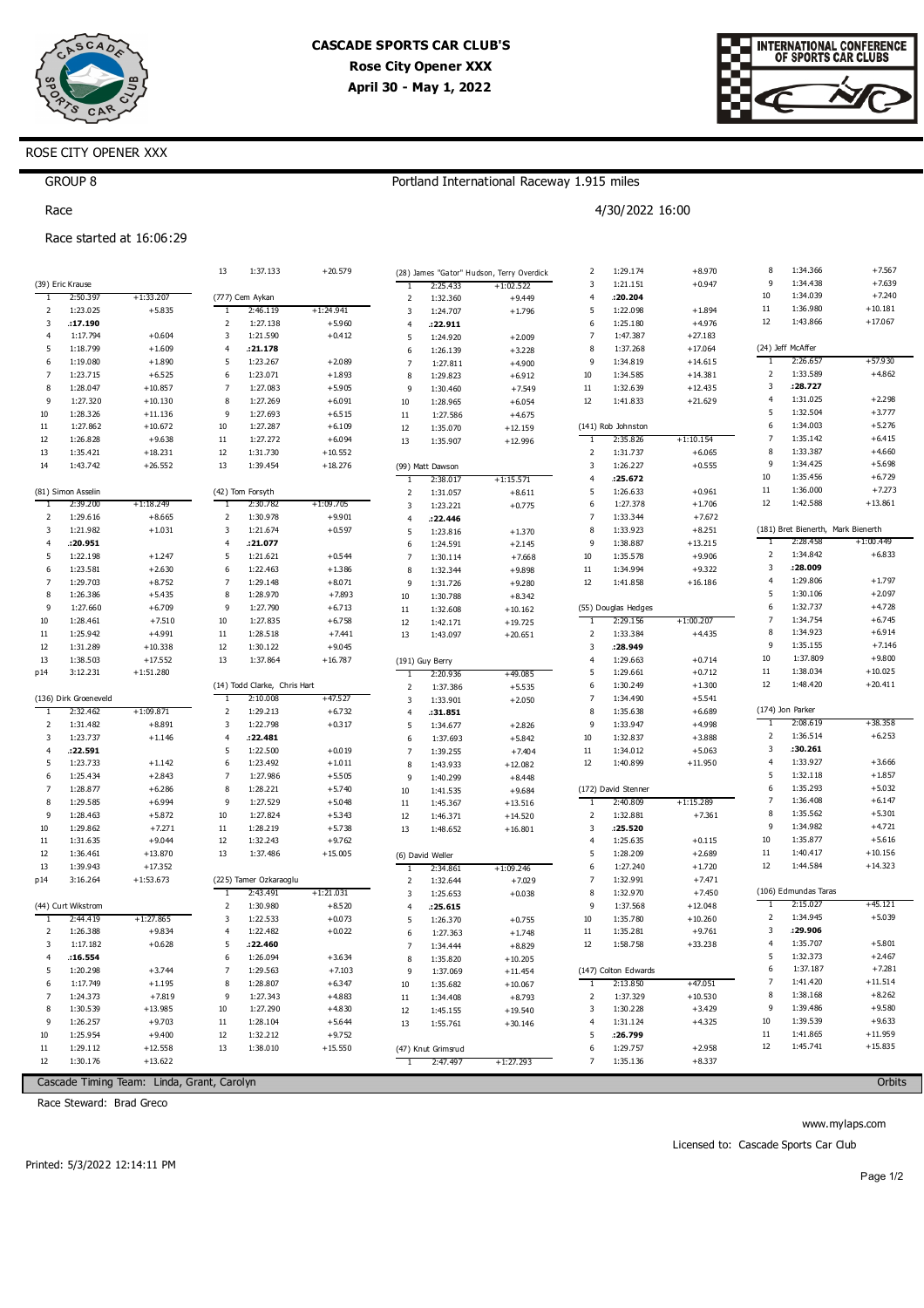

Portland International Raceway 1.915 miles

4/30/2022 16:00



# ROSE CITY OPENER XXX

GROUP 8

Race

Race started at 16:06:29

| (75) John McDermott |                      |           |  |  |  |
|---------------------|----------------------|-----------|--|--|--|
| 1                   | 2:21.856             | +46.989   |  |  |  |
| $\overline{2}$      | 1:36.959             | $+2.092$  |  |  |  |
| 3                   | :34.867              |           |  |  |  |
| $\overline{4}$      | 1:35.176             | $+0.309$  |  |  |  |
| 5                   | 1:35.144             | $+0.277$  |  |  |  |
| 6                   | 1:37.536             | $+2.669$  |  |  |  |
| $\overline{7}$      | 1:37.763             | $+2.896$  |  |  |  |
| 8                   | 1:38.676             | $+3.809$  |  |  |  |
| 9                   | 1:38.820             | $+3.953$  |  |  |  |
| 10 <sup>10</sup>    | 1:37.828             | $+2.961$  |  |  |  |
| 11                  | 1:44.739             | $+9.872$  |  |  |  |
| 12                  | 1:44.957             | $+10.090$ |  |  |  |
|                     |                      |           |  |  |  |
|                     | (219) Chris McIntire |           |  |  |  |
| ī                   | 2:17.476             | $+49.524$ |  |  |  |
| $\overline{2}$      | 1:36.816             | $+8.864$  |  |  |  |
| 3                   | : 27.952             |           |  |  |  |
| $\overline{4}$      | 1:28.097             | $+0.145$  |  |  |  |
| 5                   | 1:29.272             | $+1.320$  |  |  |  |
| 6                   | 1:29.645             | $+1.693$  |  |  |  |
| 7                   | 1:34.241             | $+6.289$  |  |  |  |
| 8                   | 1:34.568             | $+6.616$  |  |  |  |
| 9                   | 1:34.135             | $+6.183$  |  |  |  |
| 10                  | 1:32.268             | $+4.316$  |  |  |  |
|                     | (20) Adam Tumblin    |           |  |  |  |
| T                   | 2:03.661             | $+48.723$ |  |  |  |
| $\overline{2}$      | 1:23.542             | $+8.604$  |  |  |  |
| 3                   | :14.938              |           |  |  |  |
| $\overline{4}$      | 1:15.527             | $+0.589$  |  |  |  |
| 5                   | 1:15.924             | $+0.986$  |  |  |  |
| 6                   | 1:16.561             | $+1.623$  |  |  |  |
| 7                   | 1:25.790             | $+10.852$ |  |  |  |
|                     |                      |           |  |  |  |
|                     | (8) Mick Millsap     |           |  |  |  |
| 1                   | 2:04.577             | +49.027   |  |  |  |
| 2                   | 1:26.893             | $+11.343$ |  |  |  |
| 3                   | 1:16.339             | $+0.789$  |  |  |  |
| 4                   | :15.550              |           |  |  |  |
| 5                   | 1:17.480             | $+1.930$  |  |  |  |
| 6                   | 1:18.098             | $+2.548$  |  |  |  |
| 7                   | 1:25.141             | $+9.591$  |  |  |  |
|                     |                      |           |  |  |  |
|                     | (19) Brian Anderson  |           |  |  |  |
|                     | 10.017               |           |  |  |  |

| 1              | 2:18.847 | $+47.108$   |
|----------------|----------|-------------|
| $\overline{2}$ | 1:37.185 | $+5.446$    |
| 3              | 1:32.074 | $+0.335$    |
| 4              | :31.739  |             |
| 5              | 1:32.384 | $+0.645$    |
| 6              | 2:43.863 | $+1:12.124$ |
| n7             | 8:57.517 | $+7:25.778$ |
|                |          |             |

www.mylaps.com Licensed to: Cascade Sports Car Club

Race Steward: Brad Greco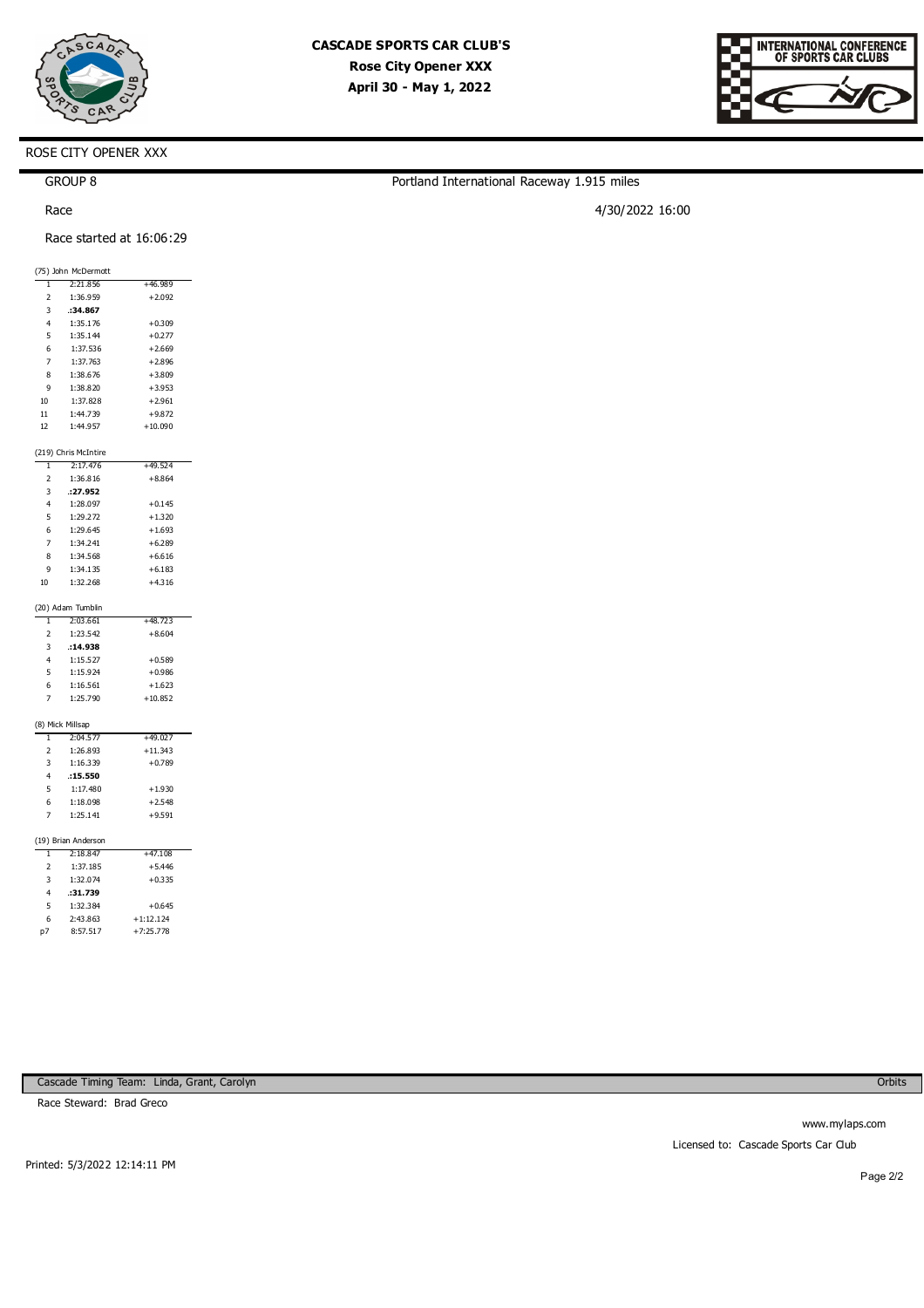

Portland International Raceway 1.915 miles

4/30/2022 09:40

| RNATIONAL CONFERENCE<br>OF SPORTS CAR CLUBS |
|---------------------------------------------|
|                                             |

### ROSE CITY OPENER XXX

| <b>GROUP</b> |
|--------------|
|--------------|

Qualifying Saturday

Qualifying started at 9:41:48

|                                |                                 | Qualifying started at 9:41:48 |
|--------------------------------|---------------------------------|-------------------------------|
|                                |                                 |                               |
|                                | (133) Steven Powell             |                               |
| $\mathbf{1}$                   | 1:26.275                        | $+4.954$                      |
| $\overline{2}$                 | 1:24.643                        | $+3.322$                      |
| $\overline{\mathbf{3}}$        | .21.321                         |                               |
| $\overline{4}$                 | 1:21.348                        | $+0.027$                      |
|                                | (79) Don Thieman                |                               |
| $\mathbf{1}$                   | 1:26.679                        | $+3.575$                      |
| $\overline{2}$                 | 1:24.727                        | $+1.623$                      |
| $\overline{\mathbf{3}}$        | 1:26.841                        | $+3.737$                      |
| $\overline{4}$                 | 1:24.268                        | $+1.164$                      |
| $\sqrt{5}$                     | .23.104                         |                               |
| $\,6\,$                        | 1:23.372                        | $+0.268$                      |
| $\overline{7}$                 | 1:23.237                        | $+0.133$                      |
| $\bf8$                         | 1:24.347                        | $+1.243$                      |
| 9                              | 1:23.459                        | $+0.355$                      |
| $10\,$                         | 1:23.530                        | $+0.426$                      |
|                                | (72) Jon Wilson                 |                               |
| $\mathbf{I}$                   | 1:32.998                        | $+8.857$                      |
| $\overline{2}$                 | 1:32.491                        | $+8.350$                      |
| $\overline{\mathbf{3}}$        | 1:26.396                        | $+2.255$                      |
| $\overline{\mathbf{4}}$        | 1:26.371                        | $+2.230$                      |
| $\sqrt{5}$                     | .24.141                         |                               |
| 6                              | 1:25.127                        | $+0.986$                      |
| $\overline{7}$                 | 1:31.116                        | $+6.975$                      |
|                                |                                 |                               |
|                                | (32) Chris Heinrich             |                               |
| $\mathbf{I}$<br>$\overline{2}$ | 1:43.601<br>1:32.561            | $+19.231$<br>$+8.191$         |
| $\overline{\mathbf{3}}$        | 1:27.279                        | $+2.909$                      |
| $\overline{4}$                 | 1:26.364                        | $+1.994$                      |
| 5                              | .24.370                         |                               |
|                                |                                 |                               |
|                                | (169) Brett McKown              |                               |
| T                              | 1:32.519                        | +7.249                        |
| $\overline{2}$                 | 1:28.221                        | $+2.951$                      |
| $\overline{3}$                 | .25.270                         |                               |
|                                | (18) Garry Small                |                               |
| $\overline{1}$                 | 1:34.510                        | $+8.397$                      |
| $\overline{2}$                 | 1:28.947                        | $+2.834$                      |
| $\overline{\mathbf{3}}$        | 1:27.654                        | $+1.541$                      |
| $\overline{4}$                 | 1:27.431                        | $+1.318$                      |
| $\sqrt{5}$                     | 1:27.239                        | $+1.126$                      |
| $\,6\,$                        | 1:26.855                        | $+0.742$                      |
| $\overline{7}$                 | 1:27.218                        | $+1.105$                      |
| 8                              | .26.113                         |                               |
| 9                              | 1:26.435                        | $+0.322$                      |
|                                |                                 |                               |
| $\overline{1}$                 | (19) Brian Anderson<br>1:34.460 | $+4.050$                      |
| $\overline{2}$                 | 1:31.154                        | $+0.744$                      |
|                                |                                 |                               |

**Orbits** 

Race Steward: Brad Greco

3 **1:30.410** 

www.mylaps.com Licensed to: Cascade Sports Car Club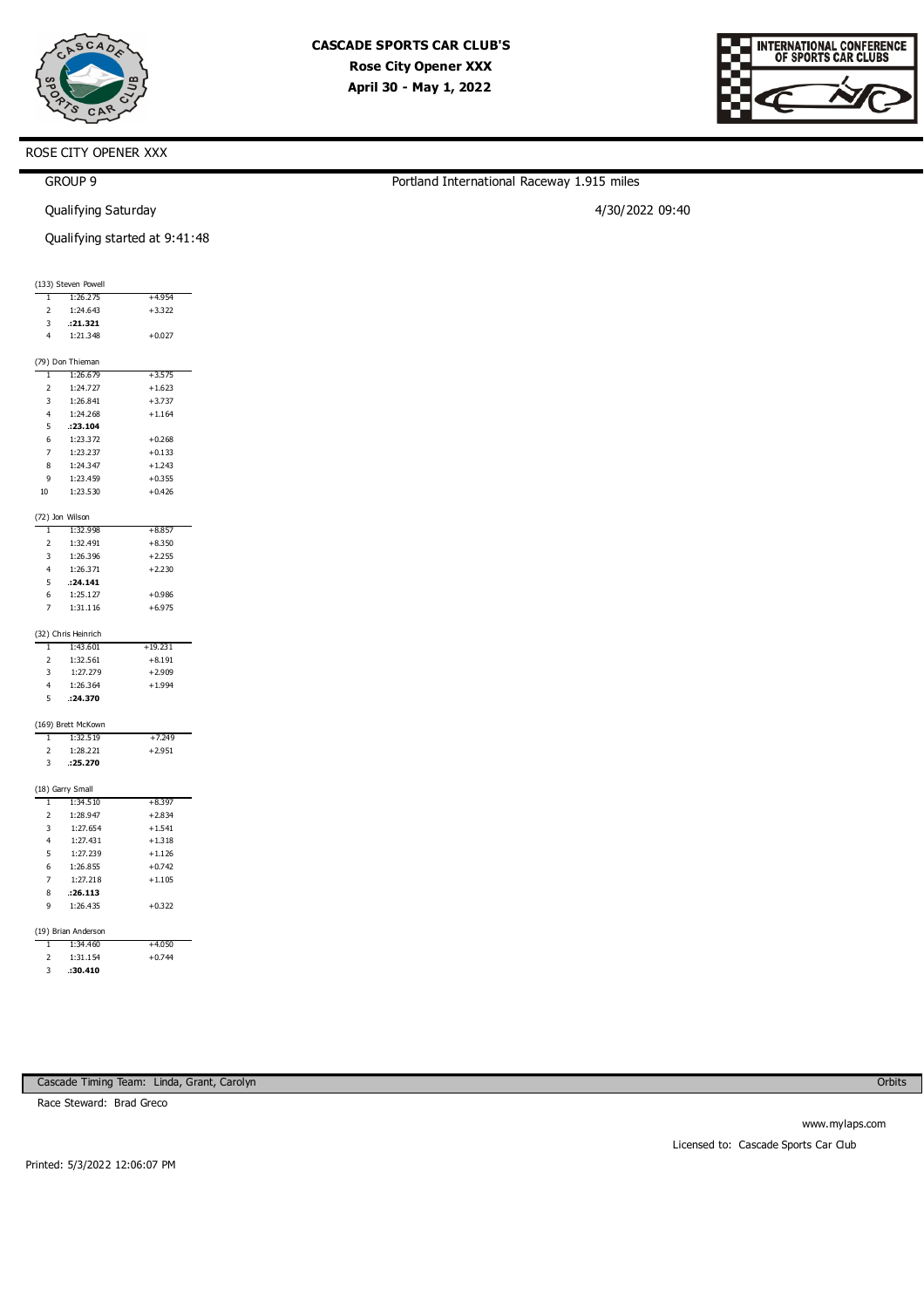

Portland International Raceway 1.915 miles

4/30/2022 12:25



# ROSE CITY OPENER XXX

## GROUP 9

Race 1 Saturday

|                |                      | Qualifying started at 12:27:52 |                         |                                 |           |
|----------------|----------------------|--------------------------------|-------------------------|---------------------------------|-----------|
|                |                      |                                | 5                       | 1:24.048                        | $+0.800$  |
|                | (79) Don Thieman     |                                | 6                       | :23.248                         |           |
| ī              | 1:25.532             | $+3.635$                       | 7                       | 1:25.036                        | $+1.788$  |
| 2              | :21.897              |                                | 8                       | 1:24.035                        | $+0.787$  |
| 3              | 1:24.188             | $+2.291$                       | 9                       | 1:24.304                        | $+1.056$  |
| 4              | 1:23.947             | $+2.050$                       | 10                      | 1:24.756                        | $+1.508$  |
| 5              | 1:23.839             | $+1.942$                       | 11                      | 1:24.266                        | $+1.018$  |
| 6              | 1:23.675             | $+1.778$                       | 12                      | 1:24.238                        | $+0.990$  |
| 7              | 1:22.844             | $+0.947$                       |                         |                                 |           |
| 8              | 1:24.041             | $+2.144$                       |                         | (72) Jon Wilson                 |           |
| 9              | 1:22.800             | $+0.903$                       | 1                       | 1:27.529                        | $+4.259$  |
| 10             | 1:22.598             | $+0.701$                       | $\overline{\mathbf{c}}$ | 1:23.813                        | $+0.543$  |
| 11             | 1:22.973             | $+1.076$                       | 3                       | 1:23.511                        | $+0.241$  |
| 12             | 1:23.585             | $+1.688$                       | 4                       | :23.270                         |           |
|                |                      |                                | 5                       | 1:24.941                        | $+1.671$  |
|                | (133) Steven Powell  |                                | 6                       | 1:25.618                        | $+2.348$  |
| ī              | 1:24.083             | $+1.503$                       | 7                       | 1:28.141                        | $+4.871$  |
| 2              | 1:22.773             | $+0.193$                       | 8                       | 1:26.325                        | $+3.055$  |
| 3              | 1:24.308             | $+1.728$                       | 9                       | 1:26.248                        | $+2.978$  |
| 4              | 1:25.086             | $+2.506$                       | 10                      | 1:25.102                        | $+1.832$  |
| 5              | 1:23.580             | $+1.000$                       | 11                      | 1:24.170                        | $+0.900$  |
| 6              | 1:23.860             | $+1.280$                       | 12                      | 1:24.936                        | $+1.666$  |
| 7              | 1:23.151             | $+0.571$                       |                         |                                 |           |
| 8              | :22.580              |                                |                         | (18) Garry Small                |           |
| 9              | 1:24.054             | $+1.474$                       | 1                       | 1:29.193                        | $+5.632$  |
| 10             | 1:22.610             | $+0.030$                       | $\overline{c}$          | 1:27.376                        | $+3.815$  |
| 11             | 1:23.418             | $+0.838$                       | 3                       | 1:24.841                        | $+1.280$  |
| 12             | 1:23.027             | $+0.447$                       | 4                       | 1:24.782                        | $+1.221$  |
|                |                      |                                | 5                       | 1:23.637                        | $+0.076$  |
|                | (8) Terry Overdiek   |                                | 6                       | .23.561                         |           |
| 1              | 1:31.413             | $+8.643$                       | 7                       | 1:26.777                        | $+3.216$  |
| $\overline{2}$ | 1:23.918             | $+1.148$                       | 8                       | 1:25.609                        | $+2.048$  |
| 3              | 1:24.051             | $+1.281$                       | 9                       | 1:23.833                        | $+0.272$  |
| $\overline{4}$ | 1:23.092             | $+0.322$                       | 10                      | 1:24.894                        | $+1.333$  |
| 5              | 1:26.451             | $+3.681$                       | 11                      | 1:24.440                        | $+0.879$  |
| 6              | 1:23.625             | $+0.855$                       | 12                      | 1:24.761                        | $+1.200$  |
| 7              | 1:26.758             | $+3.988$                       |                         |                                 |           |
| 8              | 1:25.593             | $+2.823$                       |                         | (19) Brian Anderson             |           |
| 9              | :22.770              |                                | 1                       | 1:31.663                        | $+5.267$  |
| 10             | 1:24.156             | $+1.386$                       | 2                       | :26.396                         |           |
| 11             | 1:23.311             | $+0.541$                       | 3                       | 1:26.959                        | $+0.563$  |
| 12             | 1:24.812             | $+2.042$                       | 4                       | 1:27.965                        | $+1.569$  |
|                |                      |                                | 5                       | 1:27.105                        | $+0.709$  |
|                | (97) Anthony Nadalin |                                | 6                       | 1:27.713                        | $+1.317$  |
| 1              | 1:29.542             | $+6.424$                       | 7                       | 1:27.517                        | $+1.121$  |
| $\overline{2}$ | 1:23.909             | $+0.791$                       | 8                       | 1:27.176                        | $+0.780$  |
| 3              | 1:24.219             | $+1.101$                       | 9                       | 1:27.004                        | $+0.608$  |
| 4              | 1:23.816             | $+0.698$                       | 10                      | 1:27.683                        | $+1.287$  |
| 5              | 1:24.858             | $+1.740$<br>$+1.770$           | 11                      | 1:27.056                        | $+0.660$  |
| 6              | 1:24.888             |                                | 12                      | 1:27.729                        | $+1.333$  |
| 7              | 1:25.649             | $+2.531$                       |                         |                                 |           |
| 8              | 1:26.204             | $+3.086$                       |                         | (32) Chris Heinrich<br>1:40.352 |           |
| 9              | .23.118              |                                | 1                       |                                 | $+13.529$ |
| 10             | 1:24.618             | $+1.500$                       | 2                       | 1:27.511                        | $+0.688$  |
| 11             | 1:23.354             | $+0.236$                       | 3                       | .26.823                         |           |
| 12             | 1:23.571             | $+0.453$                       |                         |                                 |           |
|                | (169) Brett McKown   |                                |                         |                                 |           |
| 1              | 1:32.424             | $+9.176$                       |                         |                                 |           |
| 2              | 1:25.167             | $+1.919$                       |                         |                                 |           |

3 4 1:24.596 1:24.626 +1.348 +1.378

Cascade Timing Team: Linda, Grant, Carolyn

Race Steward: Brad Greco

**Orbits** 

www.mylaps.com Licensed to: Cascade Sports Car Club